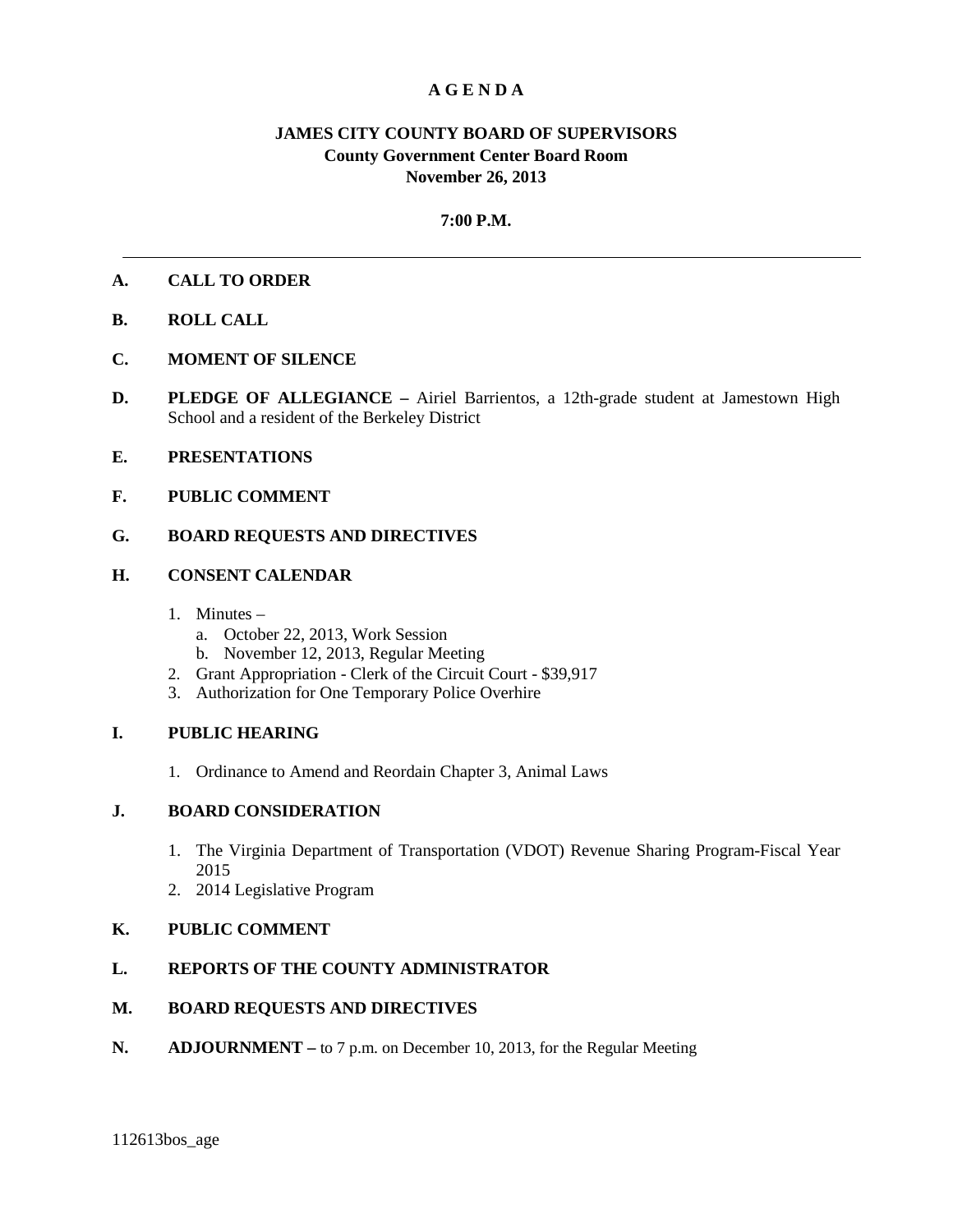# **AT A WORK SESSION OF THE BOARD OF SUPERVISORS OF THE COUNTY OF JAMES CITY,**

# **VIRGINIA, HELD ON THE 22ND DAY OF OCTOBER 2013, AT 4:00 P.M. IN THE COUNTY**

# **GOVERNMENT CENTER BOARD ROOM, 101 MOUNTS BAY ROAD, JAMES CITY COUNTY,**

# **VIRGINIA.**

# **A. CALL TO ORDER**

## **B. ROLL CALL**

John J. McGlennon, Chairman, Roberts District Mary K. Jones, Vice Chairman, Berkeley District James G. Kennedy, Stonehouse District James O. Icenhour, Jr., Jamestown District M. Anderson Bradshaw, Powhatan District

Robert C. Middaugh, County Administrator Leo P. Rogers, County Attorney

## **C. BOARD DISCUSSIONS**

# 1. Virginia Local Disability Program (VLDP)

Mr. Middaugh stated that on the agenda this evening is an action to decide if the County will stay with the Virginia Retirement System (VRS) State-run disability program or if the County should opt out and go with a private carrier. Also there is a decision to be made as to whether the County should restructure leave time to be consistent with the leave time in the hybrid system.

Mr. James Peterson, Assistant Director of Human Resources, addressed the Board giving a presentation of the options available for the Board to act on that was included in the Work Session Agenda Packet.

Mr. Middaugh stated that it is important to note that any of the current staff, who wishes to take advantage of short-term disability options in the hybrid plan, may opt in to this plan beginning in January 2014.

Mr. Icenhour asked if this is a one-time opportunity for staff to opt in to this hybrid plan.

Mr. Peterson stated that was correct.

Mr. McGlennon noted that long-term care is not included in the Comparable Plans unlike the Virginia Local Disability Program (VLDP). He asked if the Comparable Plan is chosen what employees would do for long-term care.

Mr. Peterson stated that employees would have to opt to take long-term coverage through a company like Genworth, which is what employees do now.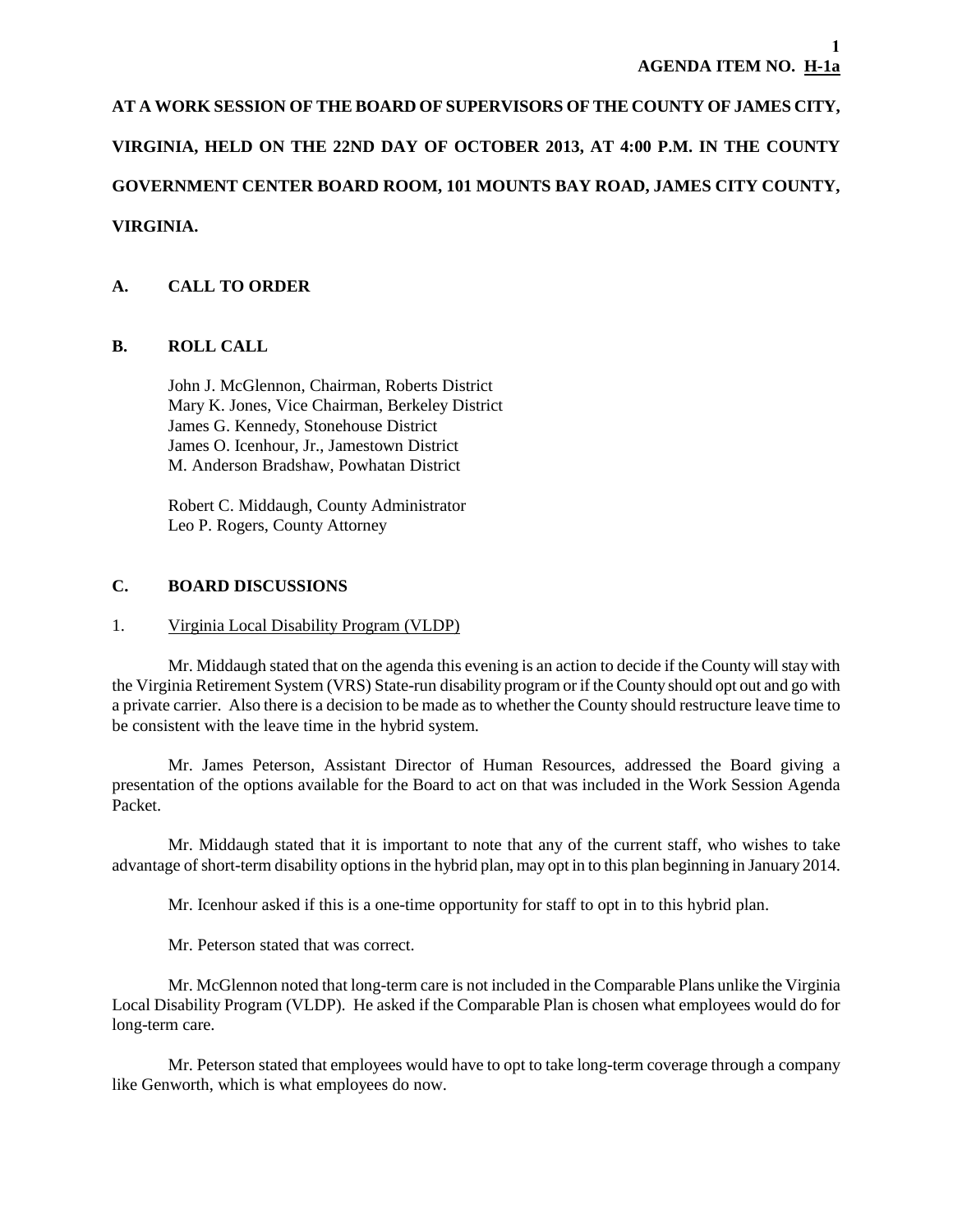Mr. McGlennon asked what the dollar value is in the 0.5 percent difference in the rate that VRS is offering versus the Comparable Plan rate.

Mr. Peterson stated that staff has not been able to get an exact figure for that yet.

Mr. Bradshaw asked if Mr. Peterson could share any thoughts on the administration of the plan by VRS.

Mr. Peterson stated that as of yet there have not been many problems like other VRS run plans. He stated that VRS has chosen Uninum Life which is an insurance company that handles short-term and long-term disability. He stated that if the County chooses a vendor, then the County will be handling the payroll and the records themselves.

Mr. Icenhour stated that for clarification, the rate is an employee contribution or is it an employer contribution.

Mr. Peterson stated the employer.

Mr. Icenhour stated so this is something that the employees are not being asked to pay.

Mr. Peterson stated that was correct.

Mr. Icenhour asked for clarification on what kind of short-term and long-term plans current employees have now.

Mr. Peterson stated that current employees do not have any disability coverage. Currently leave is used.

Mr. Icenhour stated that once the employee's leave is exhausted, they are on their own then until they reach the long-term disability point.

Mr. Peterson stated that is correct, but the County also offers a sick leave bank that employees may choose to participate in and can use portions of that money to bridge the gap.

Mr. Kennedy stated that on disability, essentially the employee receives the equivalent of their takehome pay, but they are responsible for the State and Federal taxes.

Mr. Peterson stated not exactly. On the short-term disability, the plan will pay roughly 60 percent of the employee's salary once they become eligible for disability. He stated that there is a one-year waiting period to become eligible unless the employee is injured on the job.

Mr. Icenhour asked if there are any lifetime cap limits to the program.

Mr. Peterson stated no there is not.

Mr. Icenhour stated that the level of benefit is tied to the employee's years of service.

Mr. Peterson stated that was correct.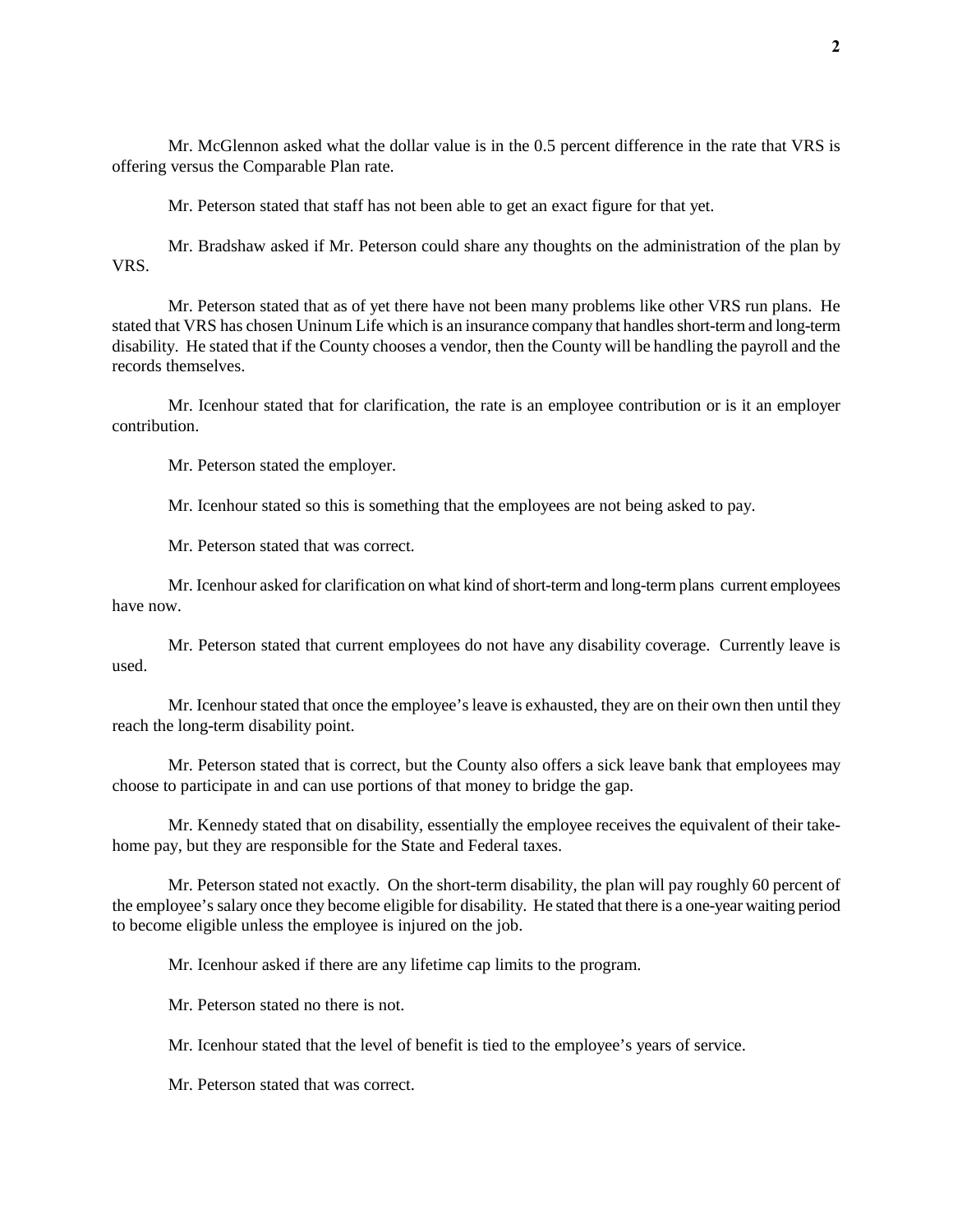Mr. Kennedy asked if the employee is still racking up time towards retirement while on disability.

Mr. Peterson stated yes.

Mr. Icenhour asked at what point an employee on long-term disability would be eligible to transition over to retirement. Would it be an early retirement or at a specified amount of years of service.

Ms. Carol Luckam, Director of Human Resources, stated she believes that under the hybrid plan, the employee would transition at the retirement age or service requirement. She stated that staff would follow up with a definitive answer. She also stated that the County is not allowed to pass the costs of these programs on to the employees, so if the Board decides to opt out any rate increase will stay and have to be paid by the County.

Mr. McGlennon asked for clarification on the requirements by the State if the County opts out of the VLDP.

Ms. Luckam stated that the County is required to provide comparable coverage except for long-term care.

Mr. Icenhour asked if the County provides employees with an option for long-term care at their own expense and if so, what the participation rate is.

Ms. Luckam stated that the County currently offers the option to employees and only a small percentage of employees participate because it is expensive.

Mr. Peterson stated that staff recommends that the County opt out of the VLDP.

Mr. Middaugh stated that the choice is irrevocable, which means that the County would have to accept rate increases. With opting out the rate plans are influenced by the market.

Mr. Peterson stated that if the County opts out of the VLDP the Board may wish to adopt a new leave policy. As it stands now, employees have unlimited sick leave accrual and the sick leave bank, which have acted similar to short-term disability. He stated that the Hybrid Plan will offer short-term disability insurance, so the Board may wish to adopt a new leave policy as outlined in the Work Session Packet.

Mr. Kennedy stated that from a business standpoint, if staff cannot carry leave over from year to year, is there a concern about having many employees burning up time toward the end of year.

Mr. Peterson stated that leave still has to be approved by a supervisor and staffing levels are taken into that account. There are times when leave cannot be authorized in order to prevent falling below minimum staffing.

Mr. Icenhour stated that under this new leave policy, employees would only be able to carryover one year's worth of leave, so basically a use it or lose type of policy. He asked if there would be some opportunity for employees to sell back any unused time before retirement.

Mr. Peterson stated that under the current VRS system, employees can do a leave pay-out, but only up to the maximum cap of two years.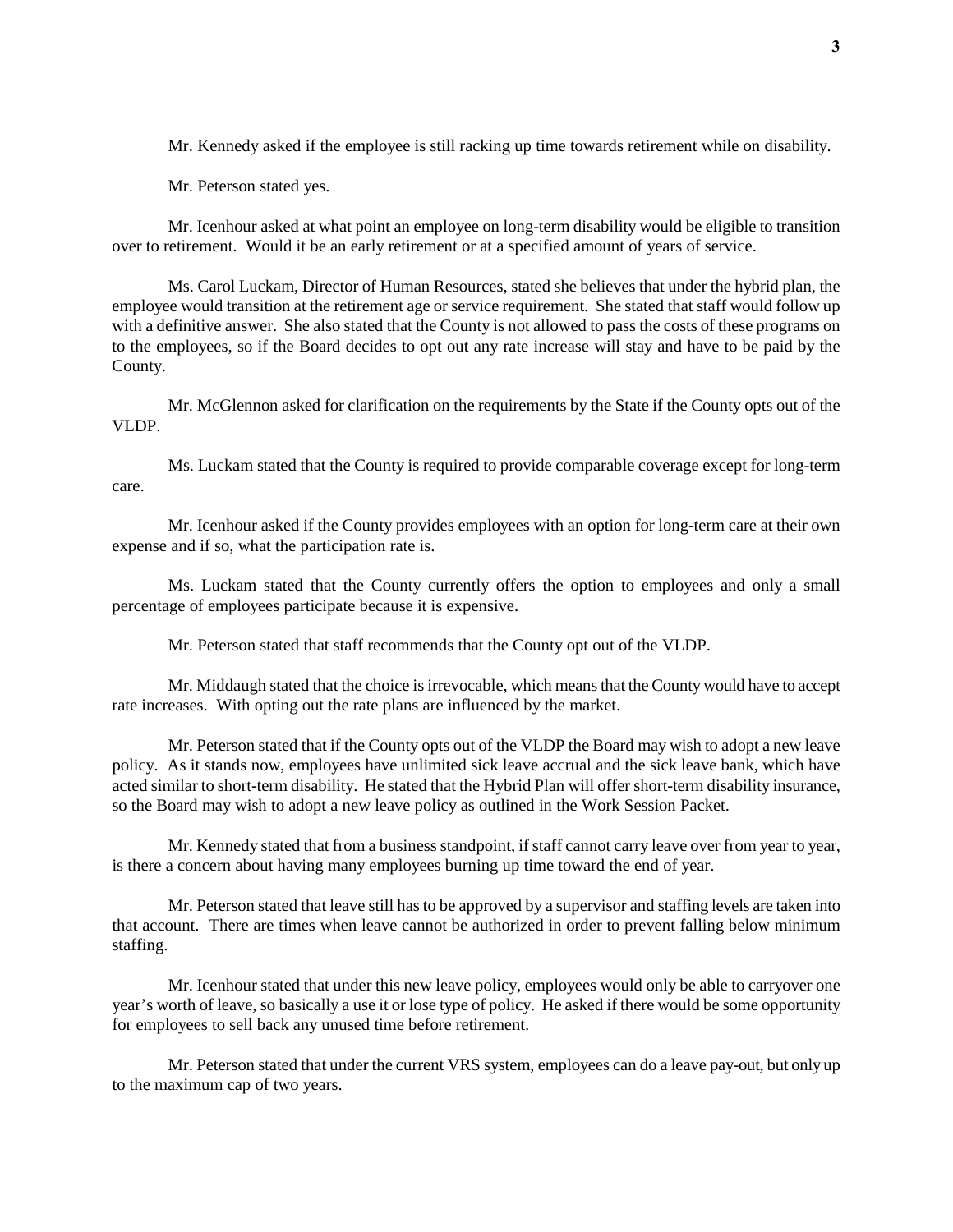Mr. Kennedy asked if there is concern about taking away the unlimited sick leave accrual and changing to the paid time off in this new leave policy. He asked if there is concern with employees losing six days of leave/sick time a year.

Ms. Luckam stated that under the Hybrid Plan, after five consecutive days the employee would transition into short-term disability. She stated that staff believes that this new leave plan would encourage more scheduled time off instead of employees just calling in sick because they have the time on the books. She stated that is not to say that our employees are doing anything wrong, it is just a consequence of the type of leave system we currently have. She stated that if the Board has any suggestions on the leave policy, staff is open to them.

Mr. Icenhour noted that under the new plan there is no requirement that employees use all of their paid time off before transitioning to short-term disability.

Ms. Luckam stated that was correct, but there is the option for the employee to use their remaining paid time off in conjunction with the short-term disability in order to raise their disability payment to 100 percent.

Mr. Peterson stated that the option to opt in or out of the VLDP is on the agenda for the Regular Meeting this evening. He stated that adopting the new leave plan would probably come before the Board at the first meeting in November.

Mr. Bradshaw and Mr. Icenhour stated that they believe that opting out is the best option.

## 2. General Permit VAR040037 for the Discharges of Stormwater from Small Municipal Separate Storm Sewer Systems, Effective July 1, 2013

Mr. Middaugh stated that there was a lot of information included in the Work Session Packet and there are no actions required of the Board this evening. He stated that this presentation is to familiarize the Board with what the County is going to have to go through in regard to the new stormwater regulations.

Ms. Fran Geissler, Director of Stormwater, addressed the Board giving a presentation of the material included in the Work Session Packet.

Mr. Middaugh stated that until this permit, the Department of Conservation and Recreation (DCR) has been the regulating body. Now, as seen in the packet of information, the regulating body is the Department of Environmental Quality (DEQ) and so what you are seeing is a lot more bureaucratic requirements than the County has been accustomed to with the DCR.

Ms. Jones stated that the ongoing question has been how to measure these requirements and to quantify them. She stated that the General Assembly is still wrestling with that question.

Ms. Geissler stated that the permit sidesteps that question by giving the County an inelegant method by which the County must generate its loads. She stated that for better or for worse, the County is required to fulfill the permit by the load requirements for the James River and the portions of York River which are in the County. She stated that this is a new program for staff and it will require a lot of time to develop and implement plans.

Mr. Middaugh asked for clarification on the "target audience" when discussing the plans for public outreach and education.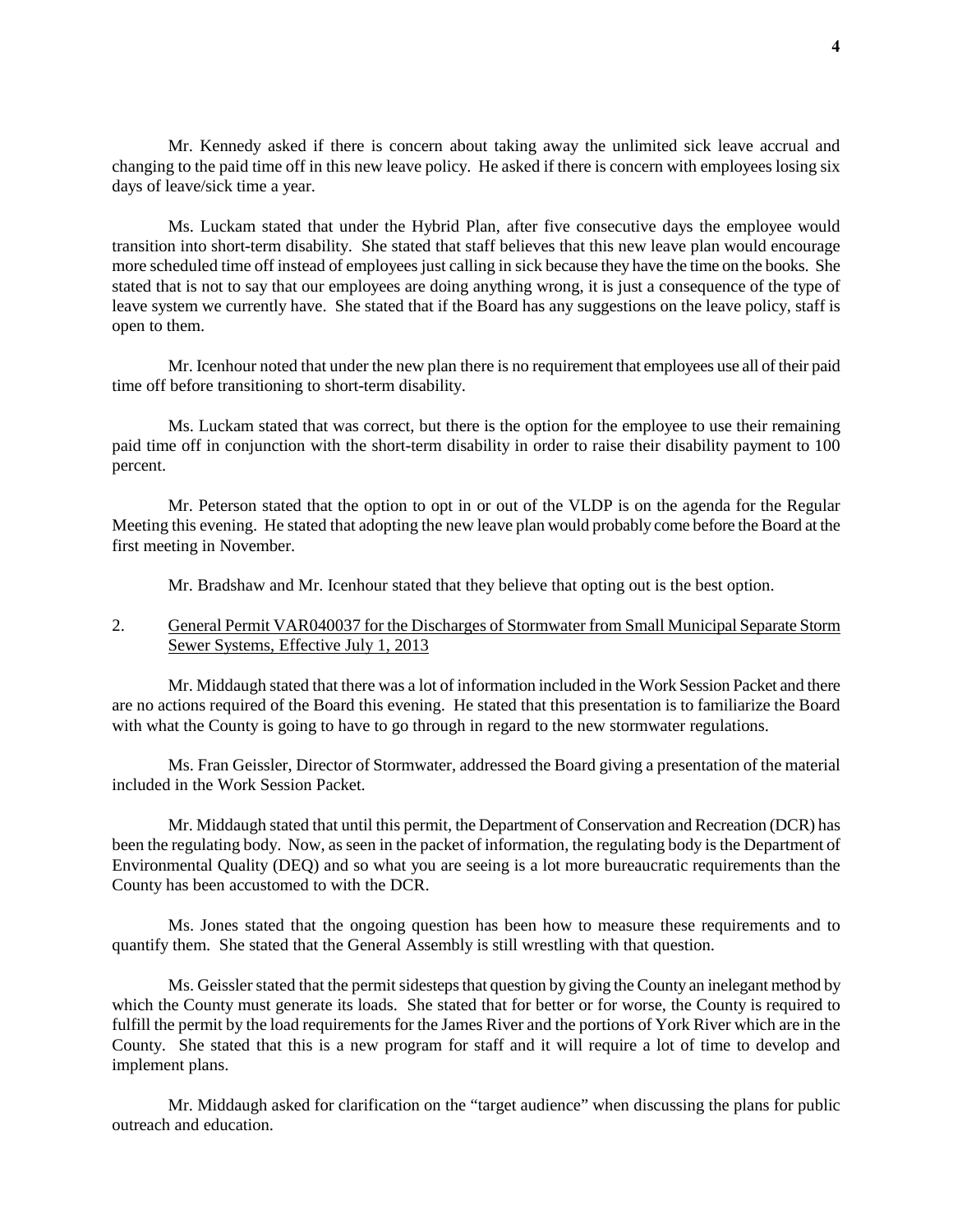Ms. Geissler stated that the "target audience" is the residents of the urbanized zone, specifically pet owners, but also other pet owners that utilize the trails and parks within the urbanized zone.

Mr. John Horne, Director of General and Capital Services, stated that just for clarification, a few months ago Mr. Scott Thomas, Director of Engineering and Resource Protection, did a Work Session Presentation on the new Stormwater Regulations and that is the construction regulation side of this same overall permit. He stated that there are significant changes on both the construction regulation side and the management side of the stormwater facilities.

Ms. Geissler stated that everything that goes on the construction side of the permit gets reported in the Annual Report that will come from the Stormwater Division.

Mr. Horne stated that localities all over the State are feeling the effects of this new regulation, but the County has been doing many of these things already, so the County is not starting from zero and is in a better place than many of our neighboring localities.

Mr. Bradshaw asked if there is hope for development of web-based tracking systems and software since all of the localities in the State have to follow these regulations.

Ms. Geissler stated that there is software currently on the market.

Mr. McGlennon stated that it seems the County has a good baseline based off some of the waterquality studies that have already been done.

Mr. Horne stated that was correct. He stated that in several areas of the County, staff already knows what needs to be done; the County just needs to ramp up the implementation and then track all of the results.

Mr. McGlennon asked for clarification on the benefits of stream restoration.

Ms. Geissler stated that the Bay Program has done a lot of research and has developed some very clear data on the reduction of pollutants per linear foot based on the type of restoration that is done. She stated that the County has done several of these high quality restorations that the County will get credit for. She stated that the stream restorations are very important to the County in the reduction of sediment.

Mr. Icenhour stated that there is a big concern over the influence that the County has on property that it does not own or control. He stated that the area of influence in the permit is still up in the air, so how does the County go about making sure that the final decision is based on reality and not wishful thinking.

Ms. Geissler stated that when the County develops the Total Maximum Daily Load (TMDL) action plan for the Chesapeake Bay Watershed, the County needs to develop the best possible package and understand what can be controlled and document the County's position.

Mr. Icenhour asked Mr. Middaugh if this should be something that is rolled into the County's Legislative Agenda.

Mr. Middaugh agreed. He stated that Virginia Municipal League (VML) or Virginia Association of Counties (VACo) might embrace this as well since it affects localities State-wide.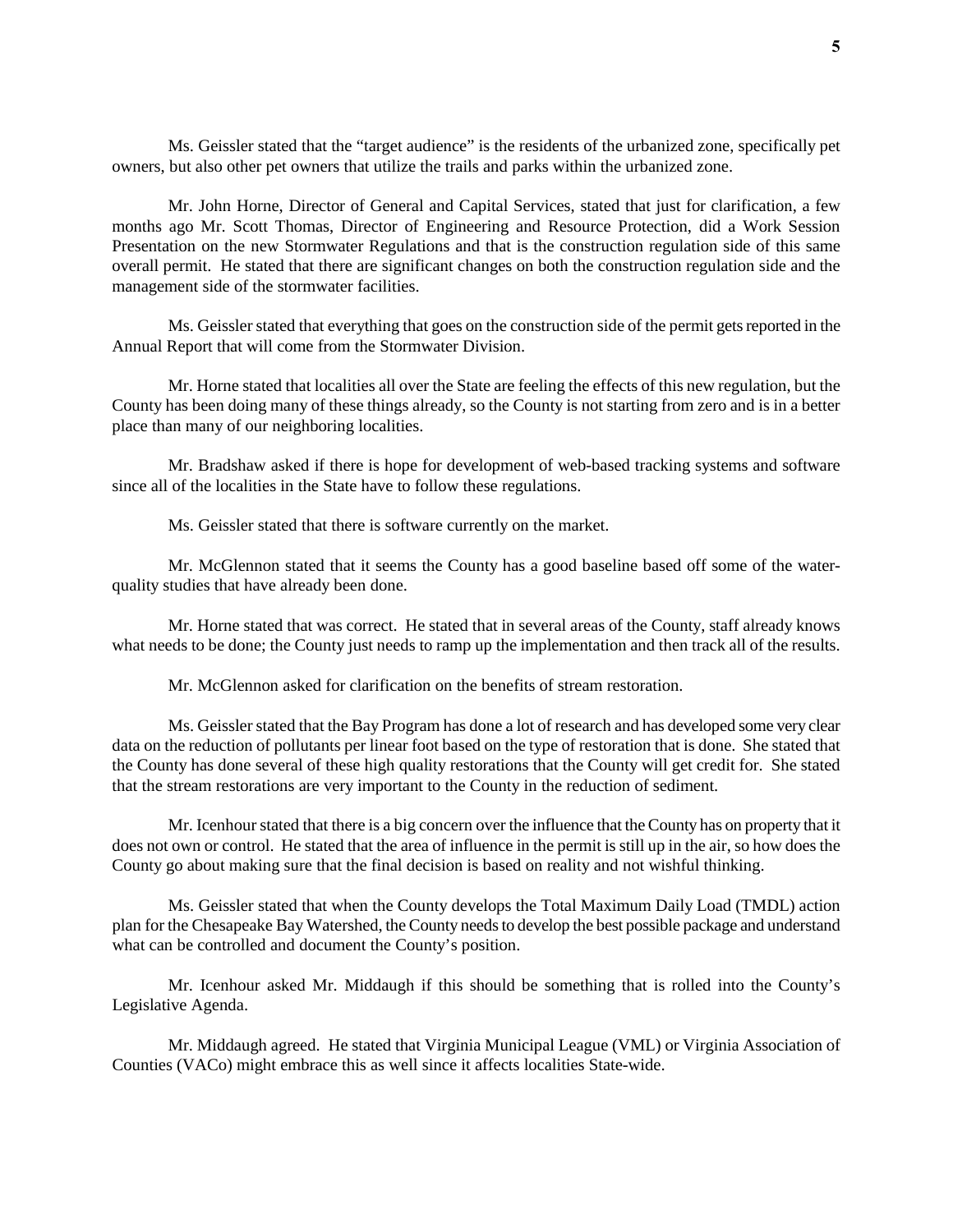Mr. Middaugh asked how much of this is driven by the Environmental Protection Agency (EPA) instead of DEQ.

Ms. Jones stated that she had spoken with a State Delegate, who stated that the EPA is being very aggressive. She also stated that the members of the Planning District Commission (PDC) have been talking and looking at ways of pushing back on this overly regulatory and expensive permit.

Ms. Geissler stated that the likelihood of the EPA continuing its aggressive tract and forcing changes to the permit in 2018 is very great and that is the timeframe that this issue could come back at the County.

Ms. Geissler stated that there are maintenance agreements on file with the courts for repairing Best Management Practices (BMPs) that the County does not control. She stated that this makes the County vulnerable to statements by individuals saying that the County owns those facilities and the pollution that comes from them.

Ms. Geissler stated that staff is open to ideas and suggestions, especially in regard to public communication and education.

Mr. Middaugh stated that this is just the beginning of information that will be brought before the Board and thanked staff for their presentation.

#### 3. Longhill Road Corridor Study – Update

Ms. Ellen Cook, Planner III, addressed the Board giving a summary of the memorandum included in the Work Session Packet. Ms. Cook introduced Mr. Carroll Collins from Kimley-Horn and Associates and stated that he would be providing the Board with an update on the study and had prepared a power point presentation.

Mr. Collins defined the study area for clarification and outlined the public involvement parameters of the study. He stated that the findings of the first public project symposium included concerns over safety, traffic operations/mobility, bike and pedestrian accommodations, and environment/neighborhood concerns. He stated that the next public workshop is scheduled for November 2013 to present the existing conditions analysis findings. He stated that improvement design concepts are to be presented at a public workshop in February 2014 and the corridor recommendations an action plan should be presented at a final public workshop in May 2014. He stated that interim update presentations are planned for the Board and the Policy Committee.

Mr. McGlennon stated he thought the first public workshop was very well done. He asked if the study would engage with Williamsburg Area Transit Authority (WATA) in regard to the future possibility of our transit system operating in a bi-directional fashion.

Mr. Collins stated definitely. He stated that there is a representative from WATA on the project advisory committee, but the recommendation from Mr. McGlennon will be brought up with WATA and looked into.

As there were no other Board questions, Mr. Middaugh thanked staff and Mr. Collins for their update.

#### 4. Hybrid Wolf Discussion

Mr. Middaugh stated that recently there was a tragic incident where a hybrid wolf dog escaped from its enclosure and killed another dog and possibly another. He stated that the incident has caused quite a bit of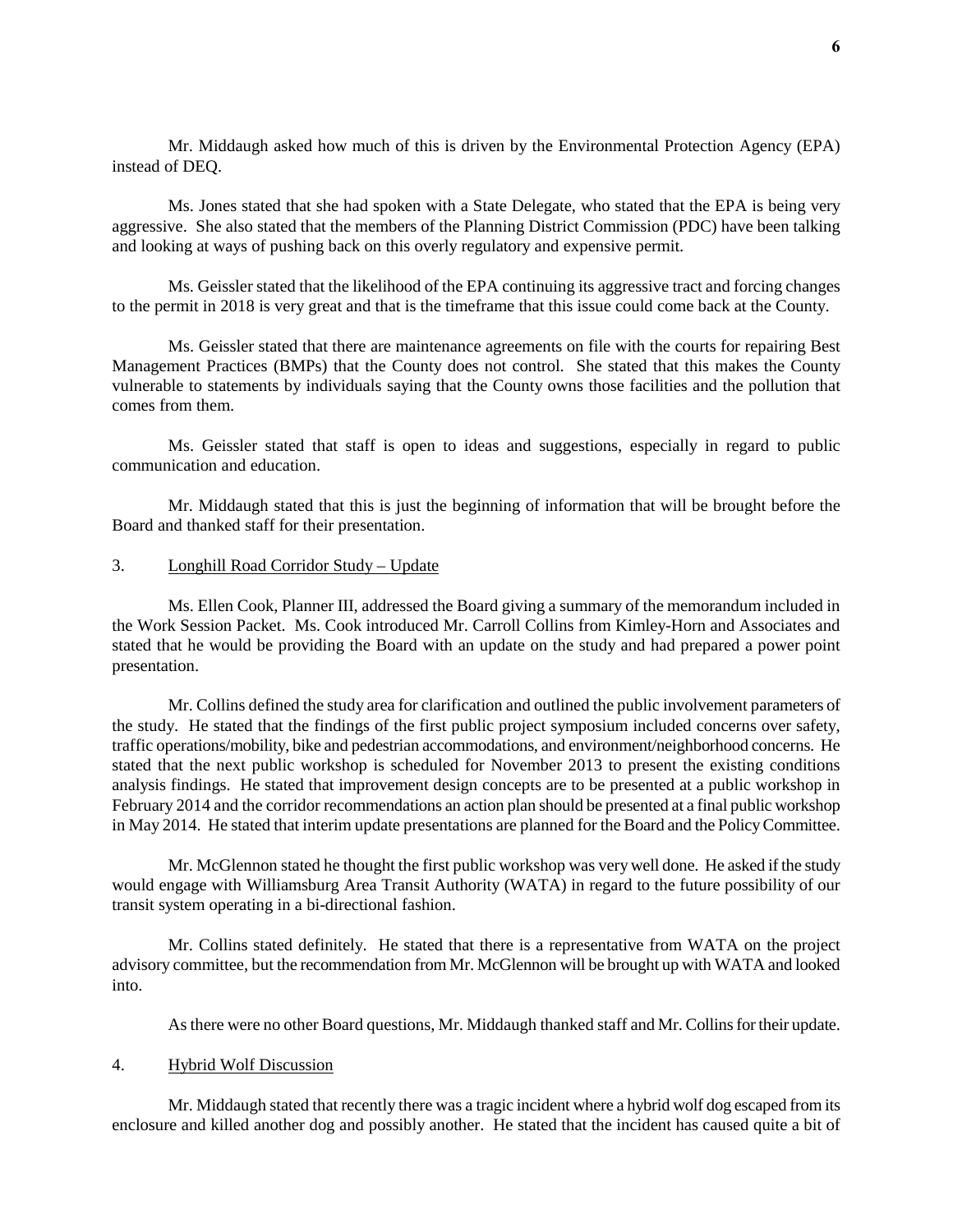consternation in the neighborhood and several Board members had asked that this issue be brought forward for discussion. He stated that staff will update the Board on options for regulating hybrid canines and then the Board can give guidance on what they would like staff to bring back the Board.

Ms. Lola Perkins, Assistant County Attorney, addressed the Board and stated that Officer Shirley Anderson, Animal Control Supervisor, is in attendance with her as well. She stated that State Code has an article that specifically deals with hybrid canines and was enacted in 1996. She stated that the article allows localities to regulate, by ordinance, a permitting process for hybrid canines. She stated the permitting process is geared toward making sure that the hybrid canines are adequately confined and responsible ownership. She stated that the Code allows the locality to set requirements in the permit, including: expiration, limiting the number of hybrid canines an owner can have, requiring a permit for each hybrid canine owned, dictate where the animal is to be kept by setting parameters about where the animal can be kept, what information must be provided by the owner about the animal, can require identification tags, and require what kinds of safeguards the owner has to take when the animal is off the owner's property. She stated that the Code has outlined the consequences for violations of the permit, which can include jail time. She stated that the Code also provides a specific provision for steps if the hybrid canine kills, injures another dog, and for chasing livestock. She stated that there is also a provision for compensation if livestock or poultry are killed by a hybrid canine. She stated that at this time the Board has the ability to regulate hybrid canines through a permit, but because of the Dillon Rule, the Board does not have the ability to prohibit hybrid canines in the County.

Mr. Kennedy asked if these animals can be controlled by zoning, stating which areas of the County these animals could be kept in.

Ms. Perkins stated yes. More research would need to done about specifying zoning, or the other option would be through the permit and requiring a certain amount of acreage in order to get a permit.

Mr. Kennedy stated that through his own research he has found that these animals require quite a bit of space to roam. He stated that he has learned that these animals are escape artists that can climb and dig their way out of enclosures. He stated that he has learned that there are no current vaccines for rabies that are effective on hybrid canines which is concerning. He also stated that other issues that concern him over this incident is that the owner did not call the County to say that his hybrid wolf was loose, also that these hybrid wolves stalk children and attack children because they are viewed as prey. He stated that he spoke to Senator Norment today who indicated his support in sponsoring legislation that would allow the County and other localities to ban these hybrid canines. He asked Ms. Perkins if staff knows how many of these animals are currently in the County.

Ms. Perkins stated no.

Mr. Kennedy stated that to be clear, he believes that people make dogs mean, not that dogs are born mean, but these hybrid canines are not like domesticated dogs, they are not pets.

Ms. Jones stated that she would appreciate hearing from the experts and would appreciate seeing the draft ordinance that staff is working on. She stated that she is very concerned about this incident and the impacts on the families and the communities.

Mr. McGlennon asked if the current licensing requirements for dogs in the County would extend to these hybrid animals.

Ms. Perkins stated yes.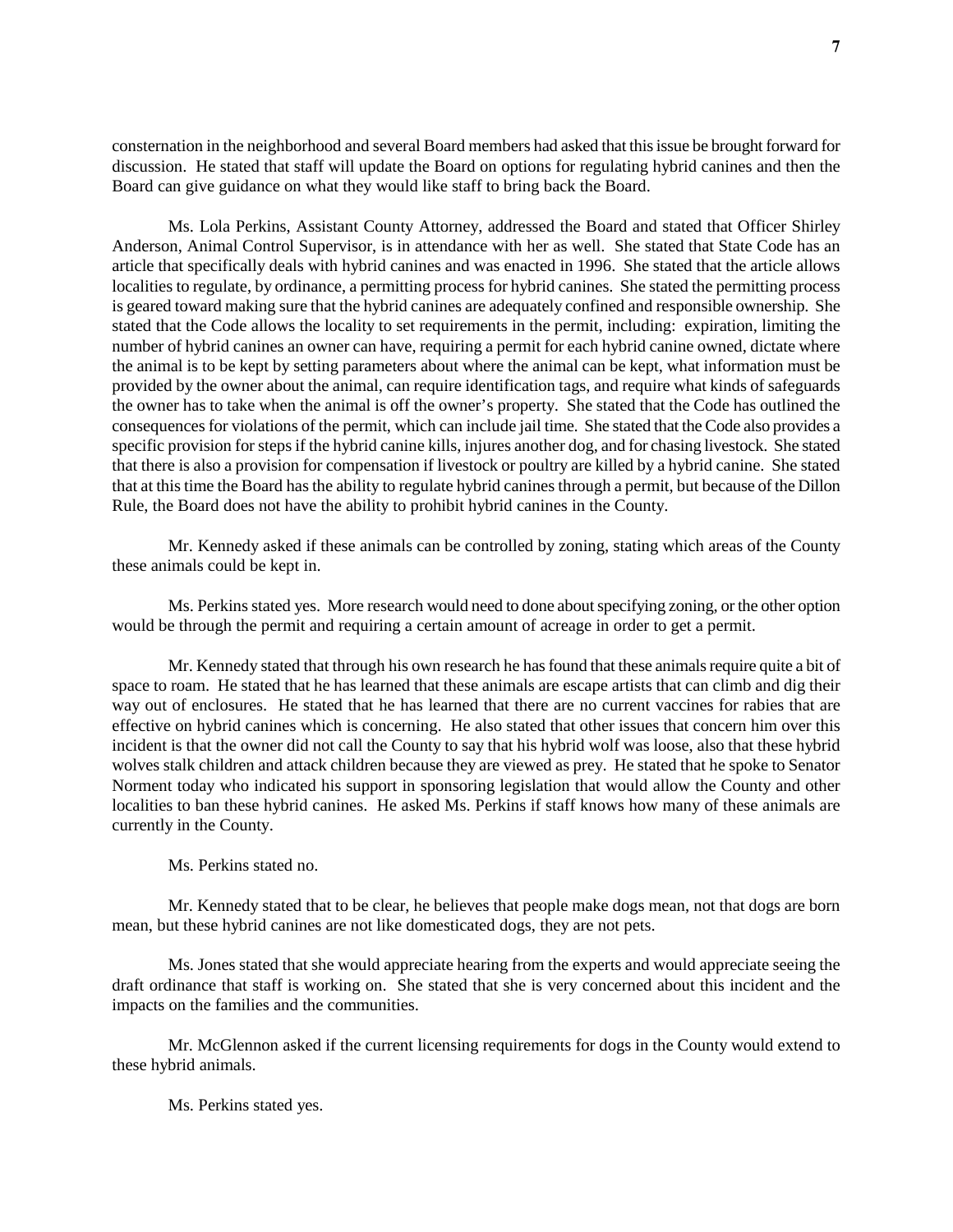Mr. McGlennon stated so in theory these animals should already be registered with the County and asked if the animal involved in the incident was licensed.

Officer Anderson stated yes.

Ms. Jones asked if they were licensed as hybrids or as a mix breed.

Officer Anderson stated that they were listed as mix breeds.

Mr. Bradshaw questioned if the animal being a hybrid is the reason why the wild/exotic provisions in place do not apply.

Ms. Perkins stated yes because there is a section in the State Code that deals with hybrid canines specifically.

Mr. Kennedy stated that he is supportive of regulating these animals since they are still legal in the State. He believes getting these animals out of highly residential areas and away from large populations of children.

Ms. Jones asked if there have been other incidents in the County regarding hybrid canines.

Officer Anderson stated that back in the early 1990s, near the James City County/New Kent County line there were two wolf hybrids that were livestock chasers, but they never did get into too much trouble. She stated that the hybrids eventually passed away and the owner did not breed them again.

Ms. Perkins stated that she is still waiting to hear from the State Veterinarian and would pass along the information when she receives it.

Mr. Icenhour stated that he would be appreciative of that information. He stated that he would like to see these animals away from densely populated lands and then to apply some very stringent regulations to the permit process. He also stated that he would be supportive of adding this issue to the Legislative Agenda.

Mr. Bradshaw stated that he agrees with Mr. Icenhour.

Mr. McGlennon stated that in addition he would like see minimum lot size requirements and the ability to track the animals.

Ms. Perkins stated that those items could be included as well.

Mr. McGlennon asked how does the County address owners that call these hybrids mixed breeds instead of admitting to them being hybrids.

Officer Anderson stated that people will call them a malamute mix or say that they do not know what the other breed is. She stated that the percentage of wolf in the hybrid can help determine by sight if the animal is a hybrid. She stated that there are differences in the appearance and the physique. She stated the lower the percentage of wolf, the lower the risk; however, there is still a conflict within these animals as one side is a pet and one side is a predator and one can never know when the predator will take over.

Mr. Kennedy stated that there are good owners and bad owners, but with these animals one never knows when they might turn on the owner or others in the community.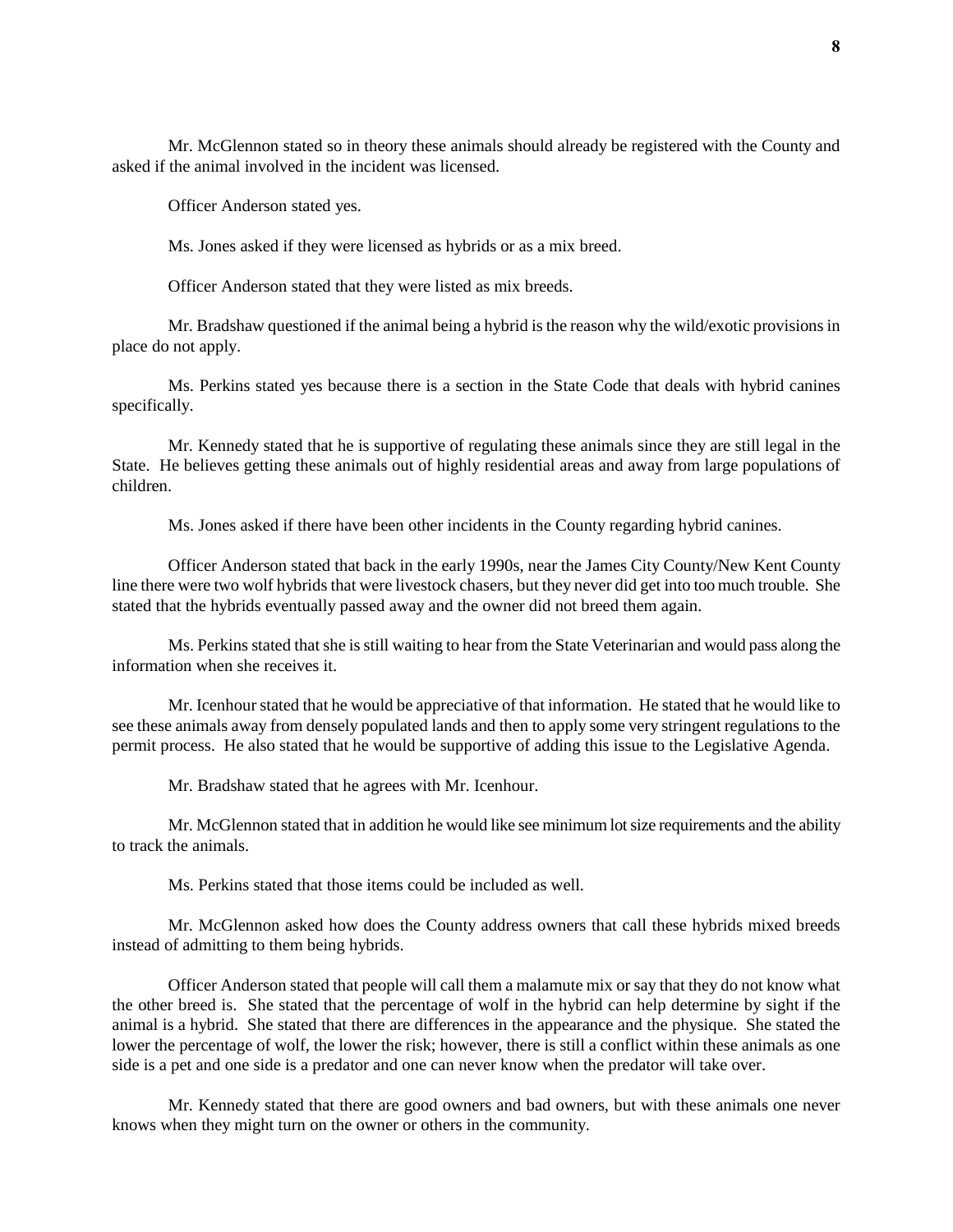Mr. Bradshaw stated that perhaps the County's dog licensing ordinance needs to be looked at as well to mandate that wolf or coyote blood needs to be disclosed.

Mr. McGlennon thanked Ms. Perkins for responding quickly to the Board's request for information.

Mr. Middaugh stated that it seems that the Board is in favor of a complete regulatory scheme that is more not less, in regard to these hybrid canines.

The Board voiced its agreement.

#### **D. ADJOURNMENT**

Mr. McGlennon recessed at 6:26 p.m. until their Regular Meeting at 7 p.m.

Robert C. Middaugh Clerk to the Board

\_\_\_\_\_\_\_\_\_\_\_\_\_\_\_\_\_\_\_\_\_\_\_\_\_\_\_\_\_\_\_\_

102213bosws\_min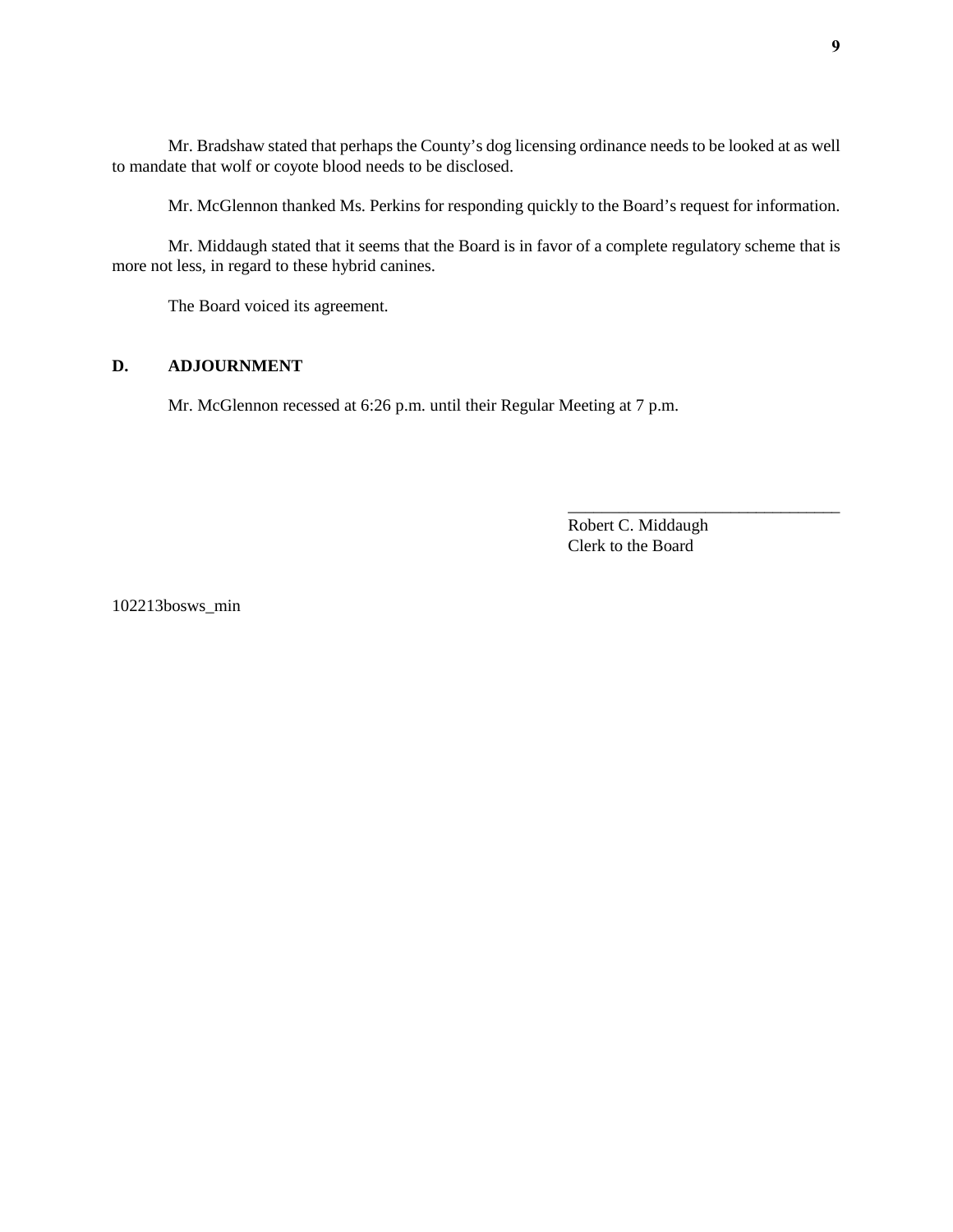**AT A REGULAR MEETING OF THE BOARD OF SUPERVISORS OF THE COUNTY OF JAMES CITY, VIRGINIA, HELD ON THE 12TH DAY OF NOVEMBER 2013, AT 7:00 P.M. IN THE COUNTY GOVERNMENT CENTER BOARD ROOM, 101 MOUNTS BAY ROAD, JAMES CITY COUNTY, VIRGINIA.**

# **A. CALL TO ORDER**

# **B. ROLL CALL**

John J. McGlennon, Chairman, Roberts District Mary K. Jones, Vice Chairman, Berkeley District James G. Kennedy, Stonehouse District James O. Icenhour, Jr., Jamestown District Michael J. Hipple, Powhatan District

Robert C. Middaugh, County Administrator Leo P. Rogers, County Attorney

# **C. MOMENT OF SILENCE**

**D. PLEDGE OF ALLEGIANCE** – Cole Tross, an 8th-grade student at Hornsby Middle School and a resident of the Berkeley District, led the Board and citizens in the Pledge of Allegiance.

# **E. PRESENTATION**

## 1. Virginia Department of Transportation (VDOT) Quarterly Update

Mr. Rossie Carroll, Residency Administrator for the Virginia Department of Transportation (VDOT) Williamsburg Residency, addressed the Board giving an update of transportation issues in the County. He stated that the signal synchronization study on Monticello Avenue is on-going and VDOT staff are monitoring the counts of vehicles and do have the ability to adjust the lights remotely if necessary. He stated that VDOT is looking into procuring an adaptive system that would adjust the lights automatically based on traffic flow. He stated that the traffic cameras will be moved to Route 60 near the Prime Outlets in anticipation of Black Friday and then the cameras will be moved west along Route 60 near the Williamsburg Pottery. He stated that 220 maintenance request orders were completed this quarter out of the 310 that were received. He stated that the Route 617-Stonehouse Road slope restoration project has been completed and pavement marking projects have been ongoing throughout the County. The 4th County mowing cycle has been completed except for one stretch along Route 199 between Jamestown Road and Brookwood Road. He stated that the current projects include: Longhill Road signal upgrades at intersection of Olde Towne Road, Route 60, and Airport Road signal upgrade and pedestrian signals. He stated that VDOT will be advertising a slope restoration project on Route 60 just west of Barnes Road, Route 321 Monticello Avenue project at News Road which will add a second turn lane onto News Road and the calendar year paving program. He stated that the secondary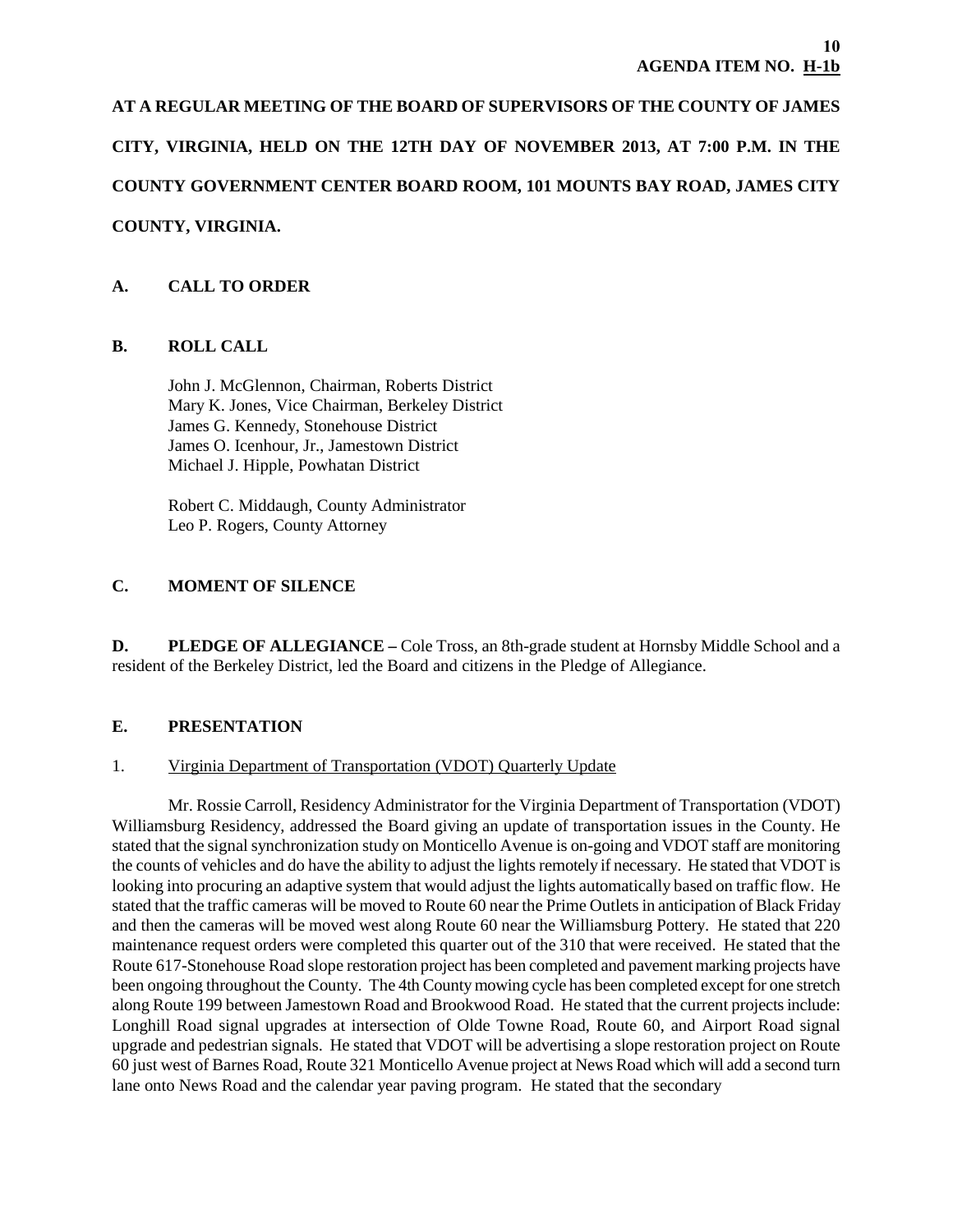plant mix schedule includes Route 5000, Route 615, and Route 755. He stated that the 2014 slurry-seal schedule has been advertised and includes the Stonehouse and Rolling Woods Subdivisions. He stated that VDOT staff is ready and posed to respond to winter weather and has completed a dry-run of incident response.

Ms. Jones stated that on Ironbound Road, right where the Ironbound Redevelopment Project was done, there was "fill" put in for the bike trail. This elevation is causing run-off to run down into the front of homes.

Mr. Carroll stated that he would look into that situation.

Mr. Icenhour stated that on Carriage Road, on the far end near Chambrel, it does not seem that the mowing was completed.

Mr. Carroll stated that the brush cutting there is a project that VDOT will be completing.

Mr. McGlennon stated that there is work in Newport News along Route 60 up to the County line. He asked if it would affect citizens that live in that end of the County.

Mr. Carroll stated that the road was closed this past weekend, but it should be reopened and not affecting citizens.

Mr. McGlennon asked if there was any hope on the horizon of getting away from the slurry-seal.

Mr. Carroll stated that VDOT has worked with the County to do more restorative overlays than preventative overlays, and he hopes to continue with that.

Mr. McGlennon thanked Mr. Carroll for his update.

#### **F. PUBLIC COMMENTS**

1. Ms. Betty Walker, 101 Locust Place, addressed the Board regarding the results of the recent gubernatorial election and the effects of big government.

2. Mr. William Merzs, 3982 East Providence Road, addressed the Board regarding the dangers wolf hybrid dogs pose to pets and small children in the community.

3. Mr. Frank Buckley, 3900 Cold Spring Road, addressed the Board regarding regulating wolf hybrid dogs in the County.

4. Mr. Joshua Bennett, 4011 East Providence Road, addressed the Board requesting that the Board regulate wolf hybrid dogs in the County.

5. Ms. Sue Sadler, 9929 Mountain Berry Court, addressed the Board regarding the acceptance of grant funds and using tax payer dollars for trails and dam studies that the County does not need.

6. Mr. Keith Sadler, 9929 Mountain Berry Court, addressed the Board regarding legitimate safety concerns in New Town.

7. Mr. Joseph Swanenburg, 3026 The Pointe Drive, addressed the Board regarding grant money as a tool for redistributing wealth.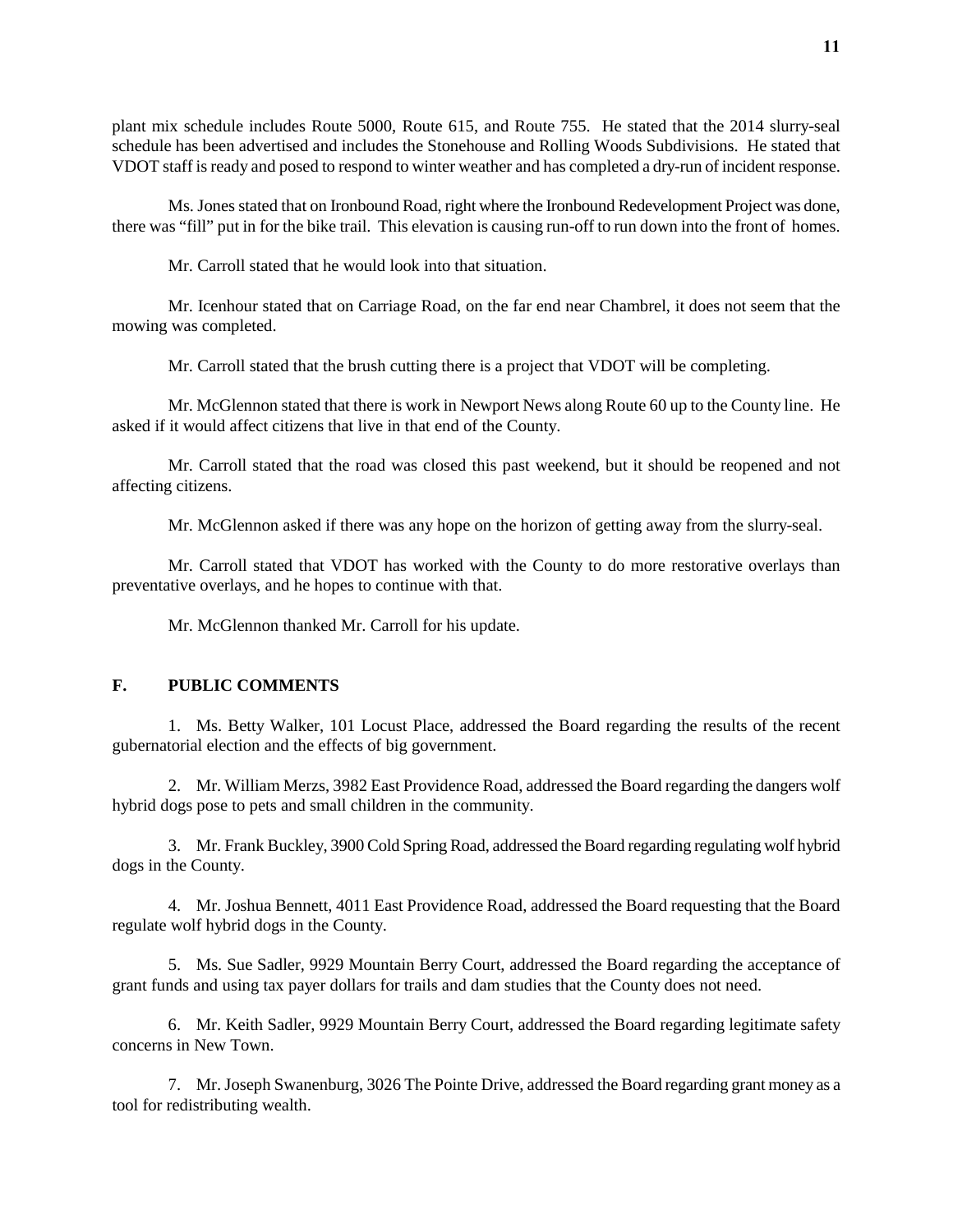8. Ms. Carol Anderson, 34 Kirkland Court, addressed the Board regarding the recent elections and women's rights.

9. Mr. Chris Henderson, 101 Keystone, addressed the Board regarding the diminishing value of Leadership in Energy and Environmental Design (LEED) certification requirements and requested the Board modify the code to remove the LEED certification requirement for public buildings.

10. Mr. Ed Oyer, 139 Indian Circle, addressed the Board regarding campaign statements for Mr. Watson and how he did most of what he claimed he would do.

## **G. BOARD REQUESTS AND DIRECTIVES**

Ms. Jones stated that our community, and throughout the region, has so many veterans and active duty military personnel and she wanted to thank them for their service. She congratulated Mr. Hipple on winning the election and welcomed him to the Board. She stated that now that the Powhatan District is represented by an elected Supervisor she would like to make a motion for the Board to re-organize and elect a new Chairman.

Ms. Jones made a motion to elect Mr. Kennedy as Chairman of the Board for the remainder of this year.

On a roll call vote, the vote was: AYE: Mr. Hipple, Mr. Kennedy, Ms. Jones (3). NAY: Mr. McGlennon (1). ABSTAIN: Mr. Icenhour (1).

The motion carried and Mr. McGlennon passed the gavel down to Mr. Kennedy to take over the meeting as Chairman.

Mr. McGlennon stated that he traveled to Lancaster County this past Saturday for the memorial service for Mr. Richard Lee, a long-time County employee who passed away.

Mr. Kennedy stated that Mr. Lee will certainly be missed. He stated that he has fond memories of Mr. Lee and awarded him the Chairman's Award back in 2002 when he was Chairman.

Mr. Kennedy stated that it was privilege for him to appear as a veteran at Walsingham Academy yesterday for the Veteran's Day program.

## **H. CONSENT CALENDAR**

Ms. Jones requested that Item No. 4 be pulled from the Consent Calendar for discussion.

Mr. McGlennon made a motion to adopt the remaining Consent Calendar Items.

On a roll call vote, the vote was: AYE: Mr. Icenhour, Mr. Hipple, Ms. Jones, Mr. McGlennon, Mr. Kennedy (5). NAY: (0).

- 1. Minutes
	- a. October 8, 2013, Regular Meeting
	- b. October 22, 2013, Regular Meeting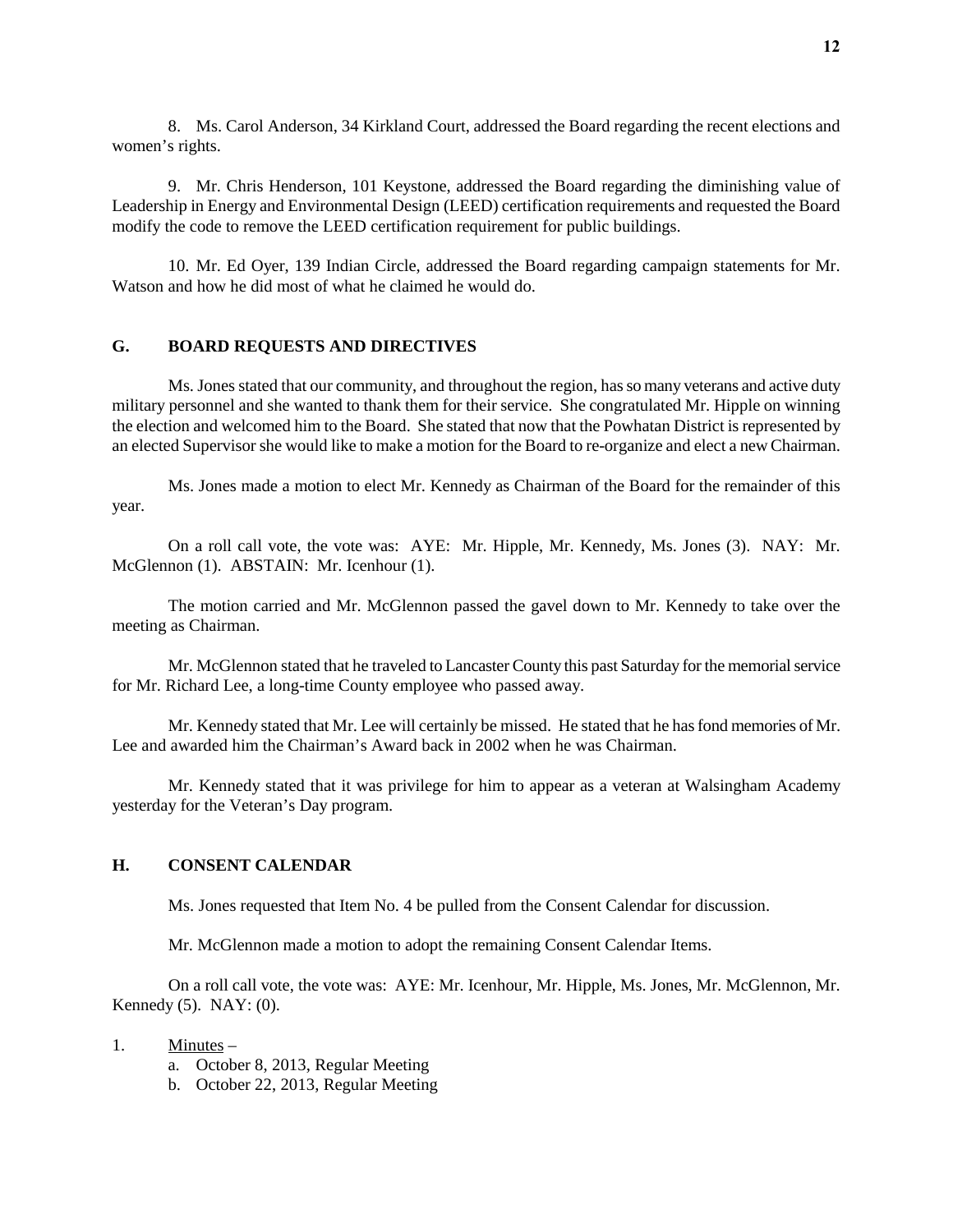#### 2. Federal Grant Award – Bulletproof Vest Partnership (BVP) – \$11,414

#### **R E S O L U T I O N**

#### FEDERAL GRANT AWARD – BULLETPROOF VEST PARTNERSHIP (BVP) – \$11,414

- WHEREAS, the James City County Police Department has been awarded a Bulletproof Vest Partnership (BVP) grant from the Office of Justice Programs' Bureau of Justice Assistance for \$11,414 (\$5,707 grant/\$5,707 local match); and
- WHEREAS, the grant requires a match of \$5,707, which is available in the County's Grant Match Account; and
- WHEREAS, the funds are to be used to purchase approximately 17 replacement bulletproof vests for officers.
- NOW, THEREFORE, BE IT RESOLVED, that the Board of Supervisors of James City County, Virginia, hereby authorizes the acceptance of this grant and the following appropriation amendment to the Special Projects/Grants Fund:

Revenues:

| BVP-FY13                   | \$5,707  |
|----------------------------|----------|
| <b>Grant Match Account</b> | 5,707    |
| Total                      | \$11.414 |
| Expenditure:               |          |
| $BVP - FY13$               |          |

3. Grant Award – Dam Safety Assistance Fund for the Warhill Eastern Pond Dam – \$4,000

#### **R E S O L U T I O N**

## GRANT AWARD – DAM SAFETY ASSISTANCE FUND FOR THE

#### WARHILL EASTERN POND DAM – \$4,000

- WHEREAS, the Virginia Department of Conservation and Recreation and the Virginia Resources Authority, as administrator of the Dam Safety, Flood Prevention, and Protection Assistance Fund, has awarded James City County a grant to improve dam safety; and
- WHEREAS, funds are needed for the Warhill Eastern Pond Dam to develop a dam break inundation map as required for renewal of a regular six-year Operational and Maintenance (O&M) Certificate in accordance with Virginia Dam Safety Act and Impounding Structure Regulations; and
- WHEREAS, the award is in the amount of \$4,000 (with \$4,000 local match required); and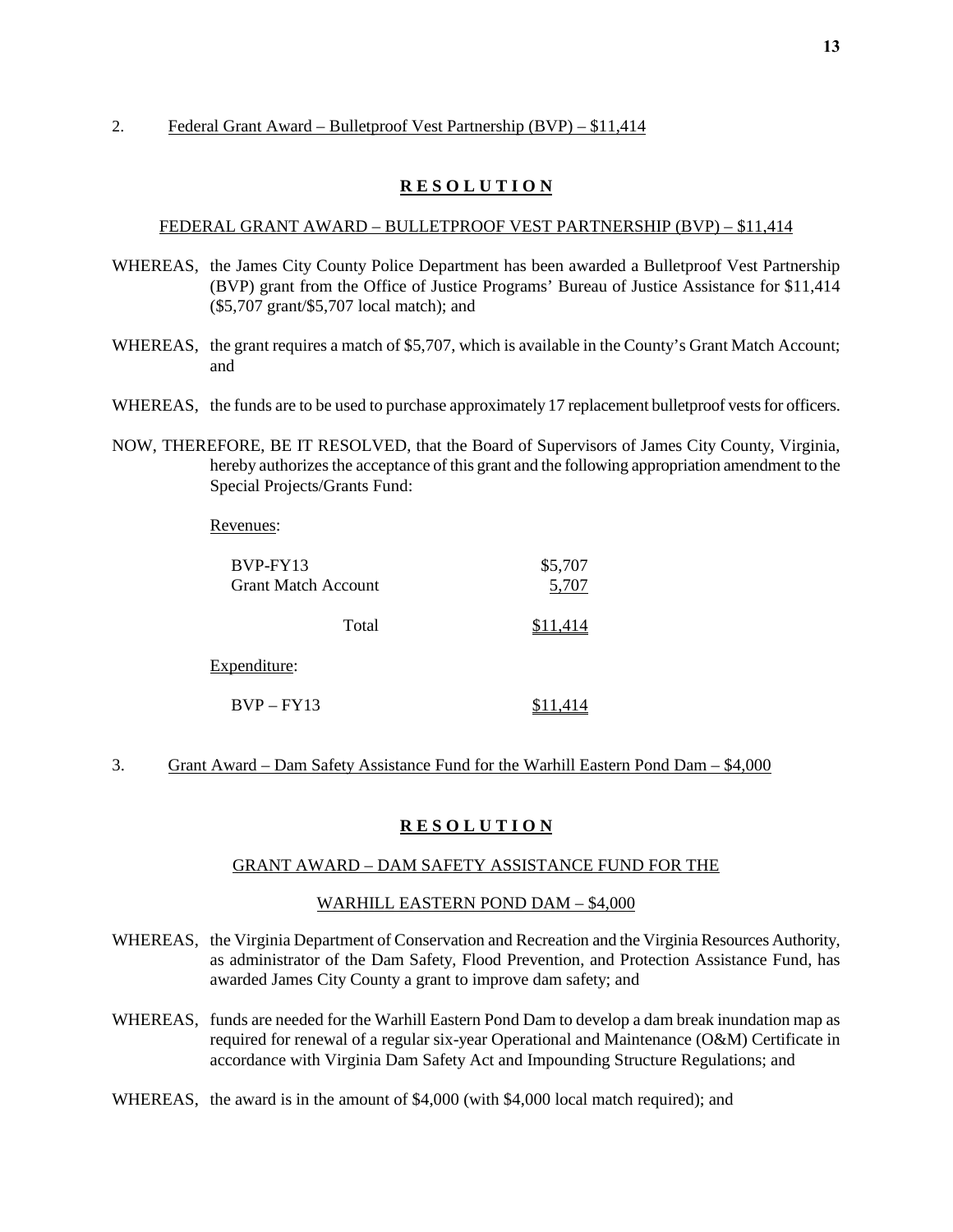- WHEREAS, the matching funds of \$4,000 are available in the County Department of Development Management, Division of Engineering and Resource Protection, FY 14 Expenditures Budget for Professional Services No. 001-104-0203.
- NOW, THEREFORE, BE IT RESOLVED that the Board of Supervisors of James City County, Virginia, hereby accepts the \$4,000 grant awarded by the Virginia Department of Conservation and Recreation and the Virginia Resources Authority for the Warhill Eastern Pond Dam and authorizes the County Administrator to execute the grant agreement.
- BE IT FURTHER RESOLVED that the Board of Supervisors of James City County, Virginia, hereby authorizes the following appropriation to the County Department of Development Management, Division of Engineering and Resource Protection Division budget:

| Revenue:                   |         |
|----------------------------|---------|
| Dam Safety Assistance Fund | \$4,000 |
| Expenditure:               |         |
| Warhill Eastern Pond Dam   | \$4,000 |

5. Revisions to Chapter 5 of the James City County Personnel Policies and Procedures Manual

#### **R E S O L U T I O N**

#### REVISIONS TO CHAPTER 5 OF THE JAMES CITY COUNTY

#### PERSONNEL POLICIES AND PROCEDURES MANUAL

- WHEREAS, the James City County Personnel Policies and Procedures Manual is an important document that guides decisions; and
- WHEREAS, it is the practice of the County to revise and update policies to reflect changes and improvements; and
- WHEREAS, the provisions of the Virginia Retirement System's Hybrid Plan that goes into effect January 1, 2014, differ from the provisions of Plan 1 and Plan 2; and
- WHEREAS, the Virginia Retirement System advised that localities may wish to consider modifying current leave structure to coordinate more effectively.
- NOW, THEREFORE, BE IT RESOLVED by the Board of Supervisors of James City County, Virginia, that revisions to the personnel policies and procedures are adopted effective December 1, 2013.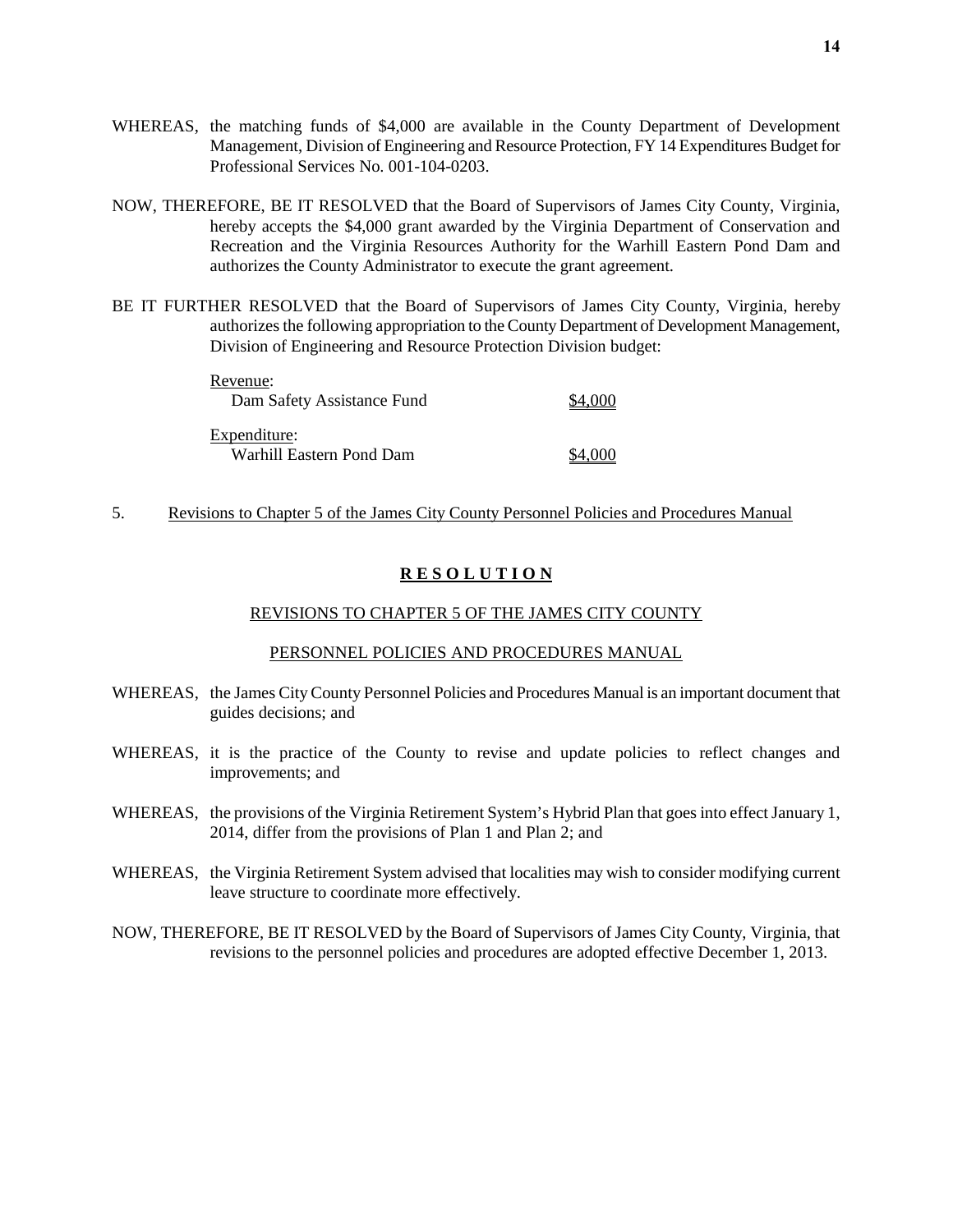#### 6. Contingency Transfer – Human Services Building

#### **R E S O L U T I O N**

#### CONTINGENCY TRANSFER - HUMAN SERVICES BUILDING

- WHEREAS, the County's adopted five-year Capital Improvement Plan includes, in the upcoming fiscal year, \$2,050,000 to rehabilitate the 30-year-old Human Services Building; and
- WHEREAS, the need for greater efficiencies in the building infrastructure and spatial allocations is a pressing one, given the growth in the number of James City County households served by the offices who occupy the building.
- NOW, THEREFORE, BE IT RESOLVED that the Board of Supervisors of James City County, Virginia, authorizes the transfer of \$120,000 from Capital Contingency to General Services to fine-tune plans, obtain final engineering estimates, and analyze potential changes in the building.
- 4. Acceptance of a Grant Amendment Virginia Recreational Trails Fund \$195,000

Ms. Jones stated that she requested this item be pulled for discussion and for a separate vote. She stated that she does not believe the trail should be a priority at this time. She stated if this amenity is that important to the citizens, then she does not believe that the funding should be coming from outside the County.

Mr. McGlennon stated that the County has already accepted funding for this trail and it is part of the overall master plan for Parks and Recreation. He stated that by not accepting, the Board is basically saying that instead of completing this trail with more help from the State, taxpayers are expected to finish the trail by themselves.

Mr. McGlennon made a motion to approve Item No. 4.

On a roll call vote, the vote was: AYE: Mr. Icenhour, Mr. McGlennon, Mr. Kennedy (3). NAY: Mr. Hipple, Ms. Jones (2).

## **R E S O L U T I O N**

#### ACCEPTANCE OF A GRANT AMENDMENT –

#### VIRGINIA RECREATIONAL TRAILS FUND – \$195,000

- WHEREAS, funds are needed to assist with the construction of a trail from Freedom Park to the Blayton Elementary and Hornsby Middle School complex; and
- WHEREAS, the Department of Conservation and Recreation has additional funds available for a trail development project in James City County through the Federal Recreation Trails Program.
- NOW, THEREFORE, BE IT RESOLVED that the Board of Supervisors of James City County, Virginia, hereby accepts the \$195,000 grant amendment to help with the construction of the Freedom Park Trail and authorizes the County Administrator to execute the required documents.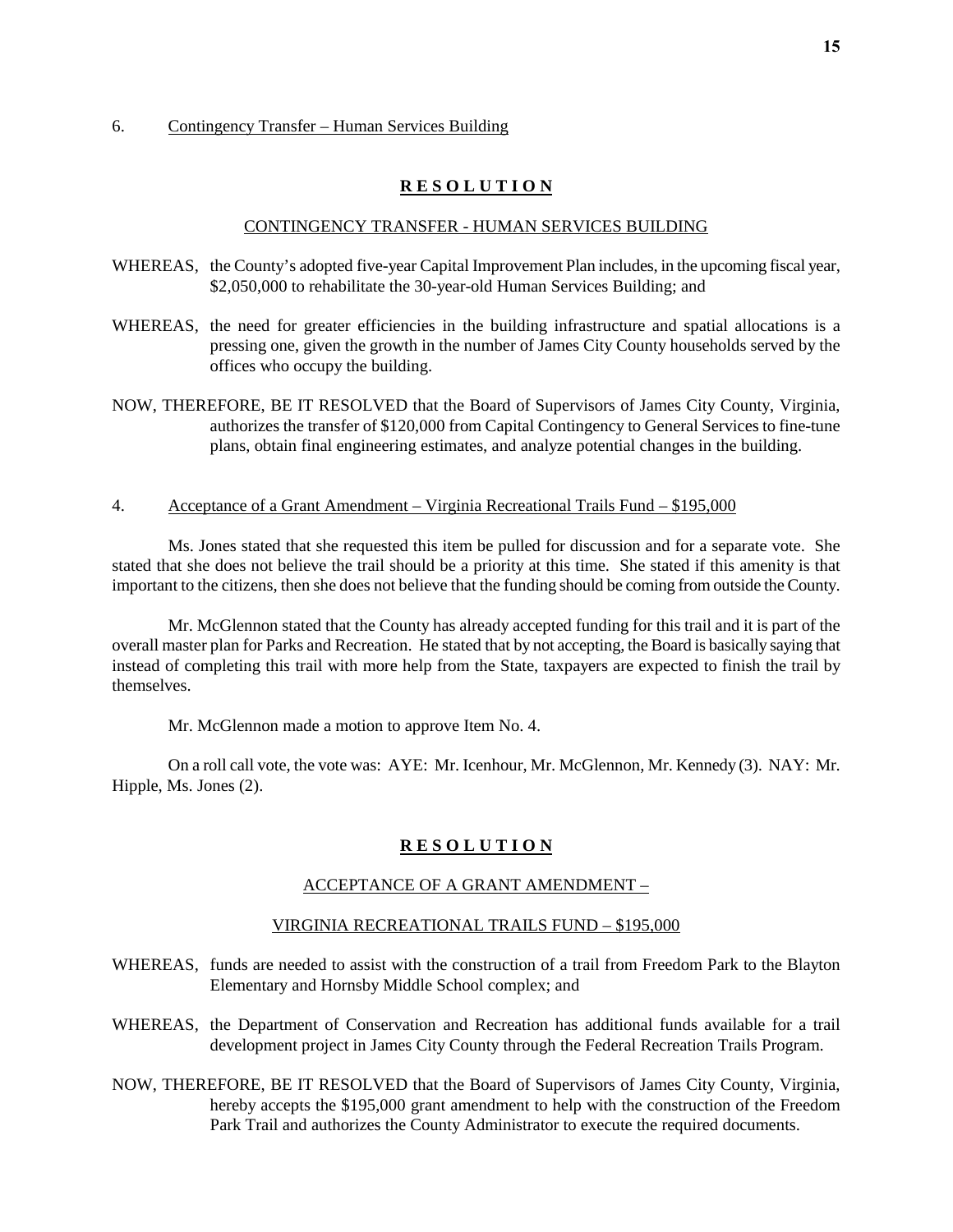NOW, THEREFORE, BE IT FURTHER RESOLVED that the Board of Supervisors of James City County, Virginia, hereby authorizes the following appropriation to the Special Projects/Grants Fund:

Revenue:

| Virginia Department of Conservation and Recreation | \$195,000 |
|----------------------------------------------------|-----------|
| Expenditure:                                       |           |
| Freedom Park Trail                                 | \$195,000 |

#### **I. PUBLIC HEARING**

#### 1. HW-0002-2013. Busch Gardens 2015 Festa Italia Attraction

Ms. Leanne Reidenbach Pollock, Planner III, addressed the Board giving a summary of the staff report included in the Agenda Packet.

Mr. McGlennon stated that he met with the applicant in order to better understand the impacts of this project and because of the proprietary information involved it is difficult for the applicant to explain publicly.

As there were no questions for staff, Mr. Kennedy opened the Public Hearing.

1. Mr. Larry Giles, Vice President of Engineering for Busch Gardens, addressed the Board stating that he is representing Busch Gardens in case the Board has any questions.

As no one else wished to speak, Mr. Kennedy closed the Public Hearing.

Mr. McGlennon made a motion to approve the resolution on pages 79 and 80 of the Agenda Packet stating that Busch Gardens is very important to the local economy and he is impressed with their efforts to reduce the impacts of the attraction on local residents.

On a roll call vote, the vote was: AYE: Mr. Icenhour, Mr. Hipple, Ms. Jones, Mr. McGlennon, Mr. Kennedy (5). NAY: (0).

## **R E S O L U T I O N**

#### HW-0002-2013. BUSCH GARDENS 2015 FESTA ITALIA ATTRACTION

- WHEREAS, the Board of Supervisors of James City County has adopted by ordinance specific land uses that shall be subjected to a Height Limitation Waiver process; and
- WHEREAS, Mr. Piotr Swietuchowski of VHB, Inc. has applied on behalf of SeaWorld Parks and Entertainment, LLC for a Height Limitation Waiver to allow for the installation of an attraction that is approximately 156 feet above finished grade (the "Attraction"); and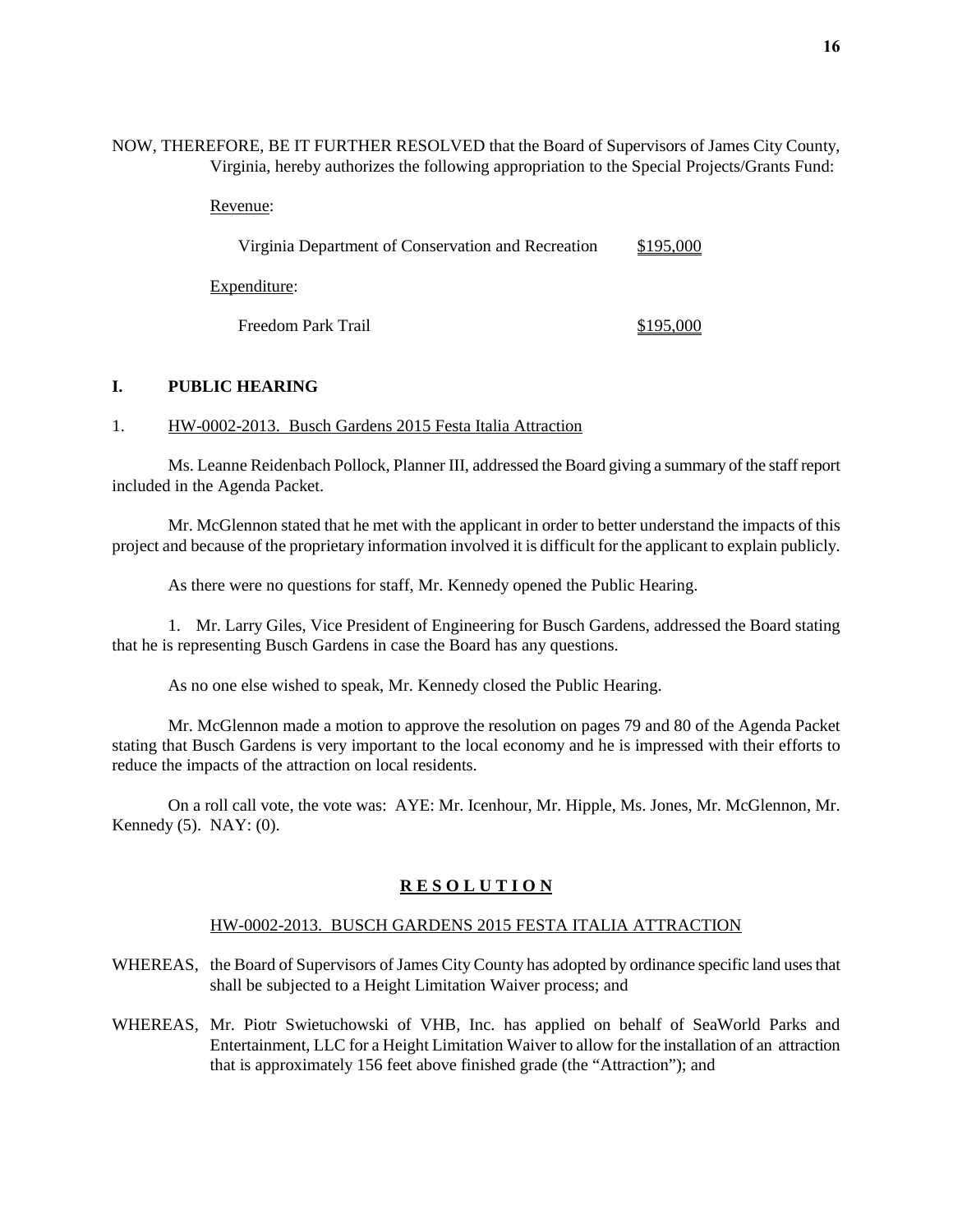- WHEREAS, a public hearing was advertised, adjoining property owners notified, and a hearing conducted on Case No. HW-0002-2013; and
- WHEREAS, the location of the proposed Attraction is depicted on the plan prepared by Vanasse Hangen Brustlin, Inc., entitled "Busch Gardens Festa Italia Expansion Exhibit 2 Height Waiver Sight Lines;" and
- WHEREAS, the proposed expansion will be constructed in its entirety on property zoned M-1, Limited Business Industrial, further identified as James City County Real Estate Tax Map No. 5140100009 and commonly known as "Busch Gardens" (the "Property"); and
- WHEREAS, the Board of Supervisors finds that the requirements of Section 24-418(c) of the James City County Zoning Ordinance have been satisfied in order to grant a height limitation waiver to allow for the erection of structures in excess of 60 feet in height.
- NOW, THEREFORE, BE IT RESOLVED that the Board of Supervisors of James City County, Virginia, does hereby approve Height Limitation Waiver HW-0002-2013 to grant the applicant a 96-foot waiver to the height limitation requirements set forth in the James City County Code to allow for the erection of an attraction up to 156 feet tall from finished grade as described herein, pursuant to the following conditions:
	- 1. **Plan:** This Height Waiver shall be valid for a 96-foot waiver to the height limitation requirements set forth in the James City County Code to allow for the erection of the Attraction up to 156 feet above finished grade (or up to 242 feet above mean sea level) as generally shown on the plan prepared by Vanasse Hangen Brustlin, Inc., entitled "Busch Gardens Festa Italia Expansion Exhibit 2 Height Waiver Sight Lines." For the purposes of this application, "finished grade" is defined as 86 feet above sea level.
	- 2. **Lighting:** All lighting locations and specifications shall be shown on future development plans. Unless otherwise required by the Federal Aviation Authority or necessary for safety purposes, installation of any lights on the Attraction at points above 60 feet in height or installation of lights which direct light upward to illuminate any part of the Attraction or surrounding theme park areas shall be prohibited, with the sole exception being that landscape-shielded "wall-washer" type fixtures may be installed to illuminate vertical (solid) wall surfaces related to the Attraction.
	- 3. **Landscaping:** Supplemental landscaping shall be planted generally in the areas shown on the exhibit entitled "HW-0002-2013 Busch Gardens 2015 Festa Italia Attraction - Landscape Planting Areas" dated October 15, 2013, and as specified in a landscape design plan (the "Landscape Plan") that shall be reviewed and approved by the Director of Planning or his designee and subject to approval by the Virginia Department of Transportation (VDOT). Plantings shall be evergreen varieties that are designed, located, and planted in accordance with the requirements of Section 24-96 of the landscape ordinance. Plantings included on the Landscape Plan shall be installed or bonded prior to issuance of a final Certificate of Occupancy.
	- 4. **Color Scheme:** The color of the Attraction at any point at or above 60 feet above finished grade shall be muted and designed to minimize visual impacts from Community Character Corridors and areas as defined in the Comprehensive Plan. A color scheme plan and color samples shall be submitted to, and approved by, the Director of Planning for consistency with this condition prior to the issuance of a Building Permit for the Attraction.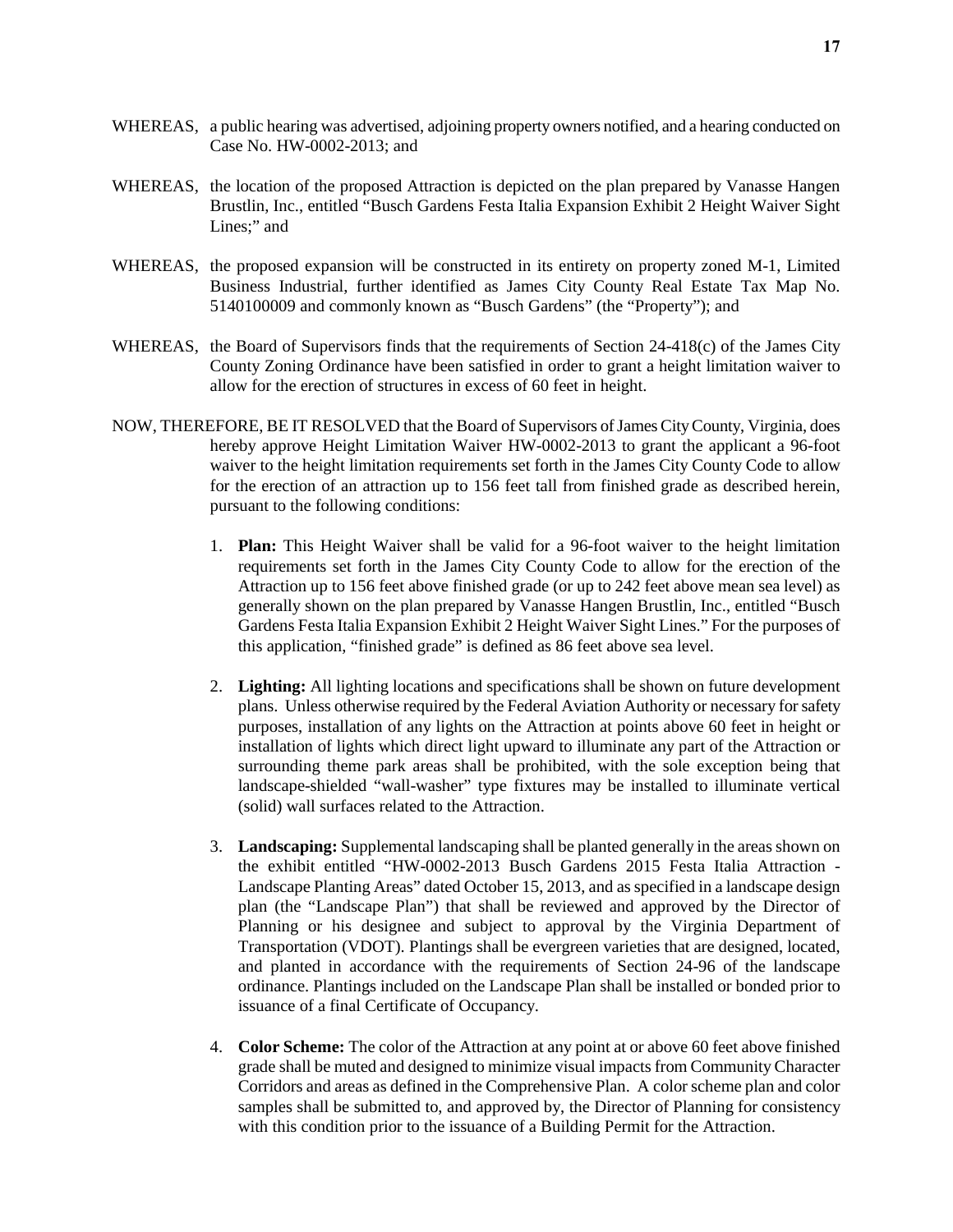**18**

- 5. **Commencement of Construction:** Construction on this project shall commence within 36 months from the date of approval of this Height Limitation Waiver or this Height Limitation Waiver shall be void. Construction shall be defined as the obtaining of permits for the construction of foundations and/or footings.
- 6. **Severance Clause:** This Height Limitation Waiver is not severable. Invalidation of any word, phrase, clause, sentence, or paragraph shall invalidate the remainder.

## **J. BOARD CONSIDERATIONS**

#### 1. Contract Award – Mooretown Road Extended Corridor Study – \$399,967

Mr. Jason Purse, Zoning Administrator, addressed the Board giving a summary of the memorandum included in the Agenda Packet.

Mr. Icenhour stated that the County must have some idea of who would build this road and where it would go. He asked if that was discussed.

Mr. Purse stated that who would fund this road has not been discussed. He stated that there is language in the Comprehensive Plan that this road would be a privately funded road with minimal public assistance. He stated that this is a study to determine if the road is built where it would be most appropriate.

Mr. Icenhour stated that the Board is going to spend \$400,000 of taxpayer dollars to determine where to put a road that would be built by some unknown private party.

Mr. Purse stated that funding has not yet been identified for construction.

Mr. Kennedy stated that this study has been discussed many times. He asked Mr. Middaugh to give some of the history of this item and asked if this item is approved, is it coming back to the Board again or will it begin to move along.

Mr. Middaugh stated that once this contract is awarded, then the corridor study will be done. After that, the question of who builds it and who pays for it will ultimately have to come back to the Board, but the study will already be done. He stated that this item had its genesis with Mr. Sanford Wanner, the previous County Administrator, who found that during a hurricane it was difficult to get back and forth down Route 60. The idea of this road was to provide an alternate means for getting around that area. Subsequently, the Board approved a conceptual zoning for that area called the Economic Opportunity Zone (EO Zone) and this road would be an important part of the maturation of the that zone. The last action of the Board was to appropriate the funds for the study and to make them available for use.

Mr. Kennedy stated that in 2005, when this study first came up, the EO Zone was not in effect. He stated he believes the original idea was that public funds be used for construction.

Mr. Hipple stated that during that hurricane, there were a lot issues with Fire and Rescue vehicles being able to get up and down Route 60 and it is believed that this road would provide another avenue for getting to other parts of the County when Route 60 is gridlocked.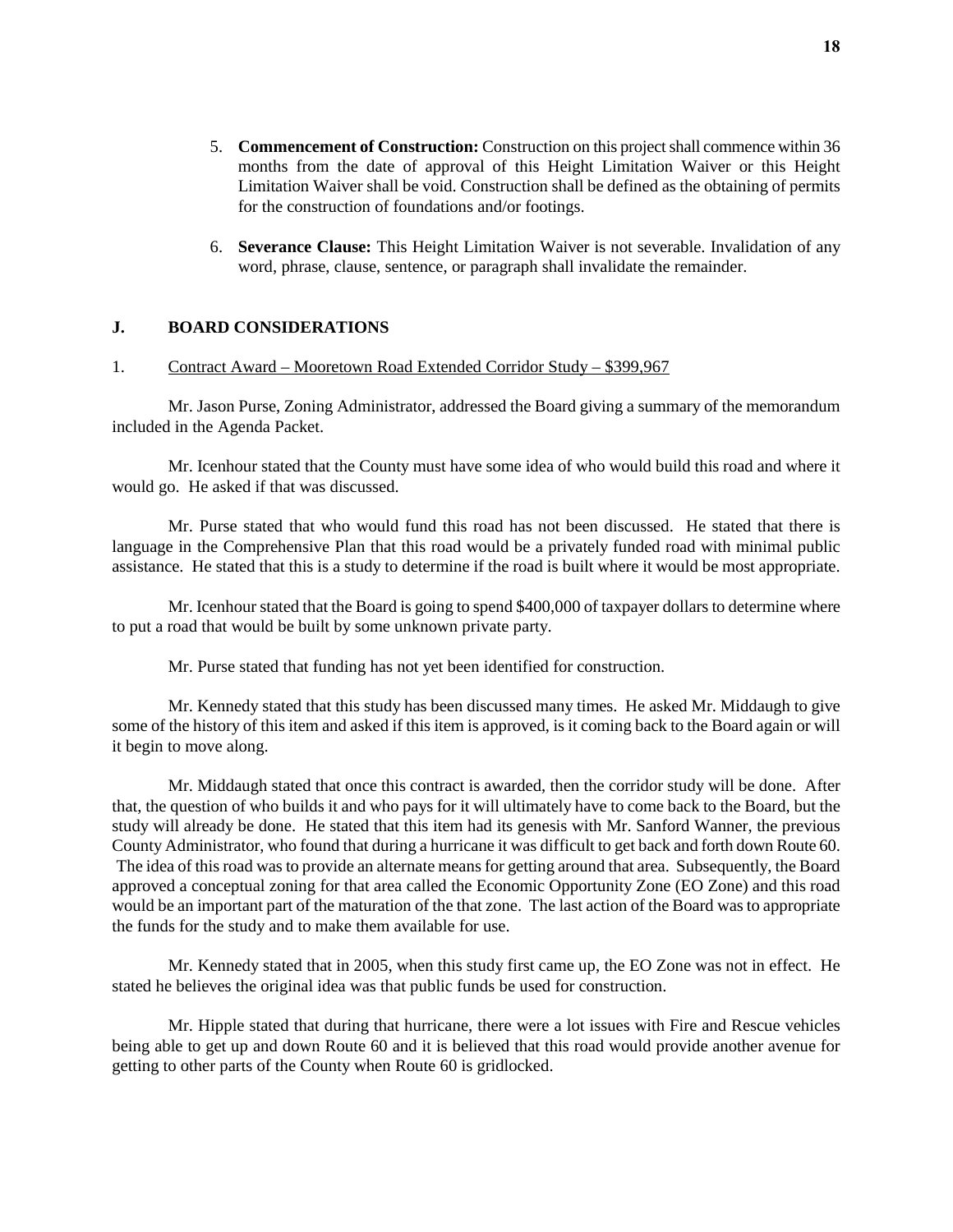Mr. McGlennon stated that he has not been enthusiastic about this project and believes those funds could be invested in Rochambeau Drive which provides a parallel roadway. He stated that the study would probably prove to be valuable by providing information on where a road would be feasible; however, he remains unconvinced of the need for a road there.

Mr. Icenhour stated that we live on a peninsula and during hurricanes, even the alternate routes get backed up. He stated that a small stretch of road is not going to be a viable alternative during a major storm. He stated that Rochambeau Drive parallels I-64 and Route 60 and it is very rarely used. He stated that he does not believe that this road is needed as an alternate route or for emergency response. He stated that he believes that this project has something to do with two major property holders who would like to have this road, but they would need to take property from other homeowners in order to make it connect. He stated that if the Board wants to make this road an entryway to the Williamsburg Pottery and Mr. Hunt's farm, then fine, but it will require the condemnation of property from other property owners who do not want this road coming across their property. He stated that this is public money being spent to develop and further the economic interest of private individuals. He stated that he believes that this is a bad idea and cannot support this.

Ms. Jones stated that this road was proposed by our public safety officers and the previous County Administrator after a major hurricane and those only continue. She stated that this is just a study, like the Longhill Road Corridor Study, to look at the impacts and what is feasible. She stated that this study was brought up prior to the EO Zone. She stated that this is a study to evaluate the routes for citizens and to make sure that they have avenues to get out safely and the emergency vehicles can get to citizens when they are needed. She stated that she is supportive of the study.

Ms. Jones made a motion to approve the resolution on page 98 of the Agenda Packet.

On a roll call vote, the vote was: AYE: Mr. Hipple, Ms. Jones, Mr. Kennedy (3). NAY: Mr. Icenhour, Mr. McGlennon (2).

#### **R E S O L U T I O N**

#### CONTRACT AWARD - MOORETOWN ROAD EXTENDED CORRIDOR STUDY - \$399,967

- WHEREAS, a Request for Proposals (RFP) for Consultant Services to conduct a study of the Mooretown Road Extended corridor was publicly advertised and staff reviewed proposals from six firms interested in performing the work; and
- WHEREAS, upon evaluating the proposals, staff determined that Vanasse Hangen Brustlin, Inc. (VHB) was the most qualified and submitted the proposal that best suited the County's needs as presented in the RFP.
- NOW, THEREFORE, BE IT RESOLVED that the Board of Supervisors of James City County, Virginia, hereby awards the \$399,967 contract for consultant services for the Mooretown Road Extended Corridor Study to VHB.
- 2. The Virginia Department of Transportation (VDOT) Revenue Sharing Program-Fiscal Year 2015

Ms. Tammy Rosario, Principal Planner, addressed the Board giving a summary of the memorandum included in the Agenda Packet.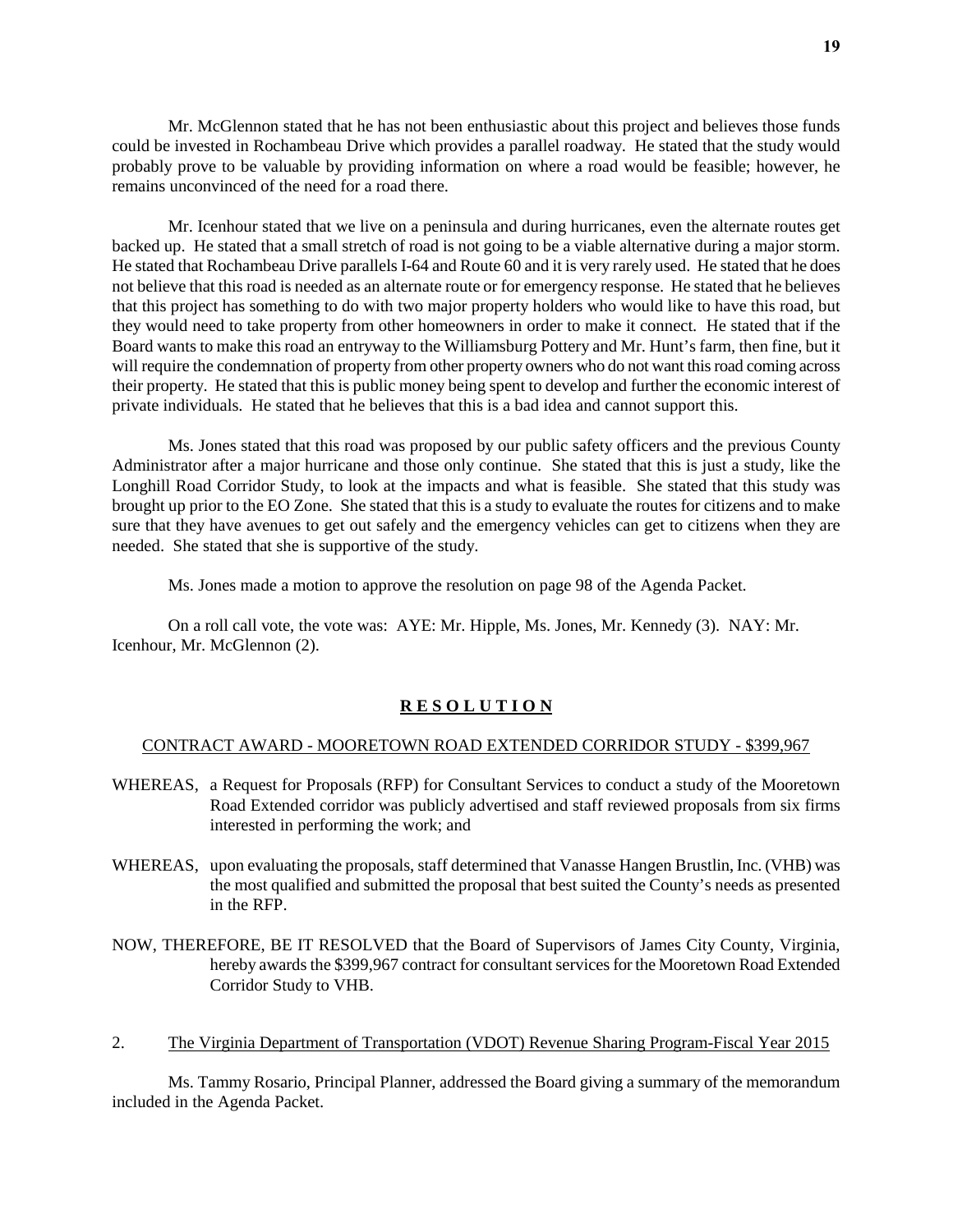Mr. Middaugh stated that this is a competitive process and staff does not know how well this project will rank against other projects from other localities, but it is worth competing for.

Mr. Kennedy asked if these funds would be in addition to the approximately \$3.9 million already allocated to this project or would these funds act as an offset.

Ms. Rosario stated that these funds would be an offset.

Mr. Kennedy stated that for clarity, the project is still running approximately \$3.9 million.

Mr. Vaughn Poller, Director of Housing and Community Development, stated that is correct.

Mr. Hipple asked if there were currently any homes on Neighbors Drive.

Mr. Poller stated yes, there are 11 homes that are affected by this project.

Mr. Hipple stated that for clarity, this action tonight would not cost the County any more money.

Mr. Poller stated that was correct. He stated that if VDOT accepts this application, then VDOT would accept the Community Development Block Grant (CDBG) funds that the County already has as the local match dollars.

Mr. McGlennon stated that would then allow the County to remove local funding from the project and conserve those dollars for use elsewhere in the community.

Mr. Poller stated that was correct.

Mr. Kennedy stated that he has received questions regarding the tree line that was removed along Neighbors Drive near Route 60. He stated that it appears that the entire tree buffer between the two rows of housing was removed. He asked Mr. Poller to clarify why that was done.

Mr. Poller stated that the trees were removed in the area of Phase 1, because of the retention pond that is being built. He stated in the area of Phase 2, six lots were created and homes will be built.

Mr. Hipple asked for a deferral to allow him more time to learn about the project and get up to speed to make an informed decision.

Mr. Kennedy asked Mr. Middaugh if there was a deadline for the application.

Mr. Middaugh stated that there is a timeline, but Ms. Rosario could better answer the question.

Ms. Rosario stated that the signed resolution is due to VDOT by December 2, 2013, so conceivably the action could be deferred until the November 26 meeting and still meet the deadline.

Mr. Kennedy clarified with Mr. Rogers that a vote was not necessary for a deferral.

The Board agreed to defer this action in deference to Mr. Hipple's request.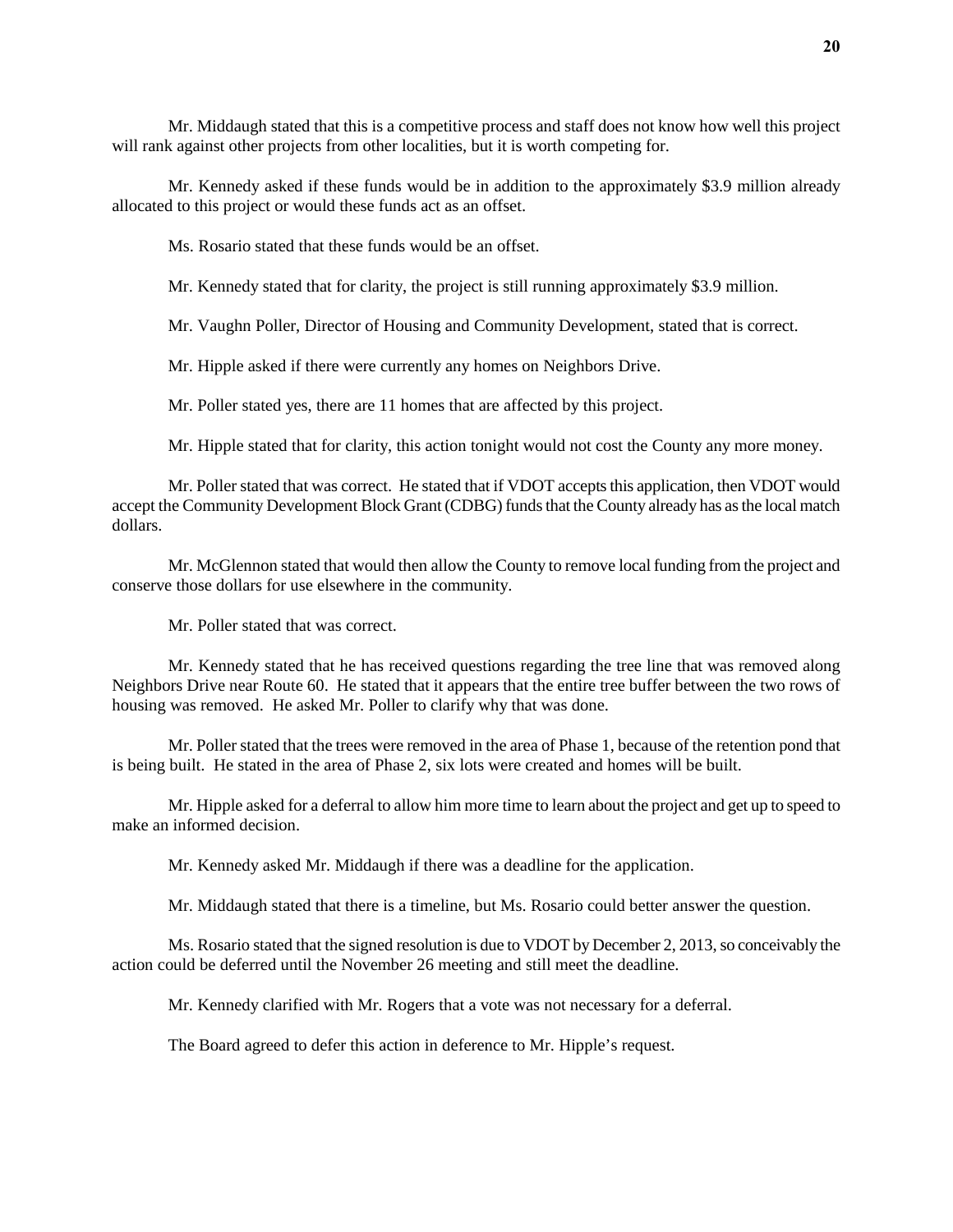#### **K. PUBLIC COMMENTS**

1. Ms. Carol Anderson, 34 Kirkland Court, addressed the Board regarding an environmental issue near Quarterpath Drive that overlooks James City County and construction trucks have been removing trees, and tar and pitch is showing up in the pond.

2. Mr. Joseph Swanenburg, 3026 The Pointe Drive, addressed the Board and offered a prayer for the newly constituted Board.

3. Mr. Ed Oyer, 139 Indian Circle, addressed the Board stating all of this money is being spent on the Mooretown Road Study and VDOT mentioned the western part of Route 60 several times, but not once were Route 60 in the Grove area mentioned.

4. Mr. Chris Henderson, 101 Keystone, addressed the Board regarding the Mooretown Road Study and believes that it would be to the County's benefit.

5. Mr. Keith Sadler, 9929 Mountain Berry Court, addressed the Board regarding climate issues and claimed that the County has been spending a lot of money on green building codes and conservation based on climate change policies that are being proven wrong.

## **L. REPORTS OF THE COUNTY ADMINISTRATOR**

Mr. Middaugh stated that a volunteer group, the Mid County Park Petanque Group, has constructed petanque/bocce courts and Mid County Park and invites those interested to come out and play. He also stated that the second Longhill Corridor Study Public Workshop will be held Thursday, November 21, from 7-9 p.m., at the King of Glory Lutheran Church on Longhill Road. He invited citizens to come out and have their input heard.

#### **M. BOARD REQUESTS AND DIRECTIVES**

Ms. Jones stated that many people have voiced concerns about New Town and she believes the community needs to get involved instead of just disregarding the issues. She stated that she would like to see some of the community organizations and local churches work to bring more positive energy to New Town on the weekends. She stated that she appreciates the comments and the emails that the Board has received in regard to wolf-hybrid dogs. She stated that this is a Dillion Rule State, so the County does not have the authority to outlaw them in James City County, but the Board will be looking at that on the County's Legislative Agenda. She stated that in the meantime, she asked that the draft ordinance go to the Policy Committee of the Planning Commission so that it may review the ordinance and move forward with zoning changes. She stated that another animal issue that she would like to see revisited is the backyard chicken keeping ordinance changes. She stated that she would like this Board to support bringing this issue back to the Policy Committee and Planning Commission. She stated that draft ordinances were supplied to staff that the Policy Committee did not have the opportunity to review or act on. She asked that the citizens be involved and part of the process for developing an ordinance and make a recommendation. She stated that while this is going on, that any violation letters not be acted on by County staff.

Mr. Kennedy and Mr. Hipple stated that they could be supportive of reopening that discussion.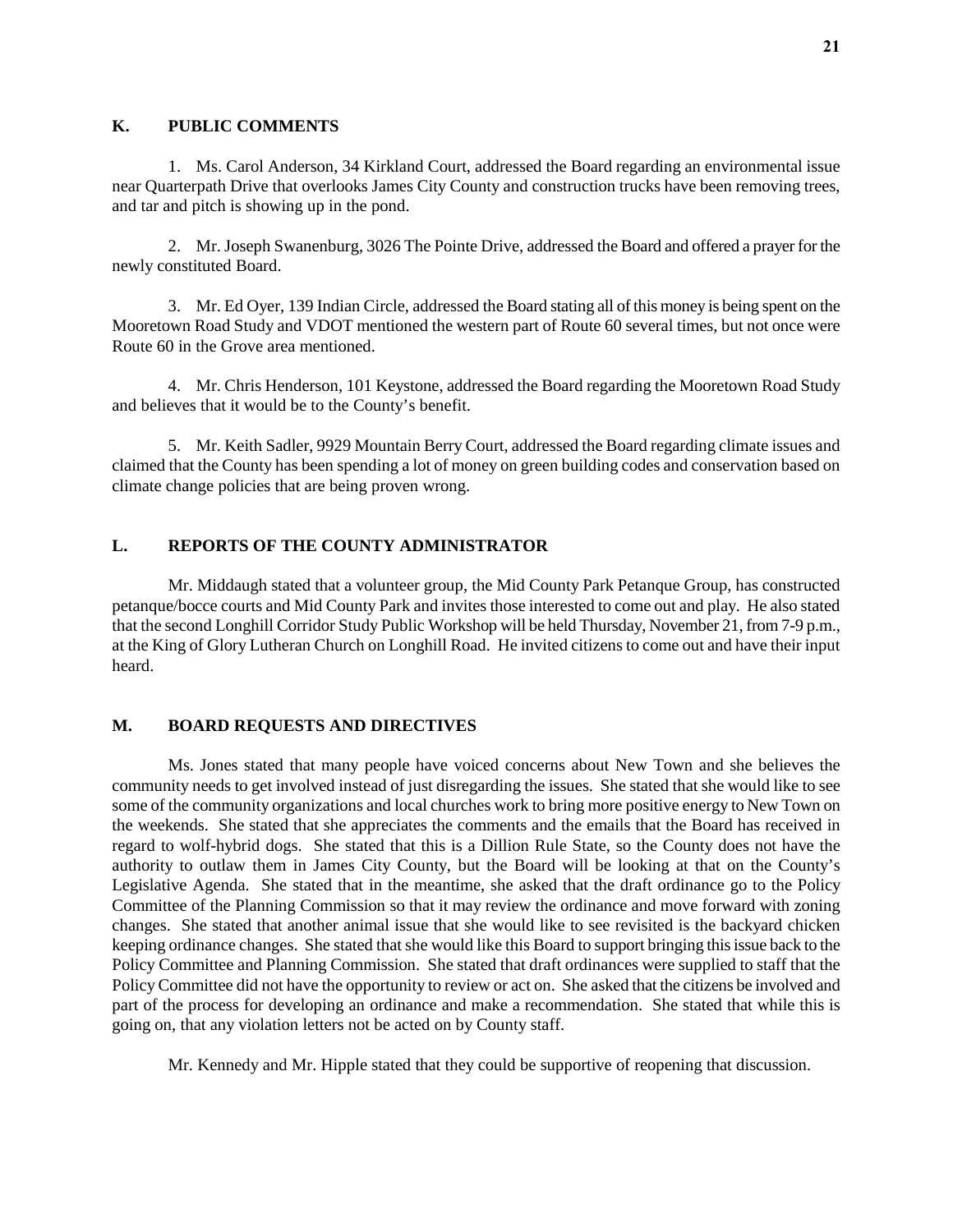Mr. Hipple stated that he believes that there are some changes that can be made in the ordinances that would be for the good of everyone. He also stated that he agrees with the assessment of the issues in New Town. He stated that New Town is a great place, but he does not go down there in the evenings on the weekend.

Mr. Kennedy asked Mr. Rogers if the enforcement of the violation letters for backyard chickens can be delayed.

Mr. Rogers stated that he hears the will of the Board regarding this issue and his office is the one that would enforce the violation, so he will hold up on the enforcement while this issue is sent back to the Policy Committee. Mr. Rogers stated that he wanted to comment on the wolf-hybrid dog issue that was mentioned. He stated that it is scheduled for a Public Hearing on November 26. He stated that it is not a zoning issue, that animal control laws state that the County may regulate the keeping of the dogs through a permitting process. He stated that one of the items that staff is looking at is utilizing zones, but it would still be part of the animal laws not a zoning case and therefore, there is no need for the Policy Committee and Planning Commission to be involved in the wolf-hybrid dog issue.

Mr. McGlennon stated that he is supportive of the Board moving forward expeditiously on this matter instead of having the Policy Committee and Planning Commission weigh in. He stated that the Board should be deliberate in its actions, but there has been a lot of discussion on this matter both by citizens and by the Board during the previous Work Session. He also stated that he has stated on several occasions that he was open to hearing what citizens had to say about backyard chicken keeping. However, it is a difficult issue to resolve when there are numerous neighborhoods with covenants that prevent backyard chickens. He stated that would put the County in a position to be called upon to adjudicate on these items between citizens and their neighborhood covenants. He stated that it is also important to remember that violation letters have only been issued when there has been a complaint from other citizens about their neighbors. He stated that he is certainly willing to listen, but there are issues involved here and perhaps common ground can be reached. He stated that it is not the case that supporters of backyard chickens were ignored. He stated that in regard to New Town, he had the opportunity to participate in several ribbon cuttings in New Town in the last week or so. He stated that all of the new business owners were excited to be located in New Town and that both stores are family establishments, especially Beyond Blocks which cater to young children and their families. He stated that he understands that there will always be issues in areas where there are a lot of people congregated, but wants to make it clear to the public that the level of incidents in New Town is not high.

Ms. Jones stated she was recommending that the community and the Board look at ways to make it better.

Mr. Hipple concurred. He stated that he was not insinuating that New Town is not a good place to be. He believes that there are issues there on Friday and Saturday nights and the community and the Board can come together to solve them.

Mr. McGlennon stated that he has been in New Town on Friday and Saturday nights and finds it to be a safe and enjoyable place to be.

Mr. Hipple stated that he would like to initiate a Public Hearing, as soon as possible, to reinstate uniform terms for the Board members.

Ms. Jones stated that she is supportive of this recommendation. She stated that because of staggered terms, the citizens of the Powhatan District did not have an elected representative on the Board for six years.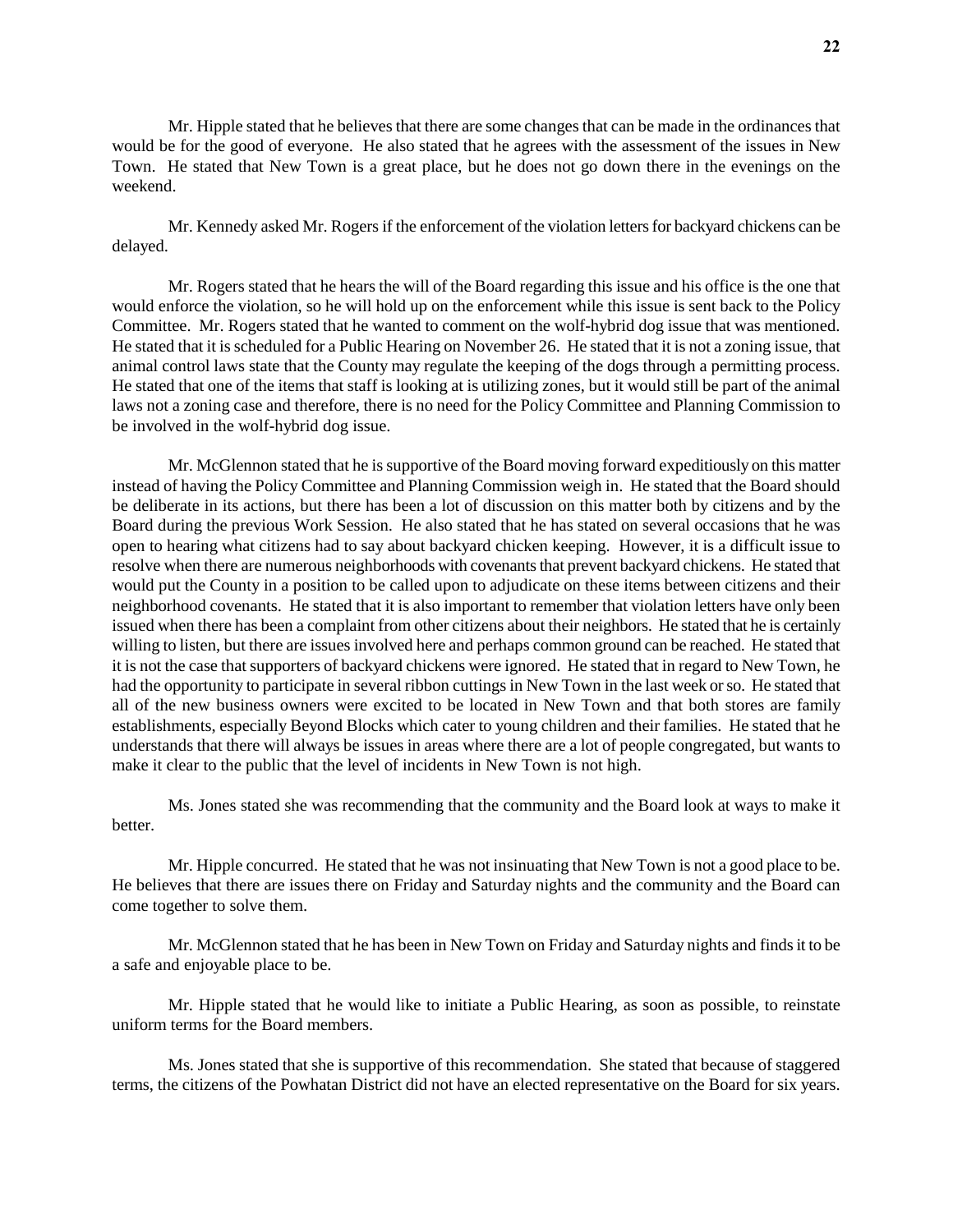Mr. Kennedy stated that he would like to have a discussion about audio recording Closed Sessions, and asked Mr. Middaugh to make these two issues happen.

Mr. Rogers stated that with regard to Mr. Hipple's request, the first opportunity to bring a Public Hearing before the Board would be at the December 10 meeting to allow for adequate time to advertise the Public Hearing.

Mr. Kennedy and Mr. Hipple stated that they were fine with that timing.

# **N. ADJOURNMENT –** to 4 p.m. on November 26, 2013, for the Work Session.

Ms. Jones made a motion to adjourn.

On a roll call vote, the vote was: AYE: Mr. Icenhour, Mr. Hipple, Ms. Jones, Mr. McGlennon, Mr. Kennedy (5). NAY: (0).

> Robert C. Middaugh Clerk to the Board

\_\_\_\_\_\_\_\_\_\_\_\_\_\_\_\_\_\_\_\_\_\_\_\_\_\_\_\_\_\_\_\_

111213bos\_min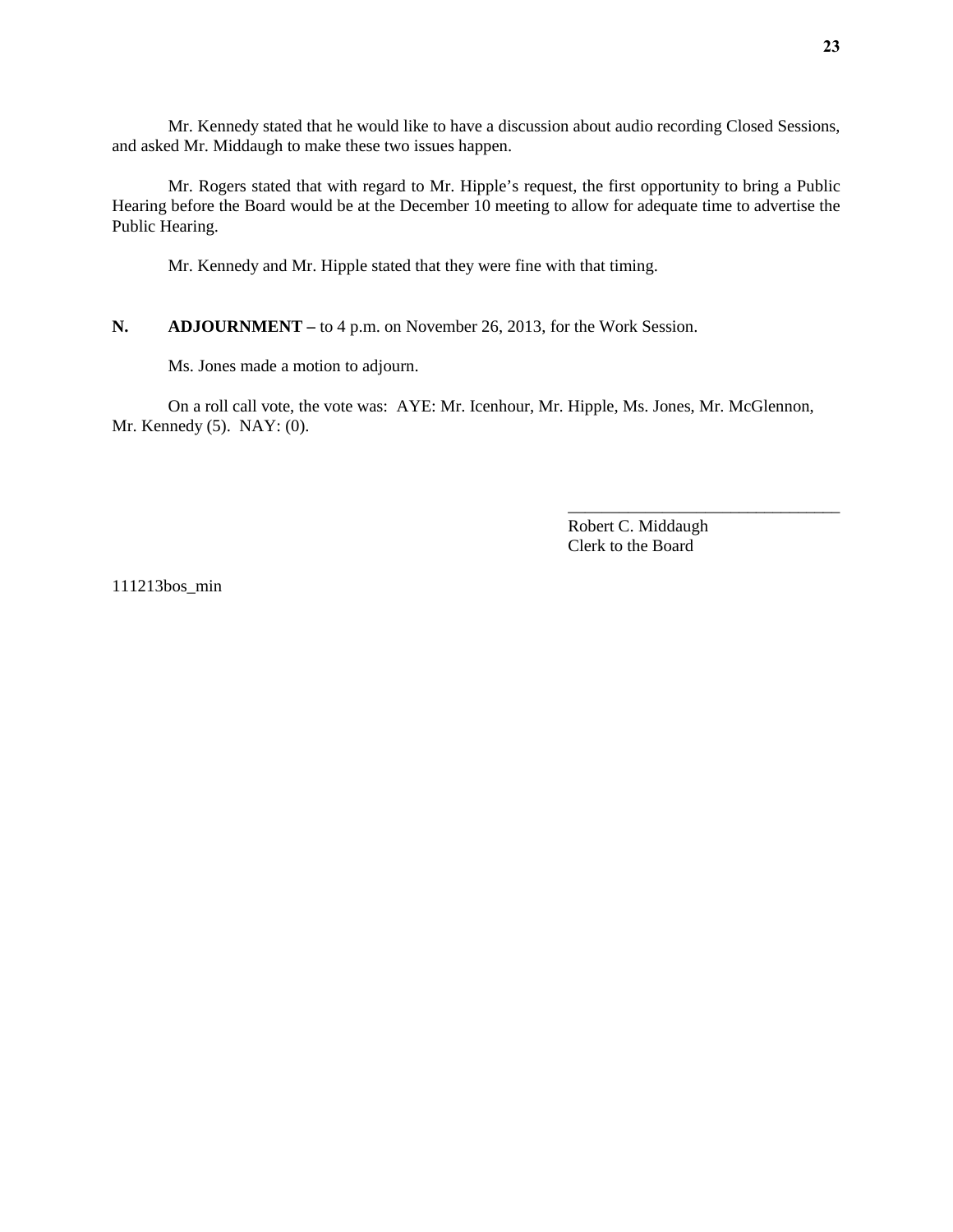## **MEMORANDUM COVER**

Subject: Grant Appropriation - Clerk of the Circuit Court - \$39,917

Action Requested: Shall the Board approve the resolution that accepts the State Compensation Board's Technology Trust Fund grant award?

Summary: The Clerk of the Circuit Court has been awarded a grant from the State Compensation Board's Technology Trust Fund totaling \$39,917. This grant is a yearly allocation that will continue to be used for the replacement of computer equipment and its maintenance, as well as converting records, such as deeds, to a digital format. This grant requires no local match. The State determines the equipment replacement schedule and reimburses the County for the full cost. These funds may not supplant local operations.

Staff recommends approval of the attached resolution authorizing a budget appropriation of \$39,917 to the Special Projects/Grants Fund.

Fiscal Impact: Please state fiscal impact, if applicable.

| Yes<br><b>FMS Approval, if Applicable:</b><br>No l |                             |
|----------------------------------------------------|-----------------------------|
| <b>Assistant County Administrator</b>              | <b>County Administrator</b> |
| Doug Powell $\iint$                                | Robert C. Middaugh          |
| <b>Attachments:</b><br>Memorandum                  | Agenda Item No.: H-2        |
| Resolution<br>2.                                   | Date: November 26, 2013     |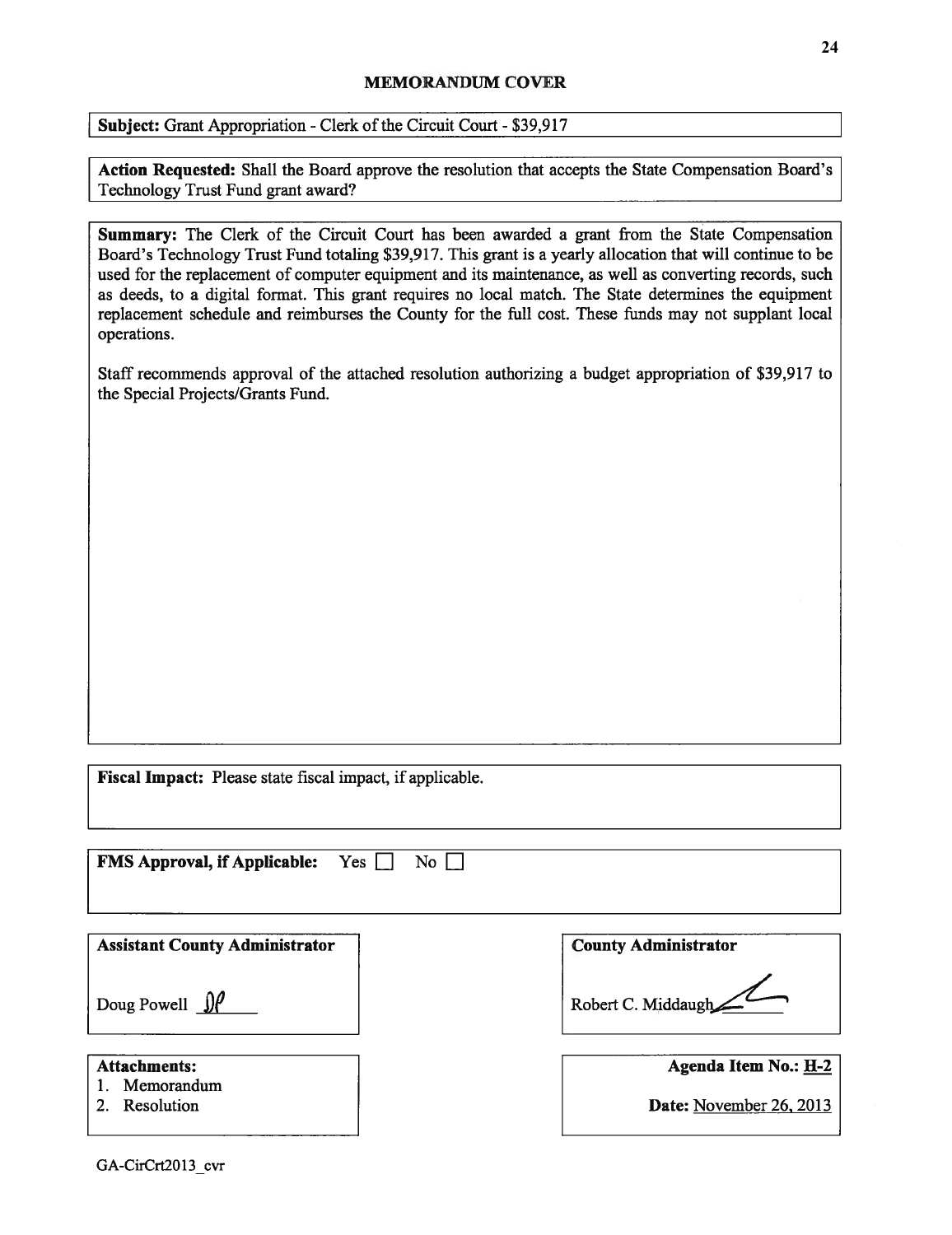# MEMORANDUM

| DATE:           | November 26, 2013                                                          |
|-----------------|----------------------------------------------------------------------------|
| TO:             | The Board of Supervisors                                                   |
| FROM:           | Suzanne R. Mellen, Assistant Director of Financial and Management Services |
| <b>SUBJECT:</b> | Grant Appropriation - Clerk of the Circuit Court - \$39,917                |
|                 |                                                                            |

The Clerk of the Circuit Court has been awarded a grant from the State Compensation Board's Technology Trust Fund totaling \$39,917. This grant is a yearly allocation that will continue to be used for replacement computer equipment and its maintenance, as well as converting records to a digital format. This grant requires no local match. The State determines the equipment replacement schedule and reimburses the County for the full cost. These funds may not supplant local operations.

Staff recommends approval of the attached resolution authorizing a budget appropriation of \$39,917 to the Special Projects/Grant Fund.

Susanne R Mell

SRM/gb GA-CirCrt2013 mem

Attachment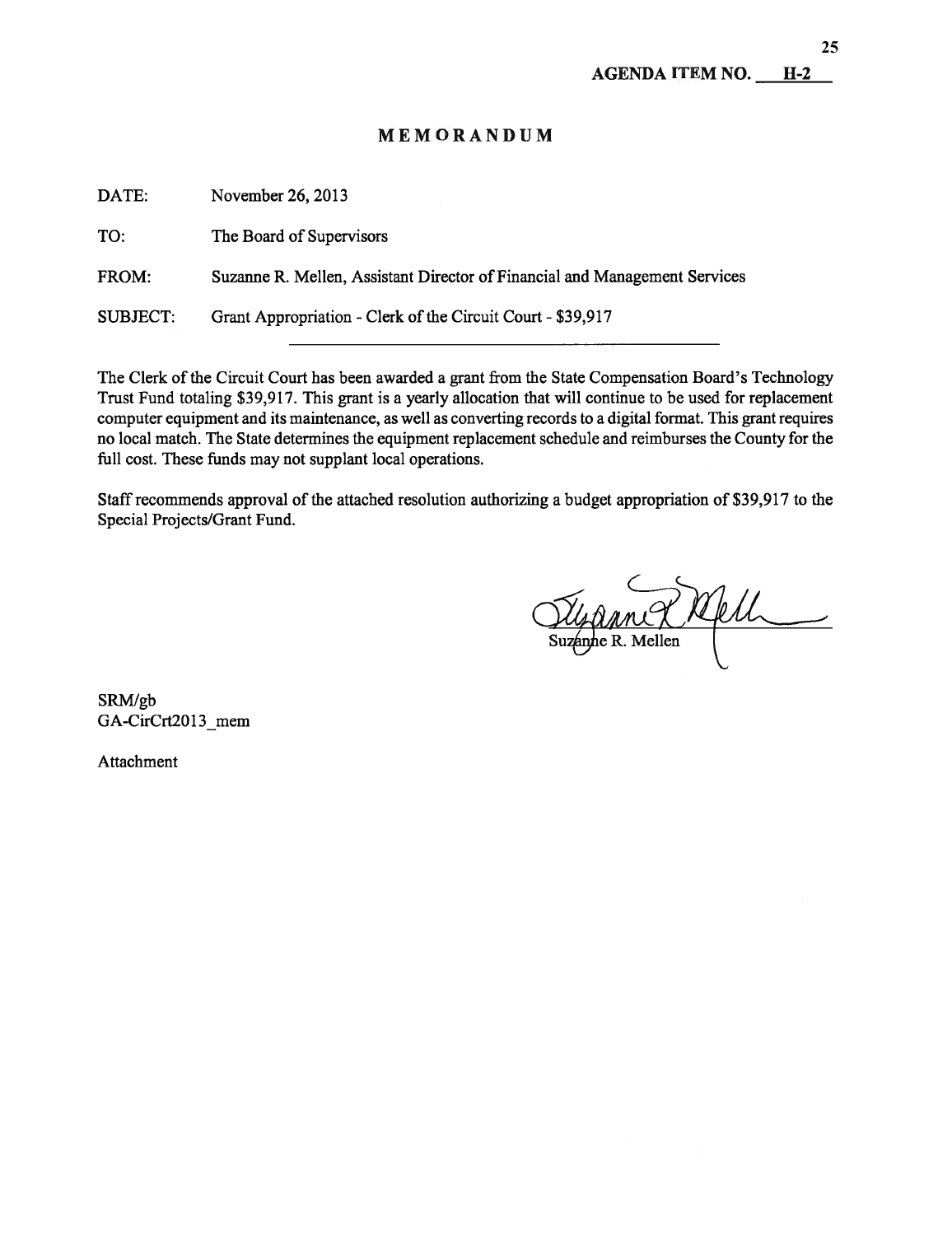## **R E S O L U T I O N**

#### GRANT APPROPRIATION - CLERK OF THE CIRCUIT COURT - \$39,917

- WHEREAS, the State Compensation Board has awarded a Technology Trust Fund grant to the Clerk of the Circuit Court totaling \$39,917; and
- WHEREAS, the grant will be used for the replacement of computer equipment and records modernization; and
- WHEREAS, no local match is required for this grant.
- NOW, THEREFORE, BE IT RESOLVED that the Board of Supervisors of James City County, Virginia, hereby authorizes the following appropriation to the Special Projects/Grant Fund:

Revenue:

| Revenue from the Commonwealth |  |
|-------------------------------|--|
| Expenditure:                  |  |
| Clerk of the Circuit Court    |  |

James G. Kennedy Chairman, Board of Supervisors

\_\_\_\_\_\_\_\_\_\_\_\_\_\_\_\_\_\_\_\_\_\_\_\_\_\_\_\_\_\_\_\_\_\_\_\_

| ATTEST:            |                  | AYE | NAY ABSTAIN |
|--------------------|------------------|-----|-------------|
|                    | <b>KENNEDY</b>   |     |             |
|                    | <b>JONES</b>     |     |             |
| Robert C. Middaugh | <b>MCGLENNON</b> |     |             |
| Clerk to the Board | <b>ICENHOUR</b>  |     |             |
|                    | <b>HIPPLE</b>    |     |             |

Adopted by the Board of Supervisors of James City County, Virginia, this 26th day of November, 2013.

GA-CirCrt2013\_res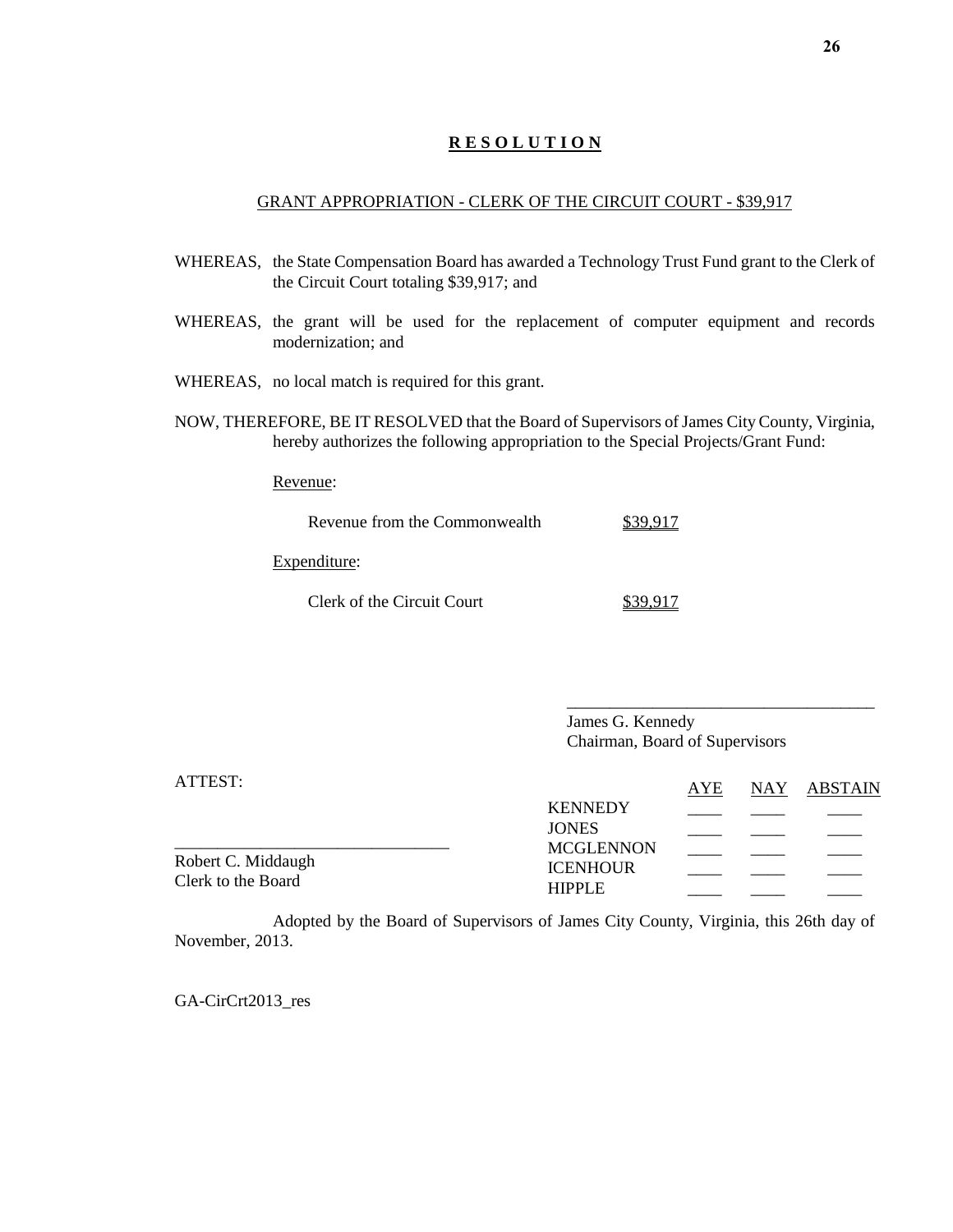## MEMORANDUM COVER

Subject: Authorization for One Temporary Police Officer Overhire Position

Action Requested: Shall the Board approve the resolution that authorizes the creation of a temporary full-time regular overhire police officer position?

Summary: A James City County Police Officer was traumatically injured in the line of duty on May 20, 2013. He has been unable to return to work and his status for returning to work in full capacity is uncertain. Reduced staffing within the Police Department adversely affects service delivery, especially in Patrol. This officer is assigned to Evening Shift and that shift has been working at least one officer short since May. Other officers are having to handle calls that would normally be assigned to this officer. Time off is sometimes not allowed for other officers on that shift, as minimum staffing needs to be met. On-call officers and officers working overtime have also been used to fill the void when necessary, although on-call and overtime budgets are not unlimited.

If the overhire request is approved and the employee is unable to return to work, his position will be permanently filled by the overhire position. If the emplyee returns to full-time employment and the Police Departmet is fully staffed, the overhire position will remain in effect as a patrol officer on the street until a Police Officer vacancy occurs.

The injured officer is currently being paid through Worker's Compensation, which has resulted in a costsavings in the regular Police Department budget. With the additional cost-savings of turnover (vacancies) taken into consideration, Financial and Management Services (FMS) confirmed that funding exists within the current Police Department budget to pay for a temporary full-time regular police officer overhire position. Funding would still be available within the budget for several months if necessary to pay for both the overhire and the existing officer if he returns to work.

Staff recommends adoption of the attached resolution to authorize the creation of a temporary full-time regular overhire police officer position.

Fiscal Impact: Unknown - depends on amount of time it takes for injured officer to return to work.

| <b>FMS Approval, if Applicable:</b><br>Yes<br>No I |                             |
|----------------------------------------------------|-----------------------------|
| <b>Assistant County Administrator</b>              | <b>County Administrator</b> |
| Doug Powell                                        | Robert C. Middaugh          |
| <b>Attachments:</b><br>Memorandum                  | Agenda Item No.: H-3        |
| Resolution                                         | Date: November 26, 2013     |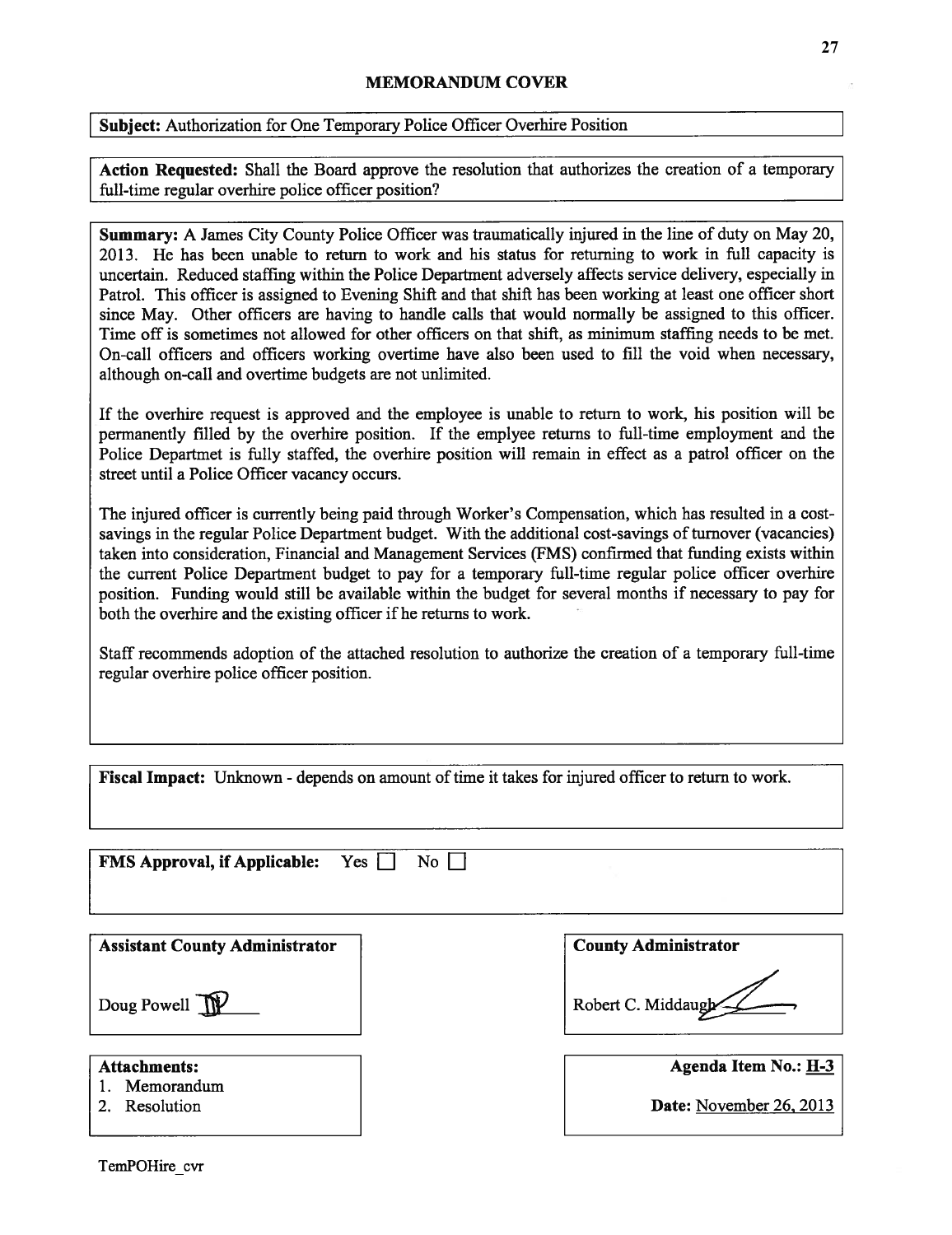## **M E M O R A N D U M**

| DATE:           | November 26, 2013                               |
|-----------------|-------------------------------------------------|
| TO:             | The Board of Supervisors                        |
| FROM:           | Emmett H. Harmon, Police Chief                  |
| <b>SUBJECT:</b> | Authorization for One Temporary Police Overhire |
|                 |                                                 |

A James City County Police Officer was traumatically injured in the line of duty on May 20, 2013. He has been unable to return to work and his status for returning to work in full capacity is uncertain. Reduced staffing within the Police Department adversely affects service delivery, especially in Patrol. This officer is assigned to Evening Shift and that shift has been working at least one officer short since May. Other officers are having to handle calls that would normally be assigned to this officer. Time off is sometimes not allowed for other officers on that shift, as minimum staffing needs to be met. On-call officers and officers working overtime also have been used to fill the void when necessary, although on-call and overtime budgets are not unlimited.

If the overhire request is approved and the employee is unable to return to work, his position will be permanently filled by the overhire position. If the employee returns to full-time employment in and the Police Department is fully staffed, the overhire position will remain in effect as a patrol officer on the street until a Police Officer vacancy occurs.

The injured officer is currently being paid through Worker's Compensation, which has resulted in a costsavings in the regular Police Department budget. With the additional cost-savings of turnover (vacancies) taken into consideration, Financial and Management Services (FMS) confirmed that funding exists within the current Police Department budget to pay for a temporary full-time regular police officer overhire position. Funding would still be available within the budget for several months if necessary to pay for both the overhire position and the existing officer if he returns to work.

Staff recommends adoption of the attached resolution to create a temporary full-time regular police officer overhire position.

 $H.$  Harno

EHH/gb TemPOHire\_mem

Attachment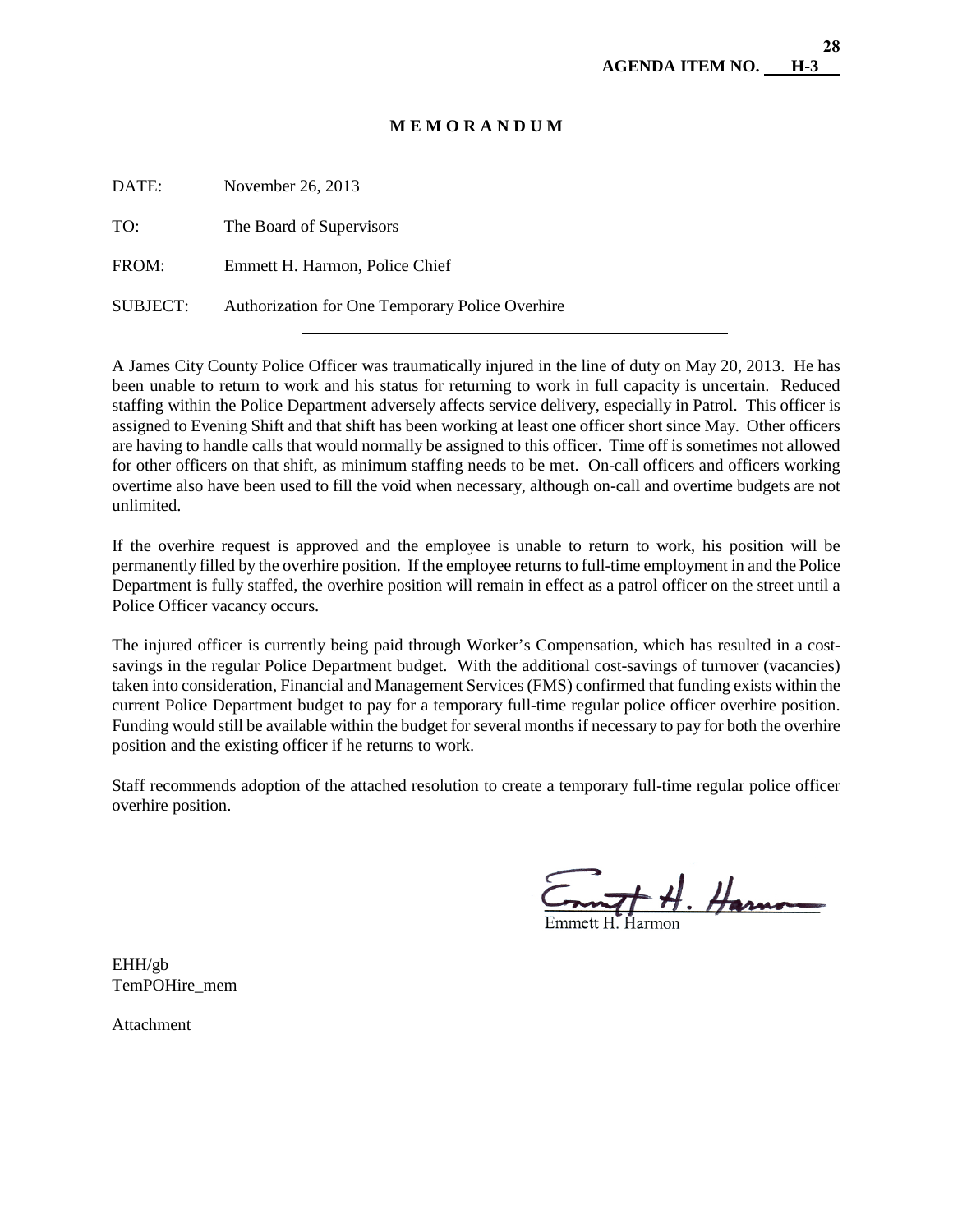# **R E S O L U T I O N**

# AUTHORIZATION FOR ONE TEMPORARY POLICE OFFICER OVERHIRE POSITION

- WHEREAS, the return to work status of a Police Officer traumatically injured in the line of duty is uncertain; and
- WHEREAS, reduced staffing in the Police Department adversely affects service delivery; and
- WHEREAS, funds are available within the existing Police Department FY 14 Budget to create an overhire position.
- NOW, THEREFORE, BE IT RESOLVED that the Board of Supervisors of James City County, Virginia, hereby establishes one full-time regular Police Officer overhire position. If the employee returns to full-time employment in full capacity and the Police Department is fully staffed, the overhire position will remain in effect until a Police Officer vacancy occurs and then the vacancy will be eliminated. If the employee is unable to return to work, the position will be permanently filled by the overhire position.

\_\_\_\_\_\_\_\_\_\_\_\_\_\_\_\_\_\_\_\_\_\_\_\_\_\_\_\_\_\_\_\_\_\_\_\_ James G. Kennedy Chairman, Board of Supervisors

| ATTEST:            |                  | AYE | NAY ABSTAIN |
|--------------------|------------------|-----|-------------|
|                    | <b>KENNEDY</b>   |     |             |
|                    | <b>JONES</b>     |     |             |
|                    | <b>MCGLENNON</b> |     |             |
| Robert C. Middaugh | <b>ICENHOUR</b>  |     |             |
| Clerk to the Board | <b>HIPPLE</b>    |     |             |

Adopted by the Board of Supervisors of James City County, Virginia, this 26th day of November, 2013.

TemPOHire\_res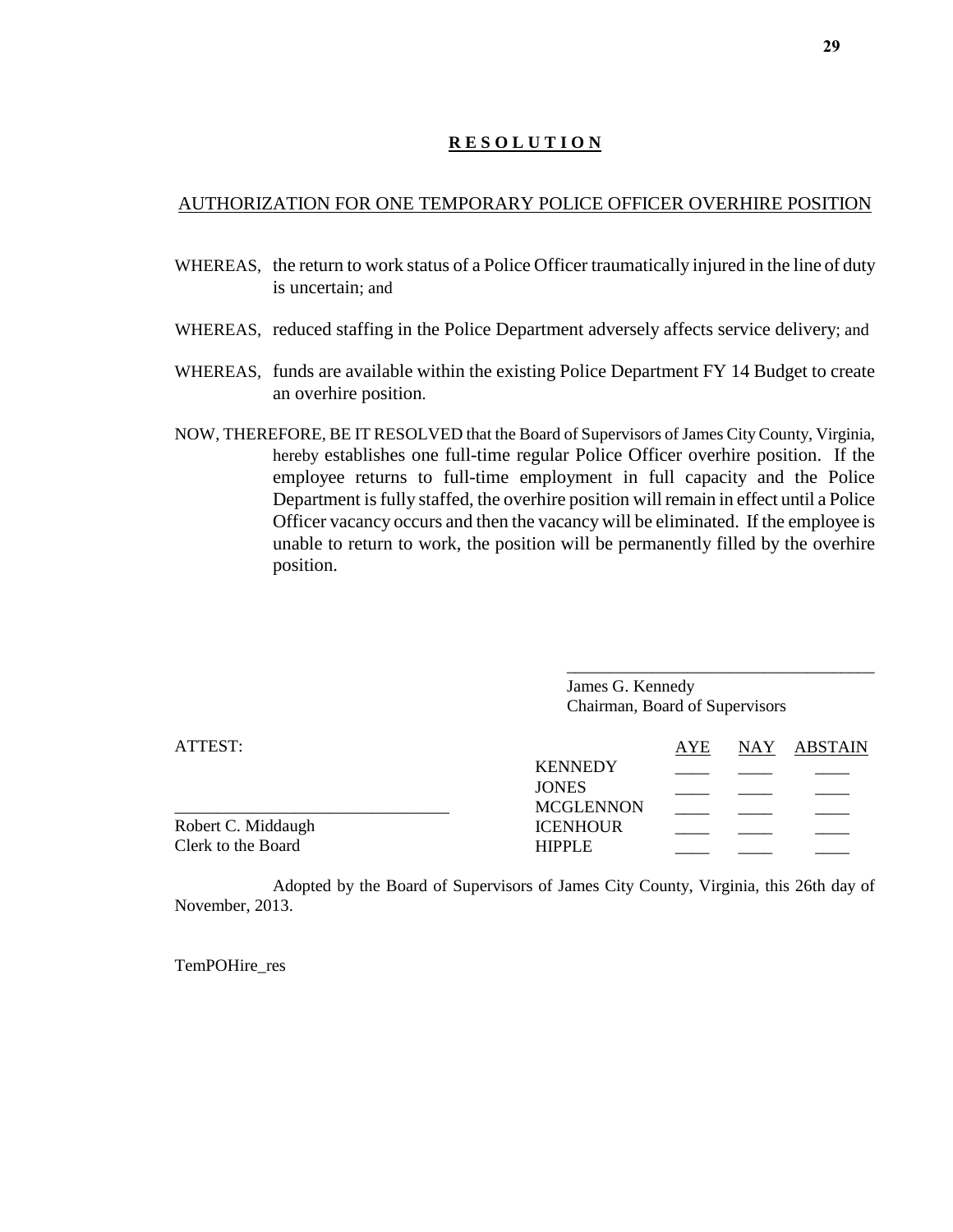## MEMORANDUM COVER

Subject: Ordinance to Amend and Reordain Chapter 3, Animal Laws

Action Requested: Shall the Board adopt an ordinance to amend and reordain Chapter 3, Animal Laws, to implement a permit process to regulate hybrid canines?

Summary: On October 22, 2013, the Board of Supervisors requested information on how ownership of hybrid canines could be regulated in order to protect life and property in the County.

The attached ordinance proposes a permit process, based on the Board's discussion, which incorporates regulations for: 1) the term and expiration of the permit; 2) information and proof required on the application for issuance of a permit including, vaccination records, tattooing or electronic implantation, and description of the animal; 3) regulations on where the animal may be kept based on zoning and standards of the animal's enclosure; 4) restrictions on the number of hybrid canines that may be owned by a permittee; 5) notice to adjoining property owners; and 6) a permit fee.

Staff recommends adoption of the ordinance amendments.

| Fiscal Impact: N/A                                               |                                                 |
|------------------------------------------------------------------|-------------------------------------------------|
| <b>FMS Approval, if Applicable:</b><br>Yes  <br>$\overline{N_0}$ |                                                 |
| <b>Assistant County Administrator</b>                            | <b>County Administrator</b>                     |
| Doug Powell [                                                    | Robert C. Middaugh                              |
| <b>Attachments:</b><br>Memorandum<br>Ordinance<br>2              | Agenda Item No.: I-1<br>Date: November 26, 2013 |
|                                                                  |                                                 |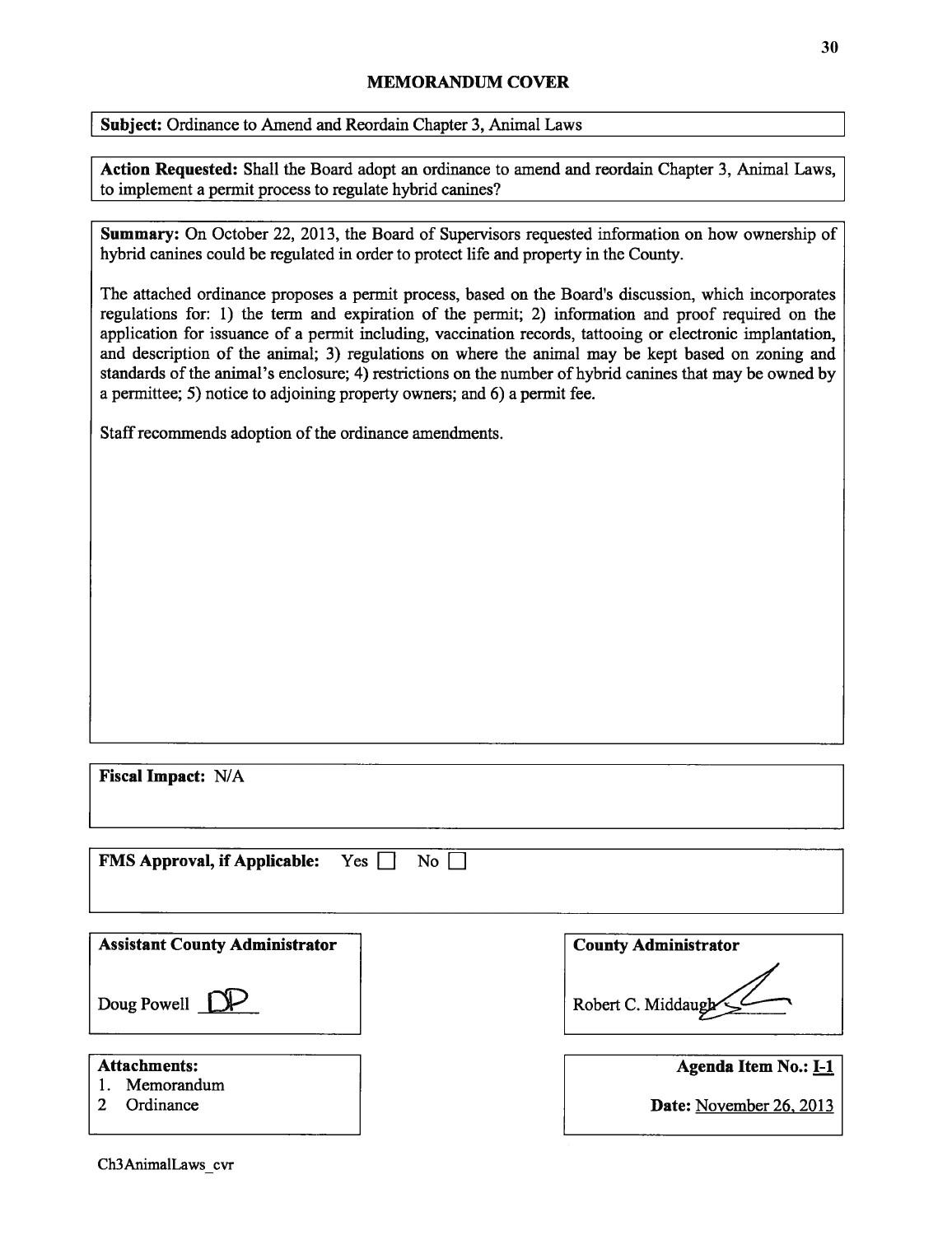# MEMORANDUM

| DATE:           | November 26, 2013                                      |
|-----------------|--------------------------------------------------------|
| TO:             | The Board of Supervisors                               |
| FROM:           | Lola R. Perkins, Assistant County Attorney             |
| <b>SUBJECT:</b> | Ordinance to Amend and Reordain Chapter 3, Animal Laws |

At its work session on October 22, 2013, the Board of Supervisors requested amendments to the County Code that would serve to regulate hybrid canines. The Code of Virginia, 1950, as amended ("Virginia Code") provides localities with the ability to regulate hybrid canines through a permit system.

In order to implement a permit system for hybrid canines, Chapter 3, Animal Laws, of the County Code should be amended to provide essential definitions relating to hybrids which mirror the Virginia Code. Additionally, a definition of wild or exotic animal was added to make the County Code more comprehensive.

The authorizing statute for hybrid canine ordinances sets out types of requirements which the ordinance may include at the Board's discretion. The permit requirements proposed in the attached ordinance are: 1) the term and expiration of the permit; 2) information and proof required on the application for issuance of a permit including, vaccination records, tattooing or electronic implantation, and description of the animal; 3) regulations on where the animal may be kept based on zoning and standards of the animal's enclosure; 4) restrictions on the number of hybrid canines that may be owned by a permittee; 5) notice to adjoining property owners; and 6) a permit fee.

The enclosure requirements outlined in the proposed ordinance (Section 3-41, c.2 through c.6) mirror the detailed standards used by Goochland County. The Board has the discretion to eliminate these specifics and instead use general language which would provide Animal Control with greater flexibility to determine on a case-by-case basis if an enclosure provides adequate confmement to prevent escape and protect the public.

The ordinance amendments also reference penalties for violation of the ordinance and exclusions from the permit for educational, commercial, or scientific organizations. The amendments will further delineate the authority and process for handling hybrid canines which kill, injure, or chase livestock and compensation for livestock and poultry killed by hybrid canines.

Staff recommends adoption of the attached ordinance.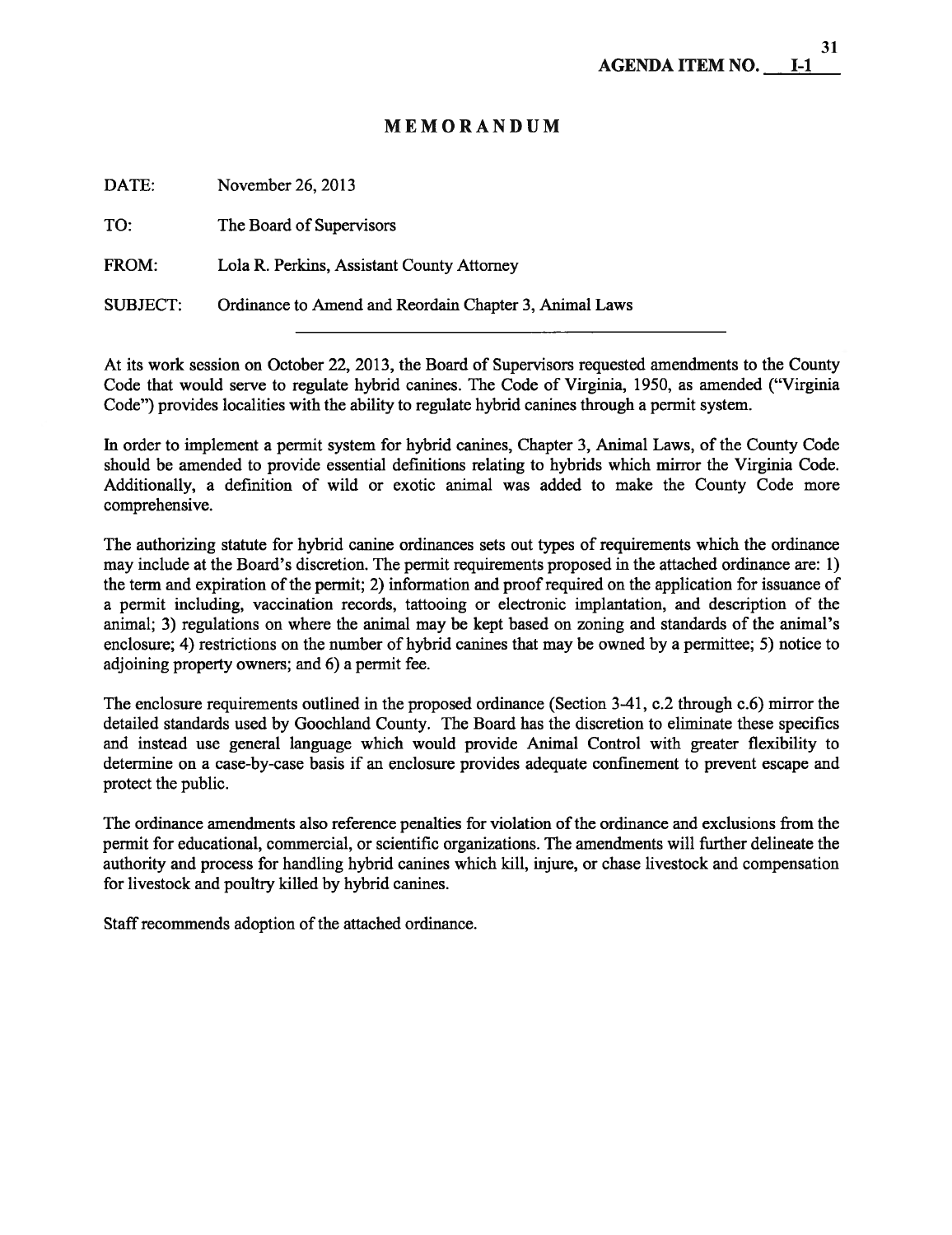Heath Purkins

Lola R. Perkins

CONCUR:

Leo P. Rogers

LRP/gb Ch3AnimalLaws\_mem

Attachment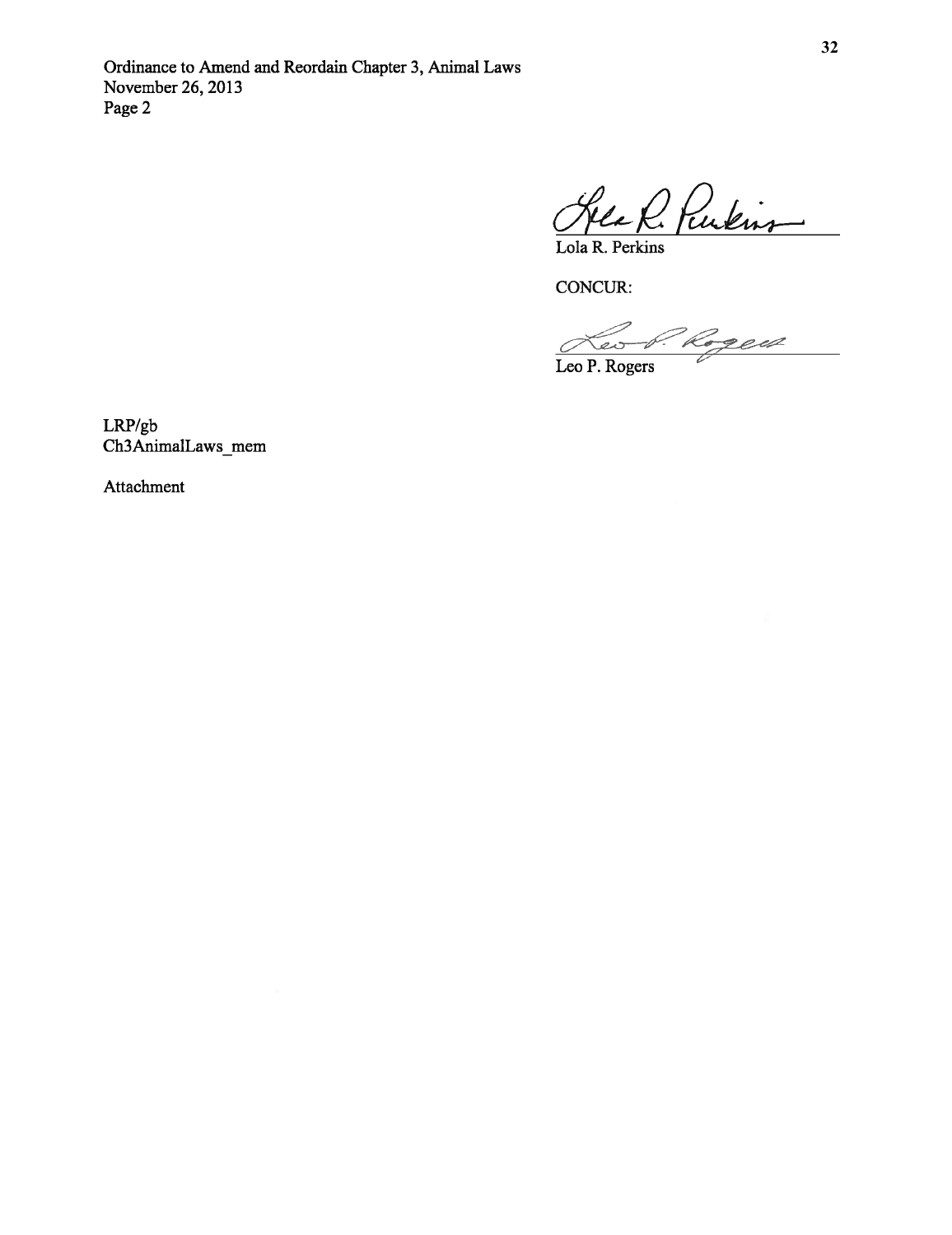ORDINANCE NO.

AN ORDINANCE TO AMEND AND REORDAIN CHAPTER 3, ANIMAL LAWS OF THE CODE OF THE COUNTY OF JAMES CITY, VIRGINIA, BY AMENDING ARTICLE I, IN GENERAL, SECTION 3-1, DEFINITIONS; AND BY ADDING ARTICLE II, DOGS, DIVISION 3. HYBRID CANINES, BY ADDING SECTION 3-40, HYBRID CANINE PERMIT REQUIRED; SECTION 3-41, HYBRID PERMIT REQUIREMENTS; SECTION 3-42, PERMIT FEE; SECTION 3-43, PENALTIES; AND SECTION 3-44, HYBRID CANINES KILLING, INJURING, OR CHASING OF LIVESTOCK AND POULTRY; COMPENSATION.

BE IT ORDAINED by the Board of Supervisors of the County of James City, Virginia, that Chapter 3, Animal Laws, is hereby amended and reordained by amending Section 3-1, Definitions; and by adding Article II, Dogs, Division 3, Hybrid Canines, by adding Section 3-40, Hybrid canine permit required; Section 3-41, Permit requirements; Section 3-42, Permit fee; Section 3-43, Penalties; and Section 3-44, Hybrid canines killing, injuring, or chasing of livestock and poultry; compensation.

Chapter 3. Animal Laws

Article I. In General

#### **Section 3-1. Definitions.**

*Adequate confinement. While on the property of its owner and not under the direct supervision and control of the owner or custodian, a hybrid canine shall be confined in a humane manner in a securely enclosed and locked structure of sufficient height and design to: (i) prevent the animal's escape; or if the hybrid canine is determined to be a dangerous dog pursuant to Section 3-8, the structure shall prevent direct contact with any person or animal not authorized by the owner to be in direct contact with the hybrid canine; and (ii) provide a minimum of 100 square feet of floor space for each adult animal. Tethering of a hybrid canine not under the direct supervision and control of the owner or custodian shall not be considered adequate confinement.*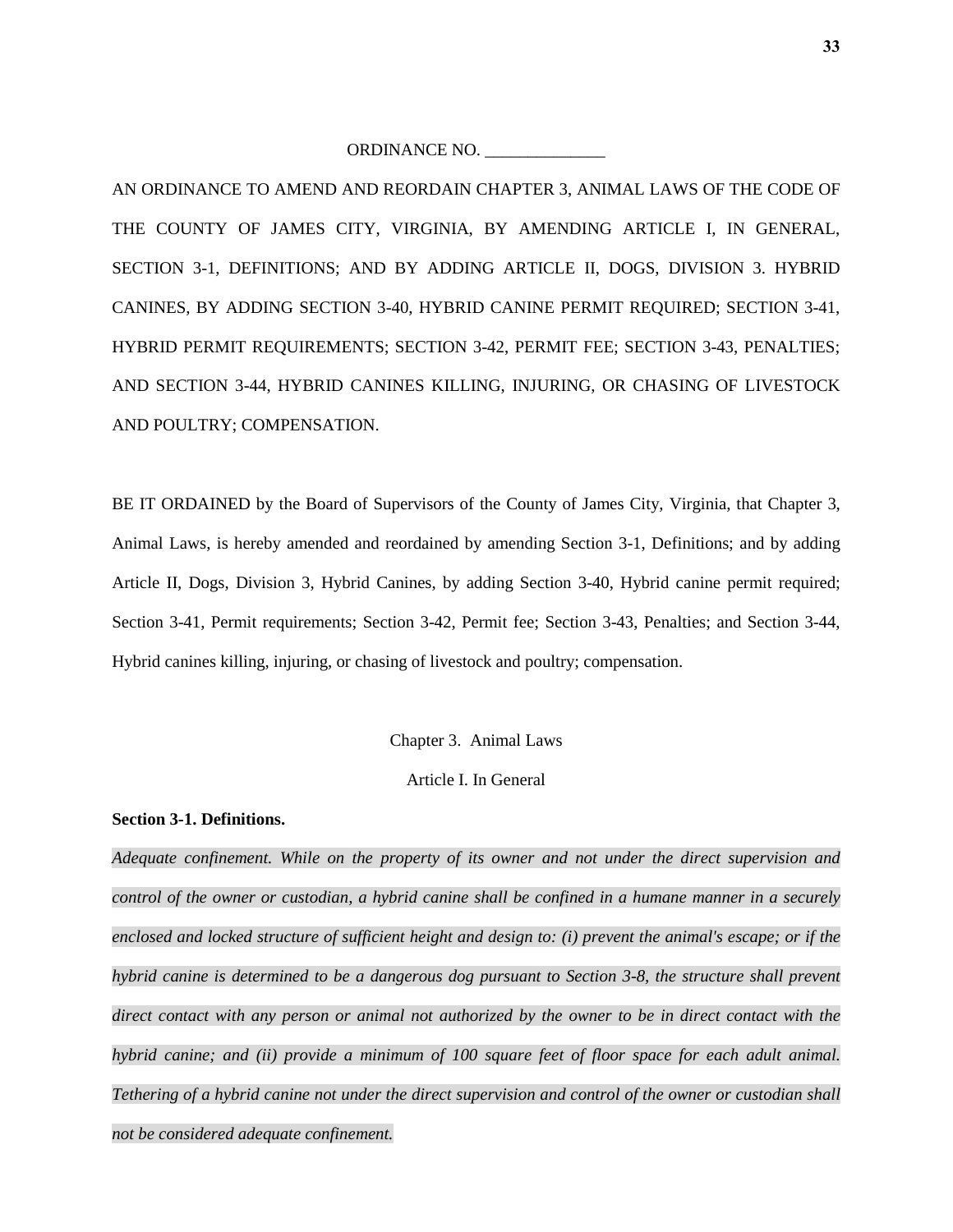*Hybrid canine. Any animal that at any time has been or is permitted, registered, licensed, advertised or otherwise described or represented as a hybrid canine, wolf or coyote by its owner to a licensed veterinarian, law-enforcement officer, animal control officer, humane investigator, official of the Department of Health, or State Veterinarian's representative.* 

*Responsible ownership. The ownership and humane care of a hybrid canine in such a manner as to comply with all laws and ordinances regarding hybrid canines and prevent endangerment by the animal to public health and safety.* 

*Wild or exotic animal. A wild or exotic animal means any (i) live monkey (nonhuman primate), raccoon, skunk, wolf, squirrel, fox, leopard, panther, tiger, lion, lynx or any non-native warm-blooded mammal, (ii) poisonous snake, (iii) tarantula, (iv) other poisonous animal normally found in the wild, or (v) any member of the crocodilian family including, but not limited to, alligators, crocodiles, caimans, and gavials. Nonpoisonous snakes, ferrets, rabbits, laboratory rats, gerbils, hamsters and other similar small mammals, and other domesticated animals which have been bred in captivity are not wild or exotic animals.* 

**State law references –** Similar provisions, Code of Va., § 3.2-5900; § 3.2-6500*; § 3.2-6581*.

#### Article II. Dogs

#### *Division 3. Hybrid Canines*

#### *Section 3-40. Hybrid canine permit required.*

*It shall be unlawful for any person to own or possess a hybrid canine in the County unless such person shall have first obtained a permit from James City County Animal Control to ensure the adequate confinement and responsible ownership of said hybrid canine as required by the provisions of this division.* 

*State law references – Authorization to establish hybrid canine permitting process by ordinance, Code of*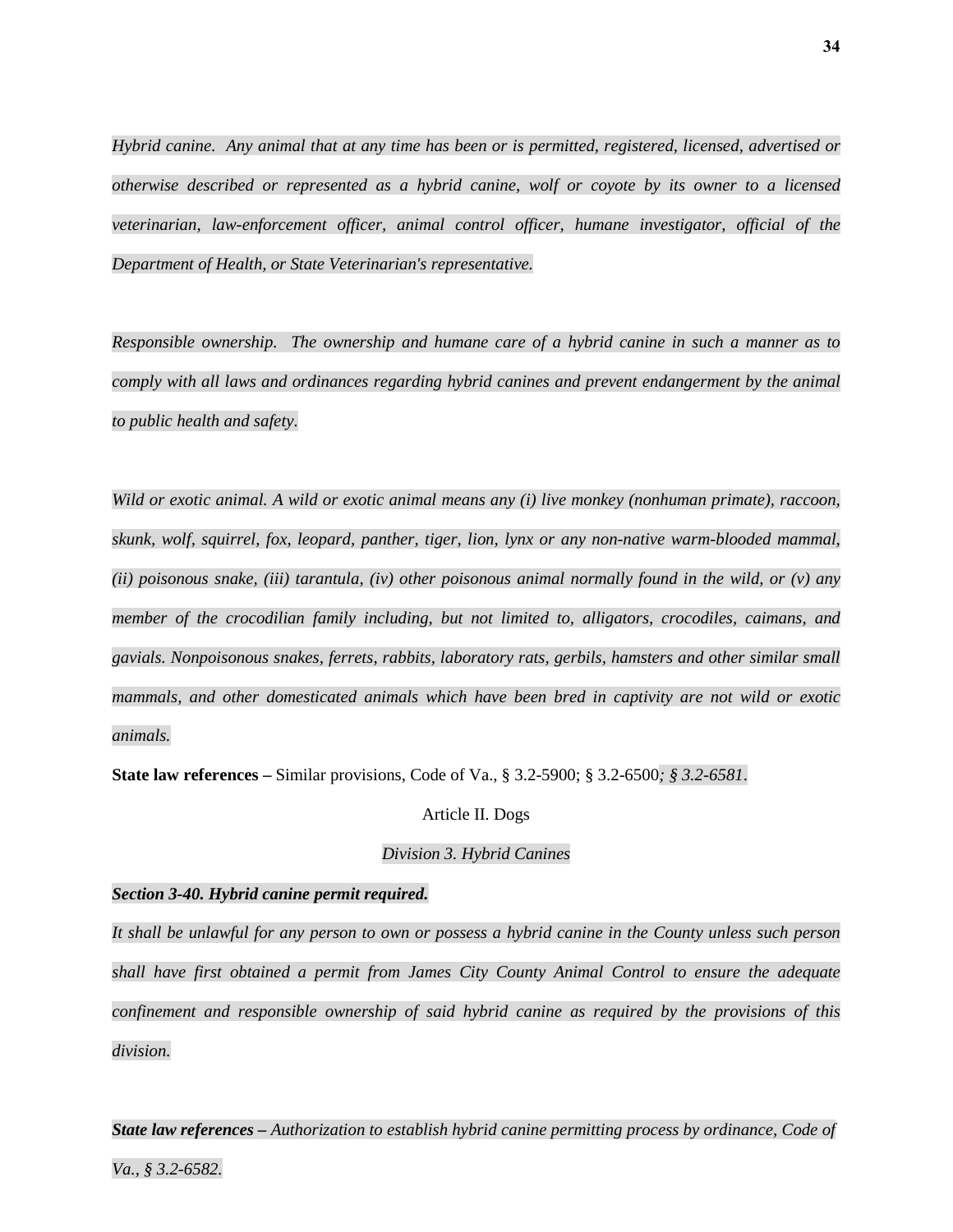#### *Section. 3-41. Permit requirements.*

- *(a) Any person owning or possessing a hybrid canine shall obtain an annual, non-transferable permit from the animal control officer no later than January 31 of each year. Such permit will expire on December 31 of each year and may be renewed upon submission of a new application. Permits may be revoked or renewal refused based on violations of this division.*
- *(b) To obtain a hybrid canine permit or renewal, the owner of such animal shall file with the animal control officer an application form, supplied by the animal control officer, which shall include the following information, along with evidence and documentation satisfactory to the animal control officer:* 
	- *(1) The full legal name of the applicant;*
	- *(2) The applicant's street and mailing addresses, legal (permanent) and local;*
	- *(3) The applicant's telephone numbers, permanent and local;*
	- *(4) The full legal name of the person who is primarily responsible for the day-to-day care and confinement of the hybrid canine, if different from the applicant; such custodian's street and mailing address, legal (permanent) and local; and such custodian's telephone numbers, permanent and local;*
	- *(5) Location, including street and mailing addresses, where the hybrid canine will be kept, confined, or sheltered;*
	- *(6) Name of the legal owner of the property upon which the hybrid canine will be kept, confined or sheltered, and a brief description of the property which may include amount of acreage, tax map identification number, etc.;*
	- *(7) Name of the hybrid canine along with its sex, color, height, age, vaccination records, length, and any identifying marks;*
	- *(8) A color photograph clearly showing the animal;*
	- *(9) Certification that the hybrid canine has been permanently identified by means of a tattoo on the inside thigh or by electronic implantation;*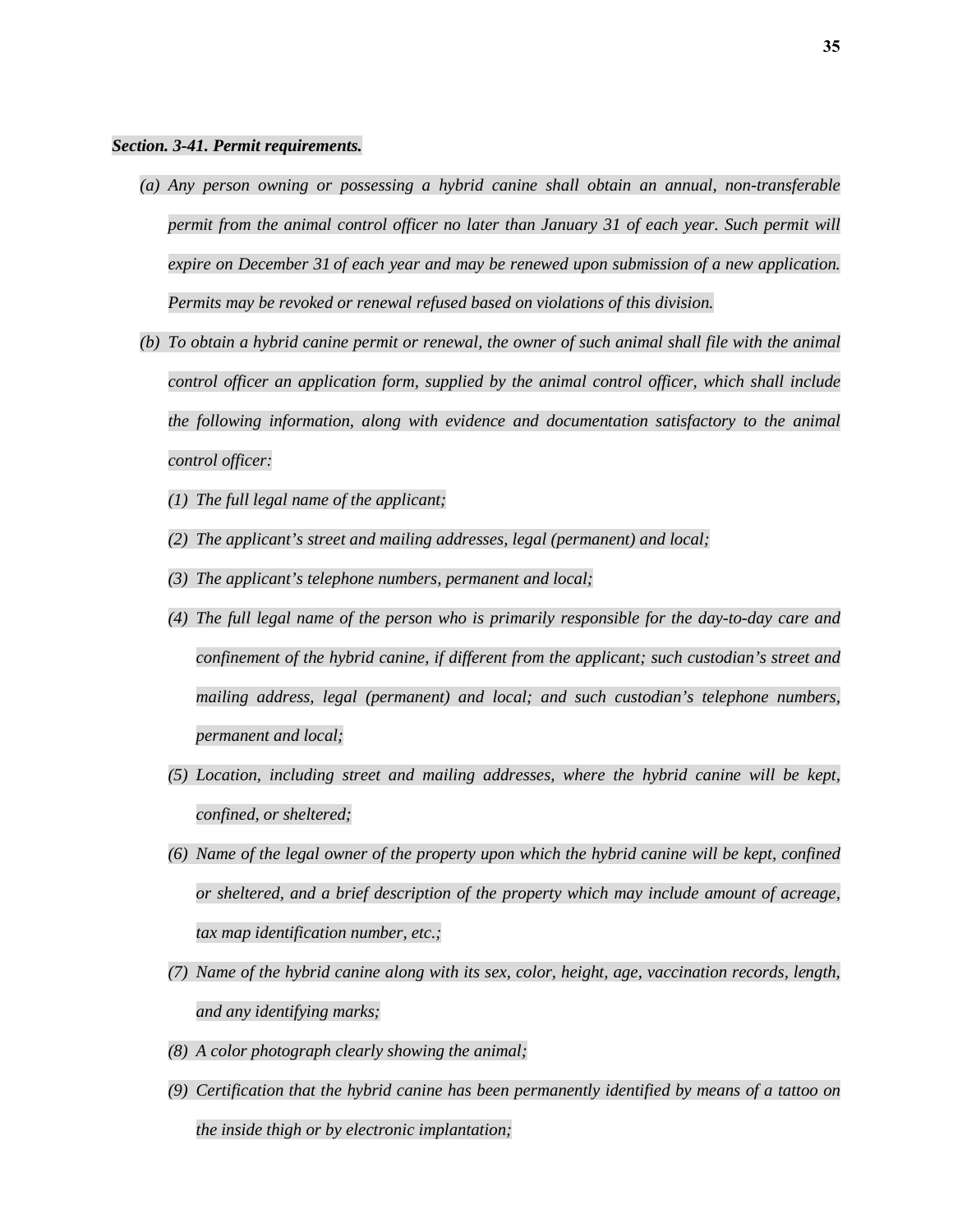- *(10) Certification that the property where the hybrid canine will be kept has liability insurance coverage in an amount not less than \$100,000 per incident to cover any claims for injuries or damage arising from the keeping of the hybrid canine on such property; and*
- *(11) An executed consent form authorizing the animal control officer to inspect the premises where the hybrid is confined on an annual basis for the sole reason of ensuring that the owner is in compliance with the permit and this division.*
- *(c) A hybrid canine shall at all times be confined in a humane manner in a proper enclosure or structure in such a location and of such sufficient height and design to prevent its escape or direct contact with or entry by minors, adults or other animals.* 
	- *(1) The pen or enclosure shall be located on property zoned A-1, General Agricultural, except for those A-1 areas in platted subdivisions consisting of five or more lots, of which at least three lots have occupied dwellings or in manufactured home parks.*
	- *(2) The pen or enclosure shall contain at least 1,600 square feet of space.*
	- *(3) Any fencing used in the construction of the pen or enclosure shall be at least eight feet in height, with an additional overhand of fencing or barbed wire angling a minimum of three feet into the pen or enclosure.*
	- *(4) To prevent digging out along the fence, concrete footers at least one foot wide and six inches deep shall be installed along the perimeter of the pen or enclosure.*
	- *(5) The pen or enclosure shall be surrounded by a chain-link fence at least four feet in height and no closer than six feet to the pen or enclosure.*
	- *(6) Any fencing used in the construction of the pen or enclosure shall be of 11 gauge wire or its equivalent.*
	- *(7) The property on which the hybrid canine is kept shall be posted with clearly visible signs warning both minors and adults of the presence of a hybrid canine on the property.*
- *(d) A hybrid canine shall not be allowed to run unleashed outside of its cage or enclosure or to roam or self-hunt on the property of its owner or custodian.*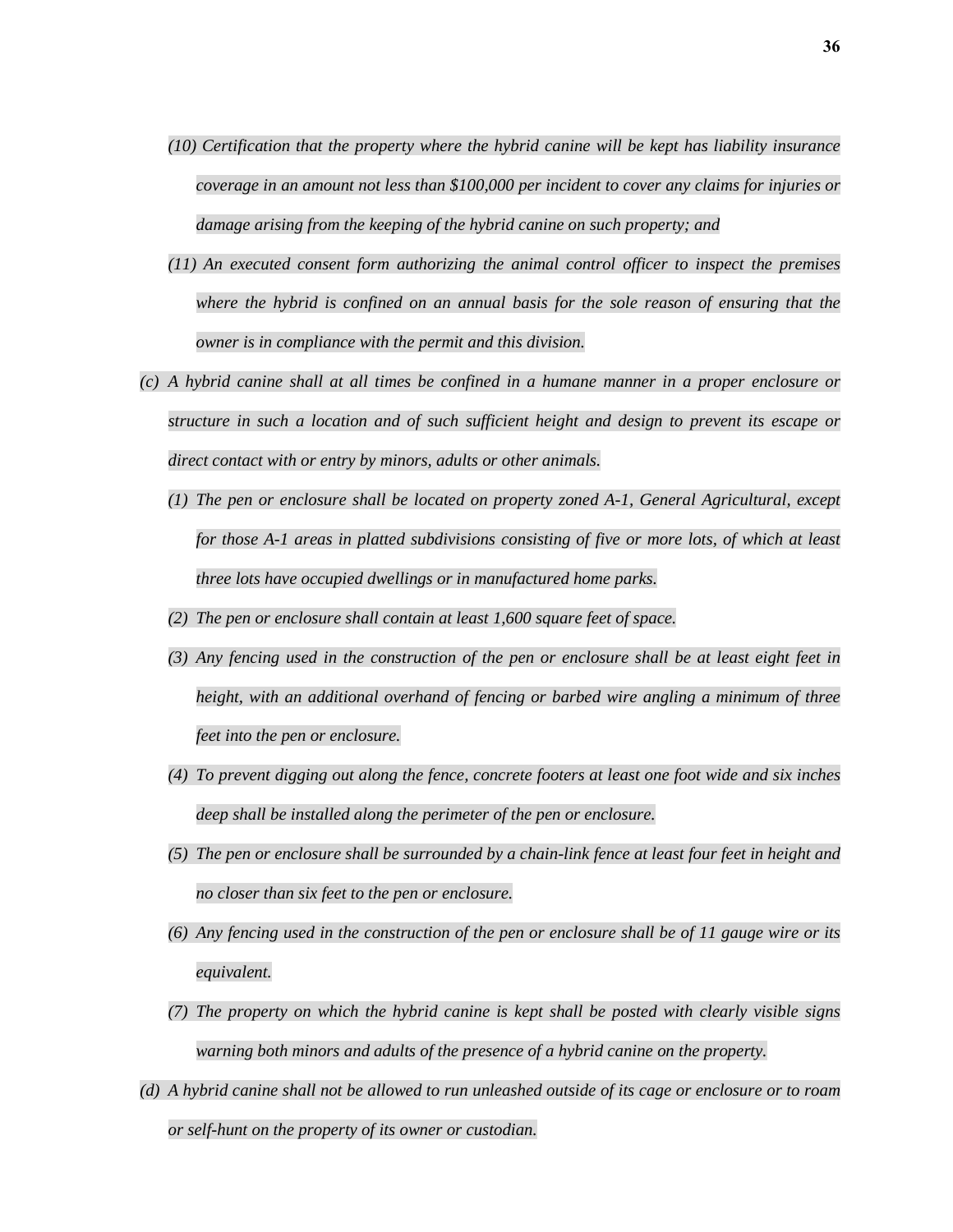- *(e) When off of its owner's or custodian's property a hybrid canine shall be kept under the direct supervision and immediate control of its owner or custodian. Such control shall include, but not be limited to, keeping the hybrid canine on a leash and muzzling the animal in such a manner as not to cause injury to the animal or interfere with the animal's vision or respiration but so as to prevent it from biting a person or another animal.*
- *(f) The owner or custodian of a hybrid canine shall immediately notify the animal control officer if the hybrid canine is (a) loose or not confined; (b) bites or attacks a person or another animal; (c) dies; or (d) has been moved to a different location.*
- *(g) No permit holder shall own or possess more than two (2) hybrid canines. A separate permit shall be obtained for each hybrid canine owned or possessed by the permit holder.*
- *(h) The animal control officer shall provide the owner or custodian with a uniformly designed tag which identifies the animal as a hybrid canine and the owner or custodian shall affix the tag to the animal's collar and ensure that the animal wears the collar and tag at all times.*
- *(i) This division shall exclude and not apply to educational, commercial, or scientific organizations including but not limited to theme parks, zoos, circuses, licensed research or medical institutions, and wildlife refuges.*
- *(j) The county shall provide notice of the issuance of a permit to all owners of property adjoining the property where the hybrid canine will be kept.*

*State law references – Authorization to establish hybrid canine permitting process by ordinance, Code of Va., § 3.2-6582.*

#### *Section 3-42. Permit fee.*

*There is hereby imposed an annual hybrid canine permit fee upon all persons owning or possessing hybrid canines in the county as follows: \$100.00 per year. A hybrid canine permit obtained pursuant to this division shall be renewed annually for the same permit fee and in the same manner as the initial permit was obtained.*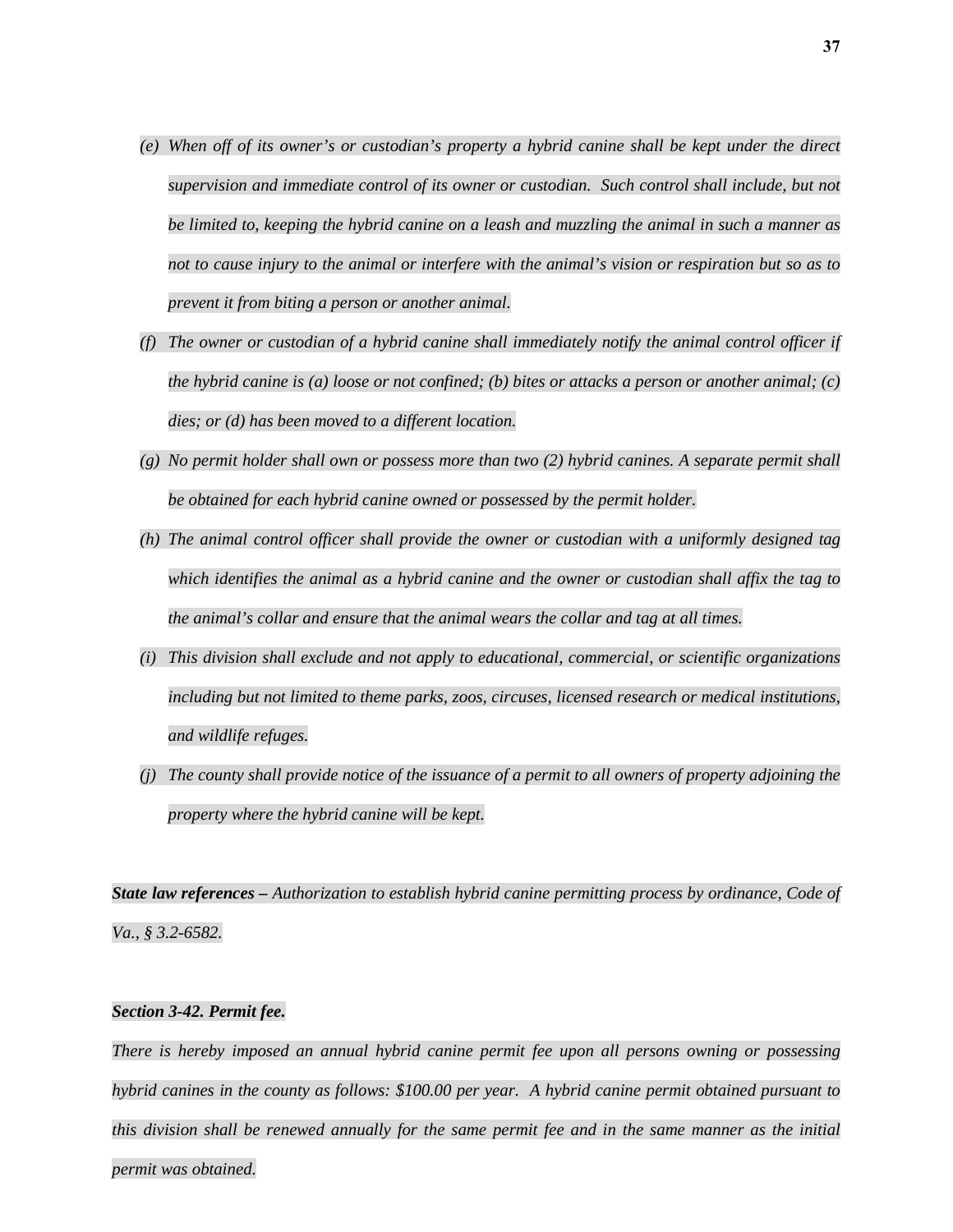*State law references - Authorization to establish a permit fee to cover the cost of the permitting process, Code of Va., § 3.2-6582.*

#### *Section 3-43. Penalties.*

*Any person, whether an owner, agent or employee, violating, causing, or permitting the violation of this article or the conditions of the permit shall be guilty of a Class 3 misdemeanor for the first violation and a Class 1 misdemeanor for a second or subsequent violation. The court may order the owner or custodian of a hybrid canine to surrender the animal for euthanasia in accordance with the provisions of Code of Virginia § 3.2-6562.* 

*State law references - Authorization to establish hybrid canine permitting process by ordinance, Code of Va., § 3.2-6582(B).*

#### *Section 3-44. Hybrid canines killing, injuring or chasing of livestock and poultry; compensation.*

- *(a) It shall be the duty of any animal control officer or other officer who may find a hybrid canine in the act of killing or injuring livestock or poultry to kill such hybrid canine forthwith, whether such hybrid canine bears a tag or not. Any person finding a hybrid canine committing any of the depredations mentioned in this section may kill such hybrid canine on sight as may any owner of livestock or his agent finding a hybrid canine chasing livestock on land lawfully utilized by the livestock when the circumstances show that such chasing is harmful to the livestock. Any court may order the animal control officer or other officer to kill any hybrid canine known to be a confirmed livestock or poultry killer, and any hybrid canine that kills poultry for a third time shall be considered a confirmed poultry killer. The court, through its contempt powers, may compel the owner, custodian, or harborer of the hybrid canine to produce the hybrid canine.*
- *(b) Any animal control officer who has reason to believe that any hybrid canine is killing livestock or poultry shall be empowered to seize such hybrid canine solely for the purpose of examining such hybrid canine in order to determine whether it committed any of the depredations mentioned*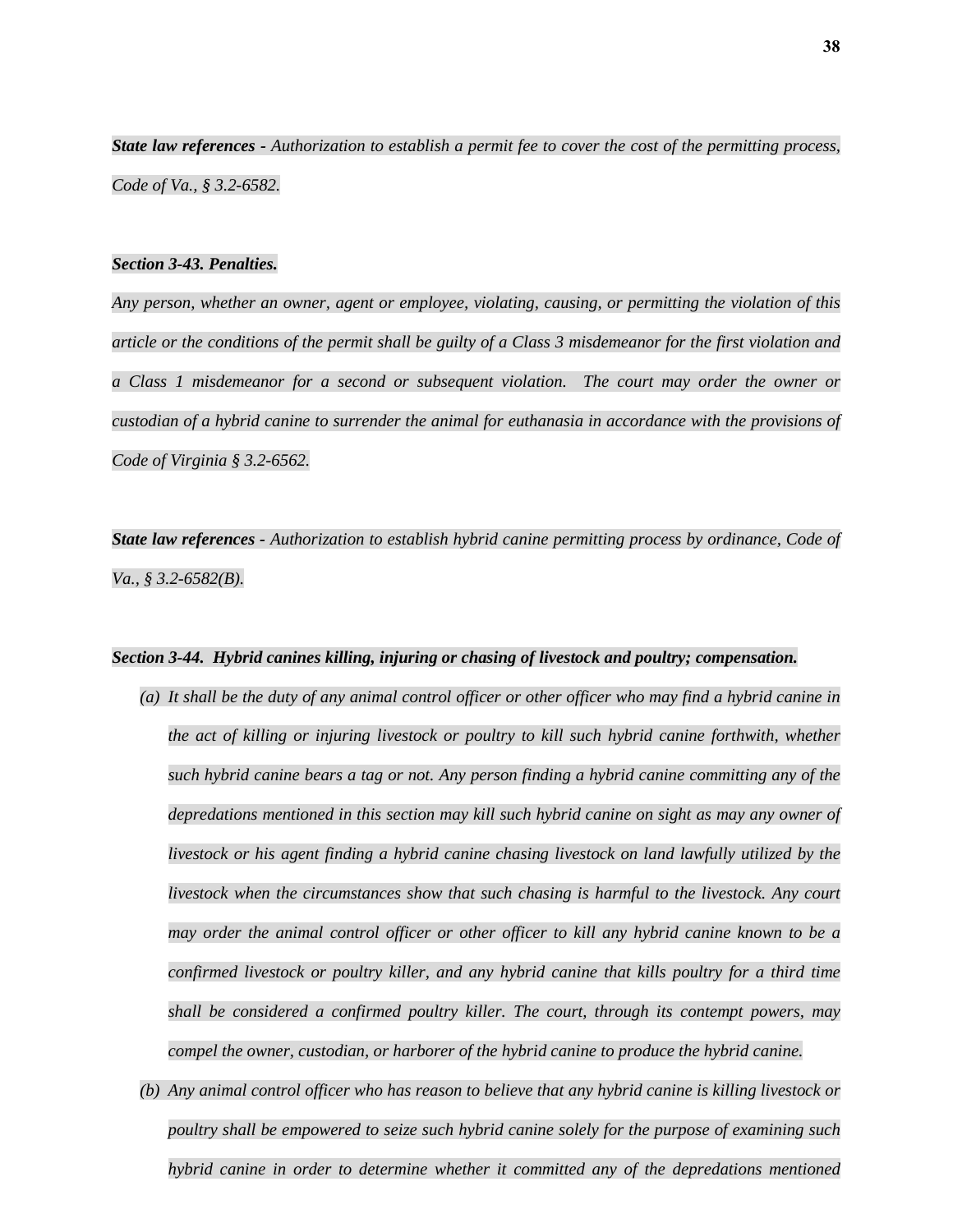*herein. Any animal control officer or other person who has reason to believe that any hybrid canine is killing livestock, or committing any of the depredations mentioned in this section, shall apply to a magistrate serving the locality where such hybrid canine may be, who shall issue a warrant requiring the owner or custodian, if known, to appear before a general district court, at which time evidence shall be heard. If it appears that the hybrid canine is a livestock killer, or*  has committed any of the depredations mentioned in this section, the district court shall order *that the hybrid canine be: (i) killed immediately by the animal control officer or other officer designated by the court; or (ii) removed to another state that does not border on the Commonwealth and prohibited from returning to the Commonwealth. Any hybrid canine ordered removed from the Commonwealth that is later found in the Commonwealth shall be ordered by a court to be killed immediately.* 

- *(c) Any person who has any livestock or poultry killed or injured by any hybrid canine not his own shall be entitled to receive as compensation the fair market value of such livestock or poultry not to exceed \$400 per animal or \$10 per fowl if:* 
	- *(1) the claimant has furnished evidence within 60 days of discovery of the quantity and value of the dead or injured livestock and the reasons the claimant believes that death or injury was caused by a hybrid canine;*
	- *(2) the animal control officer or other officer shall have been notified of the incident within 72 hours of its discovery; and*
	- *(3) the claimant first has exhausted his legal remedies against the owner, if known, of the hybrid canine doing the damage for which compensation under this section is sought. Exhaustion shall mean a judgment against the owner of the hybrid canine upon which an execution has been returned unsatisfied.*
- *(d) Upon payment under this section the county shall be subrogated to the extent of compensation paid to the right of action to the owner of the livestock or poultry against the owner of the hybrid canine and may enforce the same in an appropriate action at law.*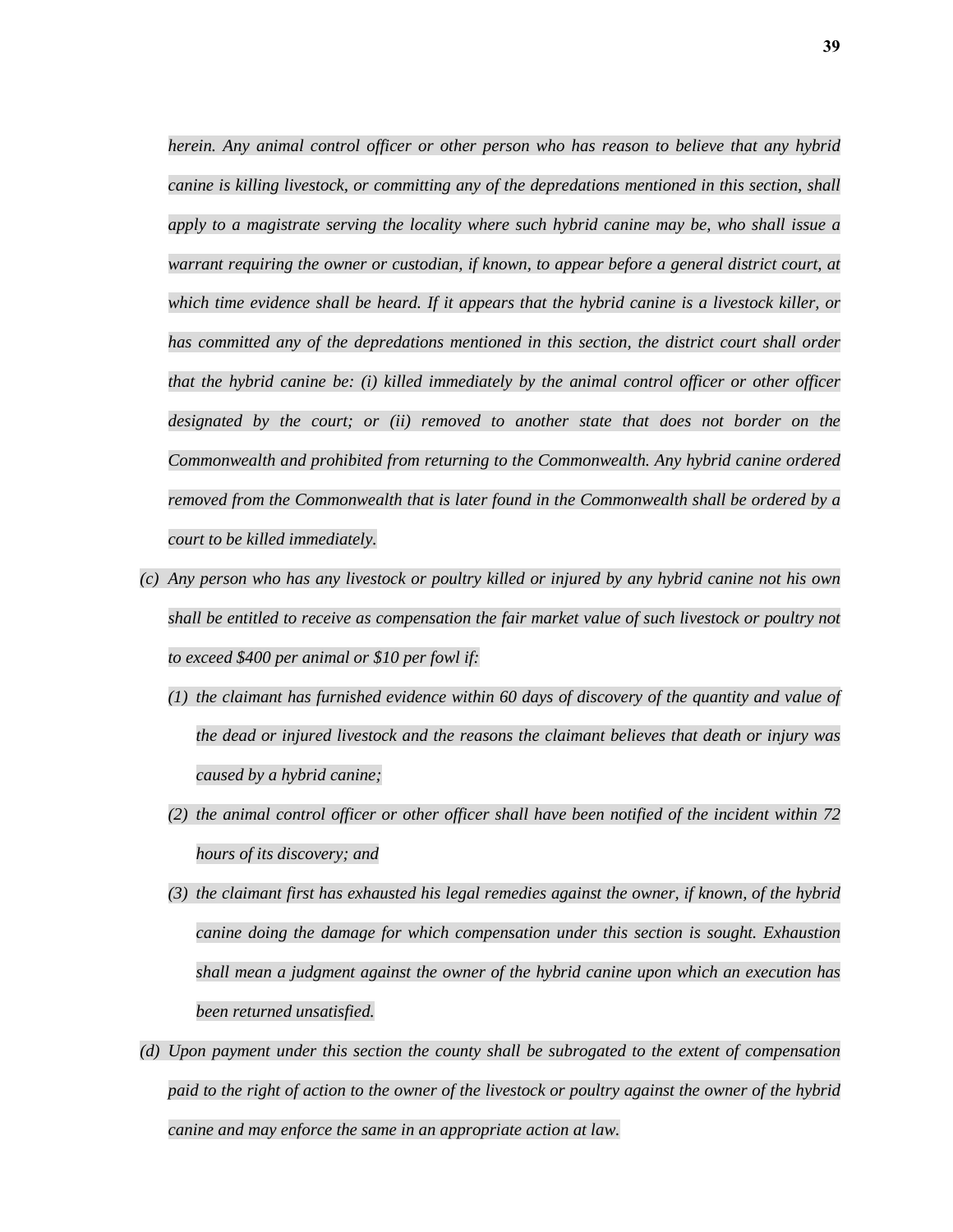*State law references – Seizure for examination of hybrid canine suspected of killing livestock or poultry,* 

*Code of Va., § 3.2-6583; Compensation for livestock and poultry killed, Code of Va., § 3.2-6584.* 

| <b>ATTEST:</b>     | James G. Kennedy<br>Chairman, Board of Supervisors<br><b>VOTES</b> |                |  |  |  |
|--------------------|--------------------------------------------------------------------|----------------|--|--|--|
|                    |                                                                    |                |  |  |  |
|                    |                                                                    | <b>KENNEDY</b> |  |  |  |
|                    | <b>JONES</b>                                                       |                |  |  |  |
| Robert C. Middaugh | <b>MCGLENNON</b>                                                   |                |  |  |  |
| Clerk to the Board | <b>ICENHOUR</b><br><b>HIPPLE</b>                                   |                |  |  |  |
|                    |                                                                    |                |  |  |  |

\_\_\_\_\_\_\_\_\_\_\_\_\_\_\_\_\_\_\_\_\_\_\_\_\_\_\_\_\_\_\_

Adopted by the Board of Supervisors of James City County, Virginia, this 26th day of November, 2013.

Ch3AnimalLaws\_ord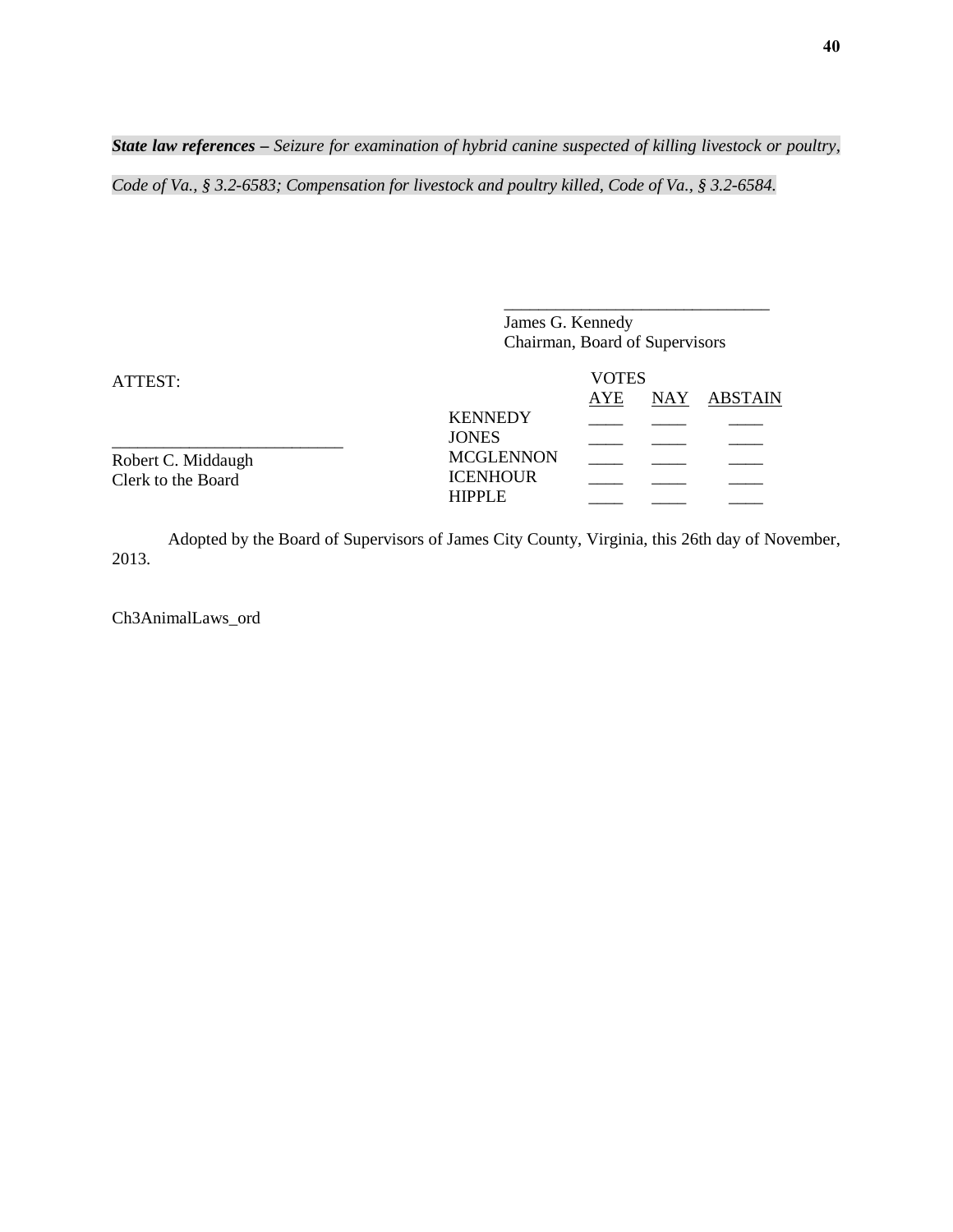## MEMORANDUM COVER

Subject: The Virginia Department of Transportation (VDOT) Revenue Sharing Program-Fiscal Year 2015

## Action Requested: Shall the Board give authorization to apply for FY 2015 Revenue Sharing Funds?

Summary: This item was deferred from the November  $12<sup>th</sup>$  Board meeting. Each year the Virginia Department of Transportation (VDOT) invites localities to participate in the Revenue Sharing Program which provides localities an additional funding option to construct, reconstruct, improve or maintain the highway system. The program will match local dollars on a one-to-one basis up to \$10 million per locality. This year staff recommends the reconstruction of Neighbors Drive as a revenue sharing project.

Community Development Block Grant (CDBG) funds already appropriated for the Neighbors Drive/Richmond Road Neighborhood Improvement Project (Phase II of the Forest Heights Road Project Planning Grant Area) will be used for the 50 percent local match should Revenue Sharing funds be awarded. The cost of the proposed improvements including preliminary engineering, construction, and VDOT oversight costs is estimated at \$930,000.

The Revenue Sharing funds would represent new money to the project, which would help the County conserve local dollars. Should Revenue Sharing funds be awarded, the County would be able to utilize CDBG funds appropriated to the Community Development fund for the Neighbors Drive/Richmond Road Neighborhood Improvement Project (Phase II) as the required local match, allowing the balance of the remaining local leverage funds to be used to meet other community needs. No new County funds would be required to offset the 50 percent local match.

Staff recommends adoption of the attached resolution which authorizes the County to participate in the FY 2015 Revenue Sharing Program.

## Fiscal Impact: \$465,000

| <b>FMS Approval, if Applicable:</b> Yes $\boxtimes$ No $\Box$ |  |
|---------------------------------------------------------------|--|

Required County match is \$465,000. Funding would be from CDBG funds already appropriated for the Neighbors Drive/Richmond Road Neighborhood Improvement Project (Phase II). No new County funding would be required.

Assistant County Administrator | County Administrator | County Administrator

Doug Powell  $\mathcal{P}$ 

- 1. Memorandum
- 
- 3. Neighbors Drive Reconstruction Project Map

Robert C. Middaugh

Attachments:<br>
Attachments: Agenda Item No.: J-1<br>
Memorandum

2. Resolution **Date:** November 26, 2013

**41**

RevSharPr2015 cvr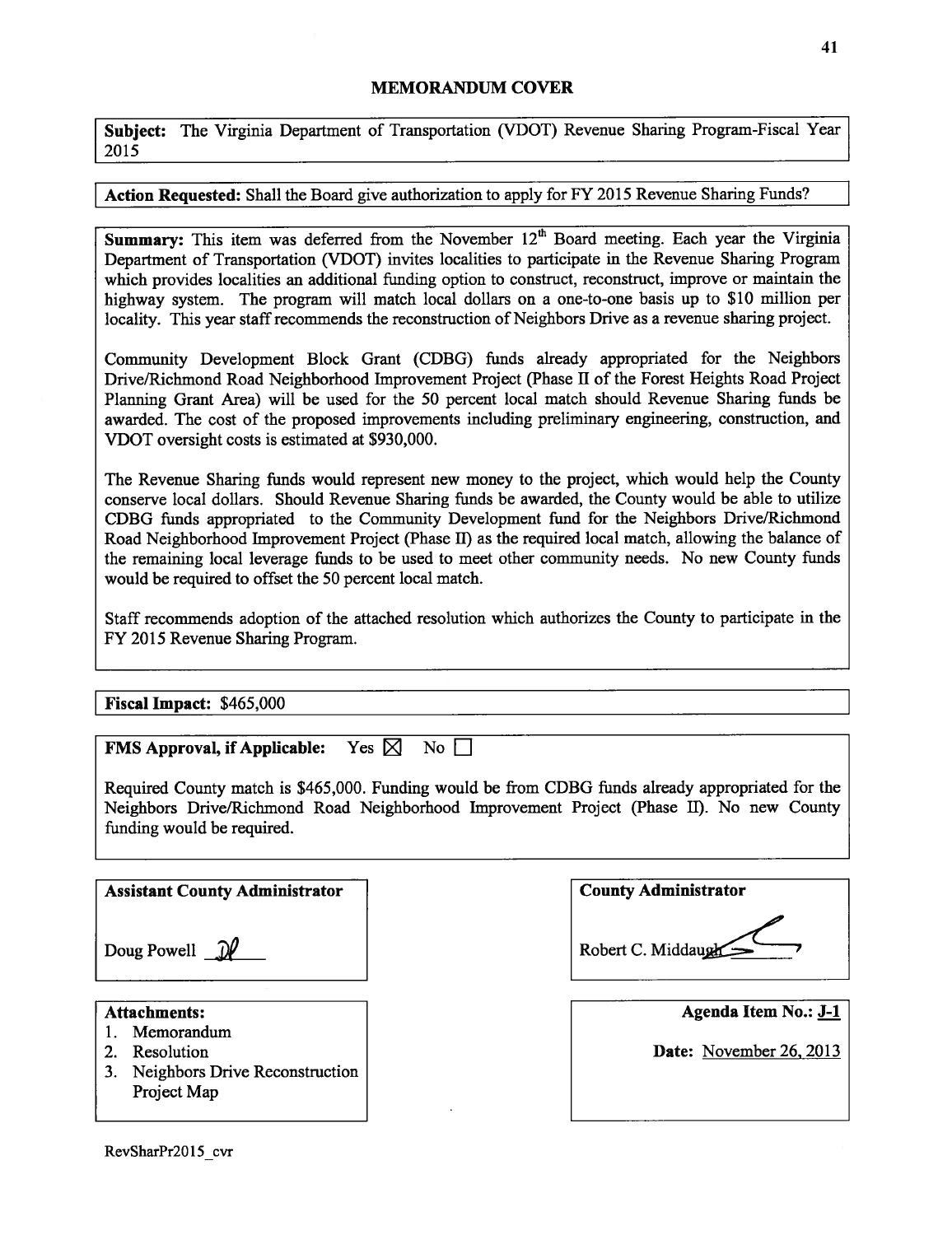# MEMORANDUM

| DATE:    | November 26, 2013                                                                                            |
|----------|--------------------------------------------------------------------------------------------------------------|
| TO:      | The Board of Supervisors                                                                                     |
| FROM:    | Tamara A. M. Rosario, Principal Planner<br>A. Vaughn Poller, Housing and Community Development Administrator |
| SUBJECT: | The Virginia Department of Transportation (VDOT) Revenue Sharing Program-Fiscal Year<br>2015                 |

Each year the Virginia Department of Transportation (VDOT) invites localities to participate in the Revenue Sharing Program, which provides localities an additional funding option to construct, reconstruct, improve or maintain the highway system. The program matches local dollars on a one-to-one basis up to \$10 million per locality. As a competitive program, VDOT prioritizes eligible projects into the following categories:

- Priority <sup>1</sup> Construction projects that accelerate a project in the Six-Year Improvement Plan or in a locality's capital plan.
- Priority 2 Maintenance projects for poor surface quality roads as determined by VDOT's road condition indices.
- Priority <sup>3</sup> Construction and maintenance projects that do not meet the above priority criteria.

The County typically uses revenue sharing to provide funding for small projects, immediately needed improvements, or to supplement existing funding on projects. This year staffis recommending one project for Board consideration, the reconstruction of Neighbors Drive. No other projects were pending consideration for an FY 15 application. As each year of the VDOT Revenue Sharing Program is a different application year, this submission would not impact projects awarded in previous years.

Neighbors Drive currently exists as a dirt street and is in poor repair. This road has been identified for improvement in conjunction with Neighbors Drive/Richmond Road Neighborhood Improvement Project (Phase II of the Forest Heights Road Project Planning Grant Area). As part of this project, Neighbors Drive will be reconstructed to meet VDOT standards for acceptance in the state system of secondary roads. The project will include paving and installing sidewalk and a rolled curb within an established 40-foot right-of-way from Richmond Road to Benefit Lane (see Attachment No. 3). Cost of the proposed improvements including preliminary engineering, construction, and VDOT oversight costs is estimated at \$930,000. This application would be considered a "Priority 3" project under VDOT criteria.

In March 2010 and again in March 2013, the Board of Supervisors authorized participation in a Community Development Block Grant (CDBG) to fund housing and infrastructure improvements within the Forest Heights Road Project Planning Grant Area, comprised of the Forest Heights Neighborhood Improvement Project (Phase I) and the Neighbors Drive/Richmond Road Neighborhood Improvement Project (Phase II). Phase I is currently under construction and is not part of this application. The Revenue Sharing funds would represent new money to the project, which would help the County conserve local dollars. Should Revenue Sharing funds be awarded, the County would be able to utilize CDBG funds appropriated to the Community Development fund for the Neighbors Drive/Richmond Road Neighborhood Improvement Project (Phase II) as the required local match, allowing the balance of the remaining local leverage funds to be used to meet other community needs. No new County funds would be required to offset the 50 percent local match.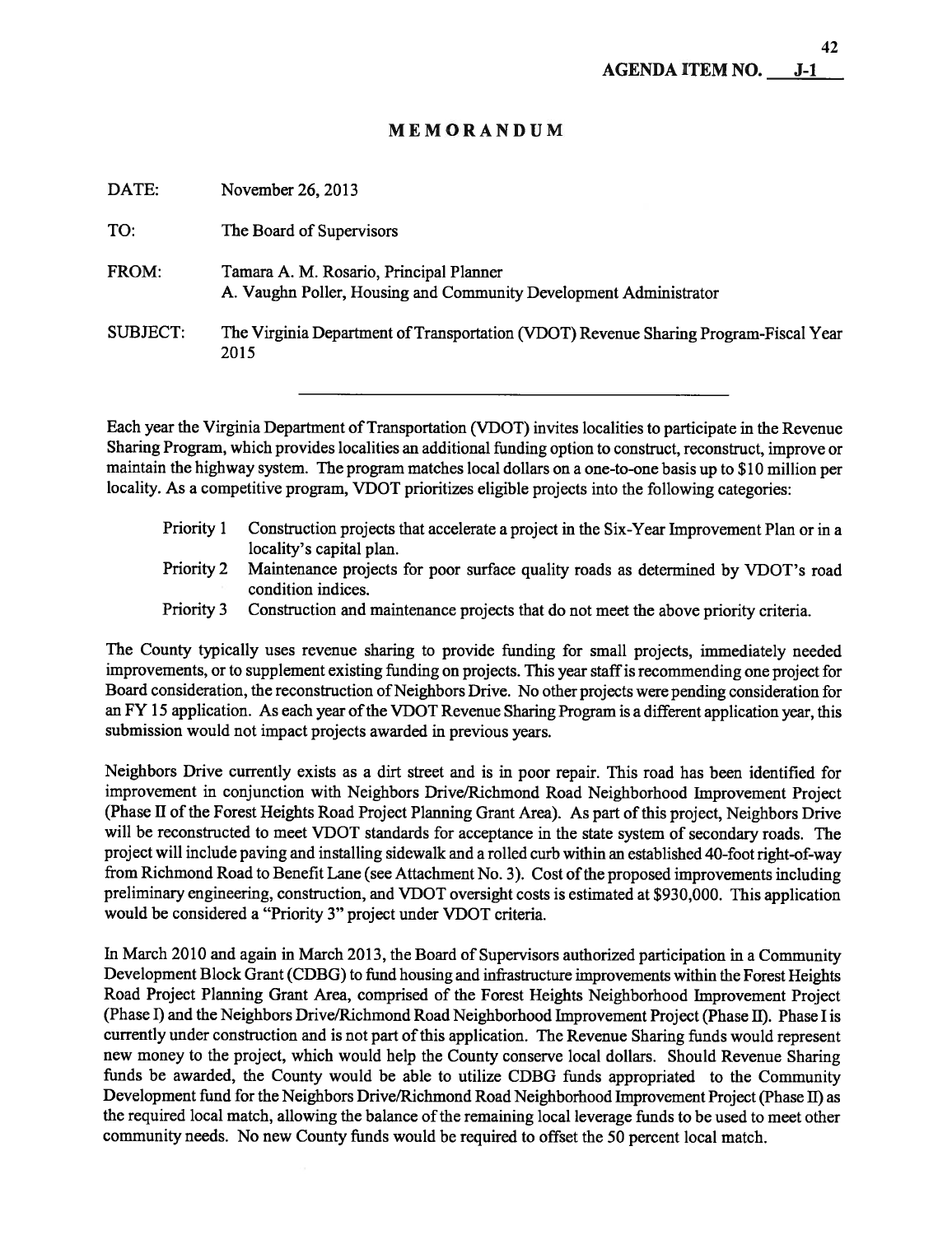The Virginia Department of Transportation (VDOT) Revenue Sharing Program-Fiscal Year 2015 November 12, 2013 Page 2

Staff recommends the adoption of the attached resolution authorizing the County to participate in the FY 2015 Revenue Sharing Program.

<u>Samara A. M. Pessari</u>o

aught Seller

A. Vaughn Poller

CONCUR:

Allen J. Mur

1. Nutch

Diana F. Hutchens

TAMR/AVP/nb RevSharPr2015 mem

Attachments:

1. Resolution

2. Neighbors Drive Reconstruction Project Map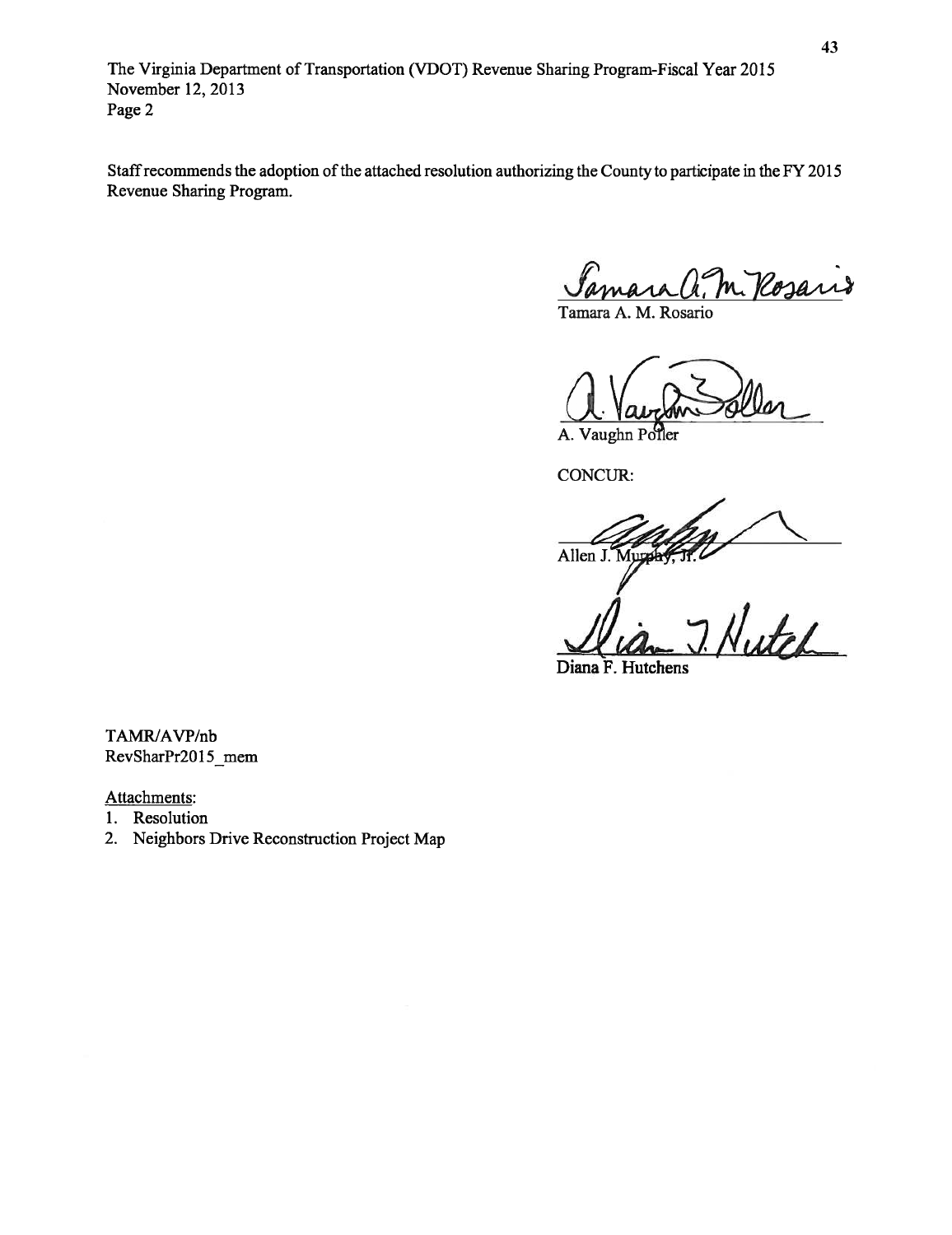# **R E S O L U T I O N**

## THE VIRGINIA DEPARTMENT OF TRANSPORTATION (VDOT)

#### REVENUE SHARING PROGRAM-FISCAL YEAR 2015

- WHEREAS, the Board of Supervisors of James City County desires to submit an application requesting up to \$465,000 of Revenue Sharing Funds through the Virginia Department of Transportation (VDOT) Fiscal Year 2015 Revenue Sharing Program; and
- WHEREAS, matching funds already exist in the Community Development fund the County will match up to \$465,000 to any awarded Revenue Sharing Program funds; and
- WHEREAS, the combined County and State funding totaling up to \$930,000 is requested to fund the reconstruction of Neighbors Drive.
- NOW, THEREFORE, BE IT RESOLVED that the Board of Supervisors of James City County, Virginia, hereby supports this application for an allocation up to \$465,000 through the VDOT Revenue Sharing Program and further approves a County contribution up to \$465,000 toward this project.

| James G. Kennedy               |  |
|--------------------------------|--|
| Chairman, Board of Supervisors |  |

| ATTEST:                                  |                                  | AYE | NAY ABSTAIN |
|------------------------------------------|----------------------------------|-----|-------------|
|                                          | <b>KENNEDY</b>                   |     |             |
|                                          | <b>JONES</b>                     |     |             |
|                                          | <b>MCGLENNON</b>                 |     |             |
| Robert C. Middaugh<br>Clerk to the Board | <b>ICENHOUR</b><br><b>HIPPLE</b> |     |             |

Adopted by the Board of Supervisors of James City County, Virginia, this 26th day of November, 2013.

RevSharPr2015\_res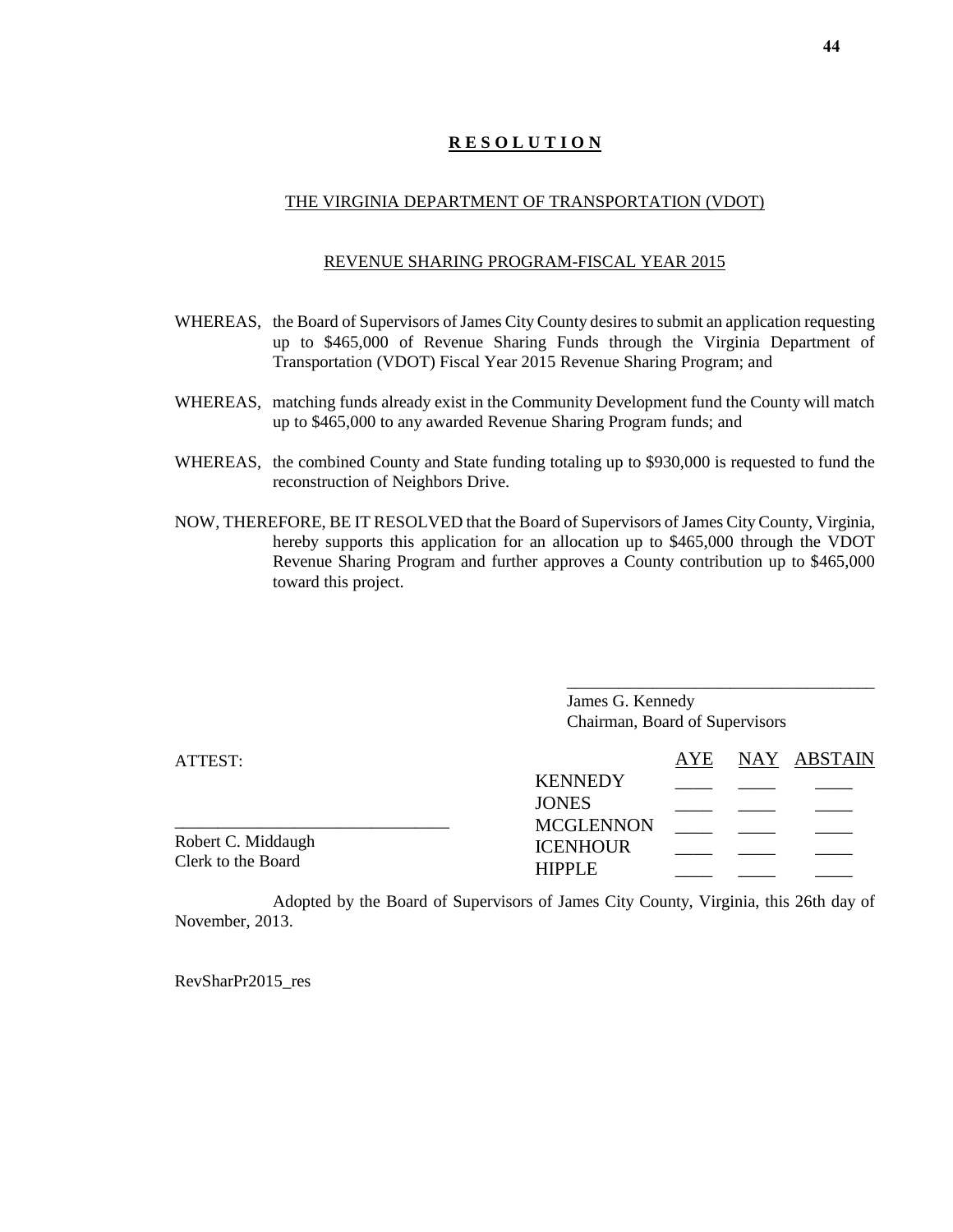

**Reconstruction Project Map** 

This drawing is neither a legally recorded map nor a survey and is not intended to be used as such.<br>The information displayed is a compilation of records, information,and data obtained from various sources,<br>and James City

P:\PLANNING\Transportation\Revenue Sharing\RevShareApplications2015\NeighborsDr\_GIS Drawing in Coord Sys.mxd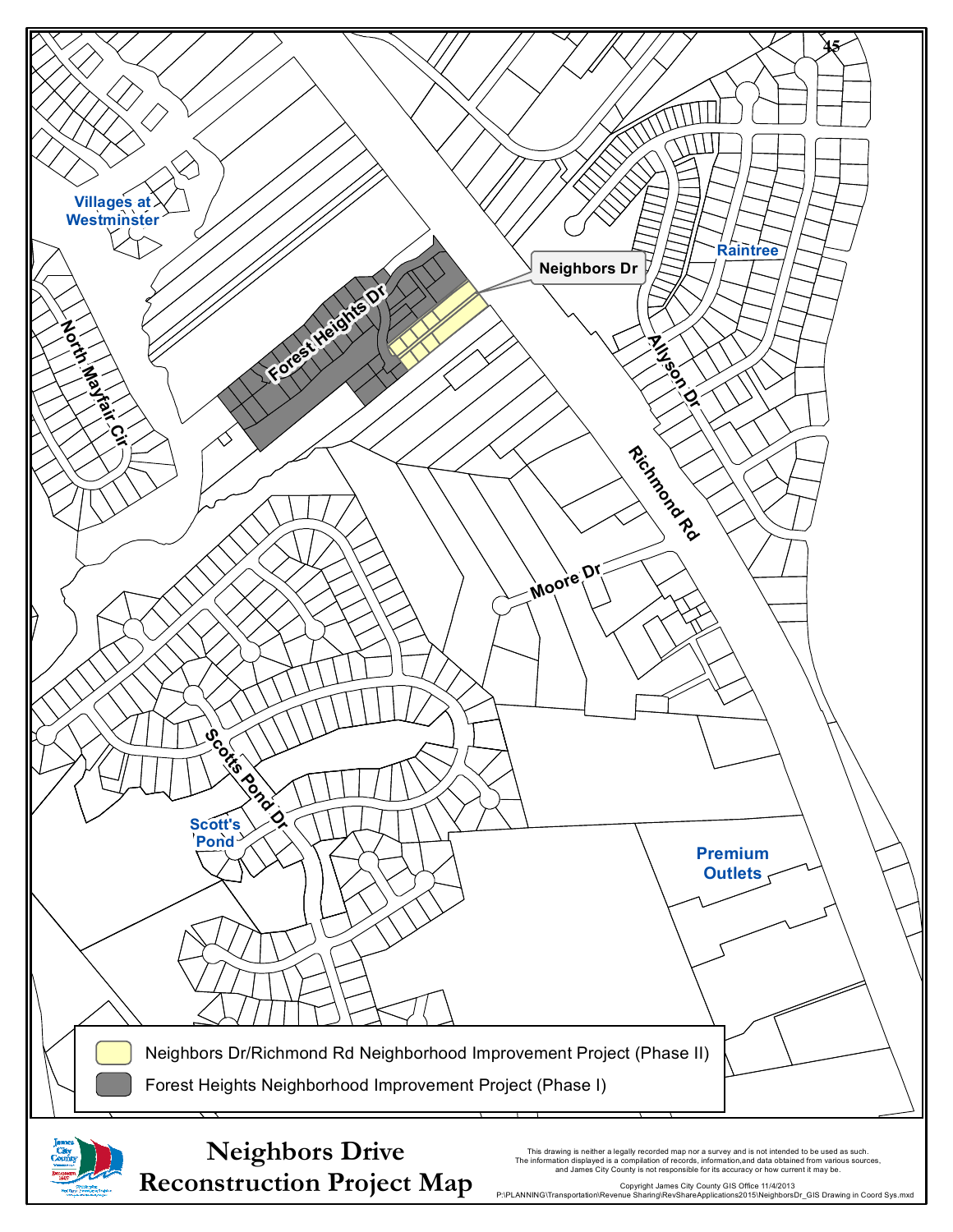## MEMORANDUM COVER

Subject: 2014 Legislative Program

Action Requested: Shall the Board approve the resolution to adopt the 2014 Legislative Program?

Summary: The 2014 Legislative Program contains important issues that would benefit the County if adopted by the General Assembly at their 2014 session.

Staff recommends approval of the attached resolution.

Fiscal Impact: N/A

FMS Approval, if Applicable:  $Yes \Box No \Box$ 

| <b>Assistant County Administrator</b>                            | <b>County Administrator</b> |
|------------------------------------------------------------------|-----------------------------|
| Doug Powell $\theta$                                             | Robert C. Middaugh          |
| <b>Attachments:</b>                                              | Agenda Item No.: J-2        |
| Memorandum<br>Resolution<br>2014 Draft Legislative Program<br>3. | Date: November 26, 2013     |

l4LegProg\_cvr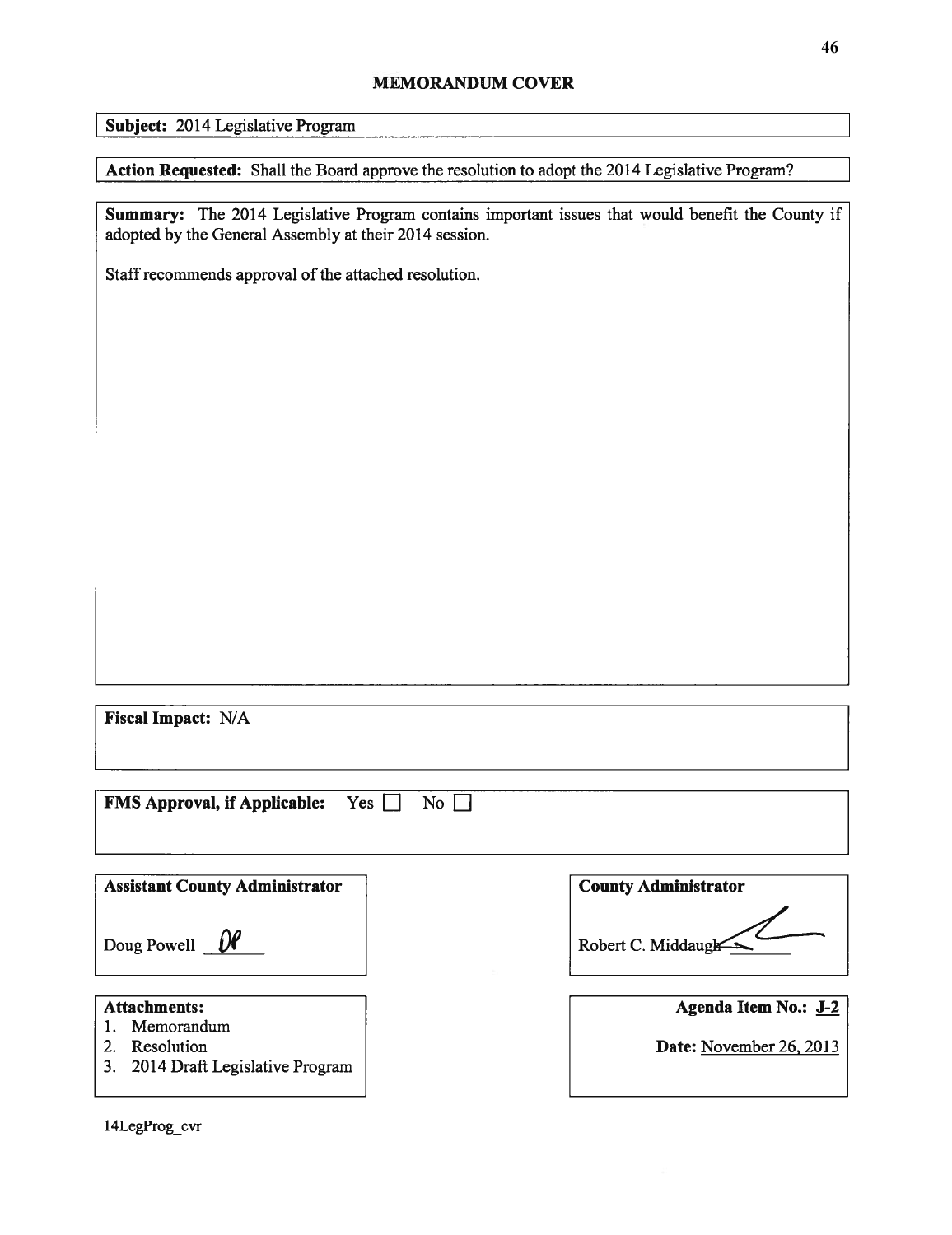# **M E M O R A N D U M**

DATE: November 26, 2013

TO: The Board of Supervisors

FROM: Leo P. Rogers, County Attorney

 $\overline{a}$ 

SUBJECT: 2014 Legislative Program

Attached for your consideration is a resolution approving James City County's 2014 Legislative Program. Also attached is the 2014 Legislative Program.

I recommend adoption of the attached resolution.

 $\overline{\phantom{a}}$ Leo P. Rogers

LPR/nb 14LegProg\_mem

Attachments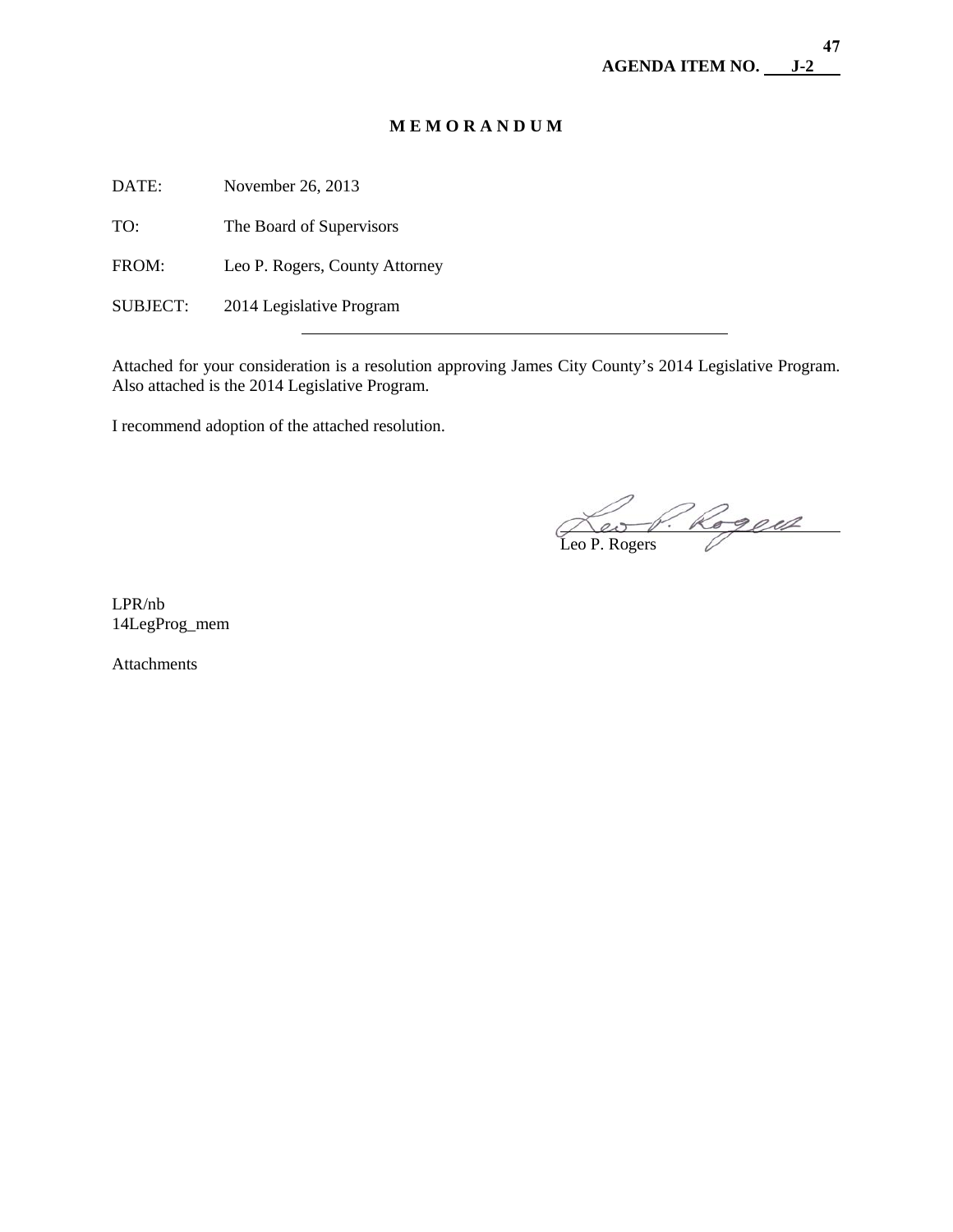# **R E S O L U T I O N**

#### 2014 LEGISLATIVE PROGRAM

- WHEREAS, James City County has developed a Legislative Program for the consideration of the 2014 session of the General Assembly which outlines certain legislative policies which the Board believes ought to guide the General Assembly and proposes certain legislation that would benefit the County; and
- WHEREAS, the Board has carefully considered its Legislative Program and believes that it is in the best interests of the citizens of James City County.
- NOW, THEREFORE, BE IT RESOLVED that the Board of Supervisors of James City County, Virginia, hereby approves the County's 2014 Legislative Program and commends it to the County's representatives in the General Assembly for action.
- BE IT FURTHER RESOLVED that a copy of the County's 2014 Legislative Program be forwarded to the County's elected representatives to the General Assembly.

\_\_\_\_\_\_\_\_\_\_\_\_\_\_\_\_\_\_\_\_\_\_\_\_\_\_\_\_\_\_\_\_\_\_\_\_ James G. Kennedy Chairman, Board of Supervisors

| ATTEST:            |                                  | <b>VOTES</b> |  |             |  |
|--------------------|----------------------------------|--------------|--|-------------|--|
|                    |                                  | AYE          |  | NAY ABSTAIN |  |
|                    | <b>KENNEDY</b>                   |              |  |             |  |
|                    | <b>JONES</b>                     |              |  |             |  |
| Robert C. Middaugh | <b>MCGLENNON</b>                 |              |  |             |  |
| Clerk to the Board | <b>ICENHOUR</b><br><b>HIPPLE</b> |              |  |             |  |
|                    |                                  |              |  |             |  |

Adopted by the Board of Supervisors of James City County, Virginia, this 26th day of November 2013.

14LegProg\_res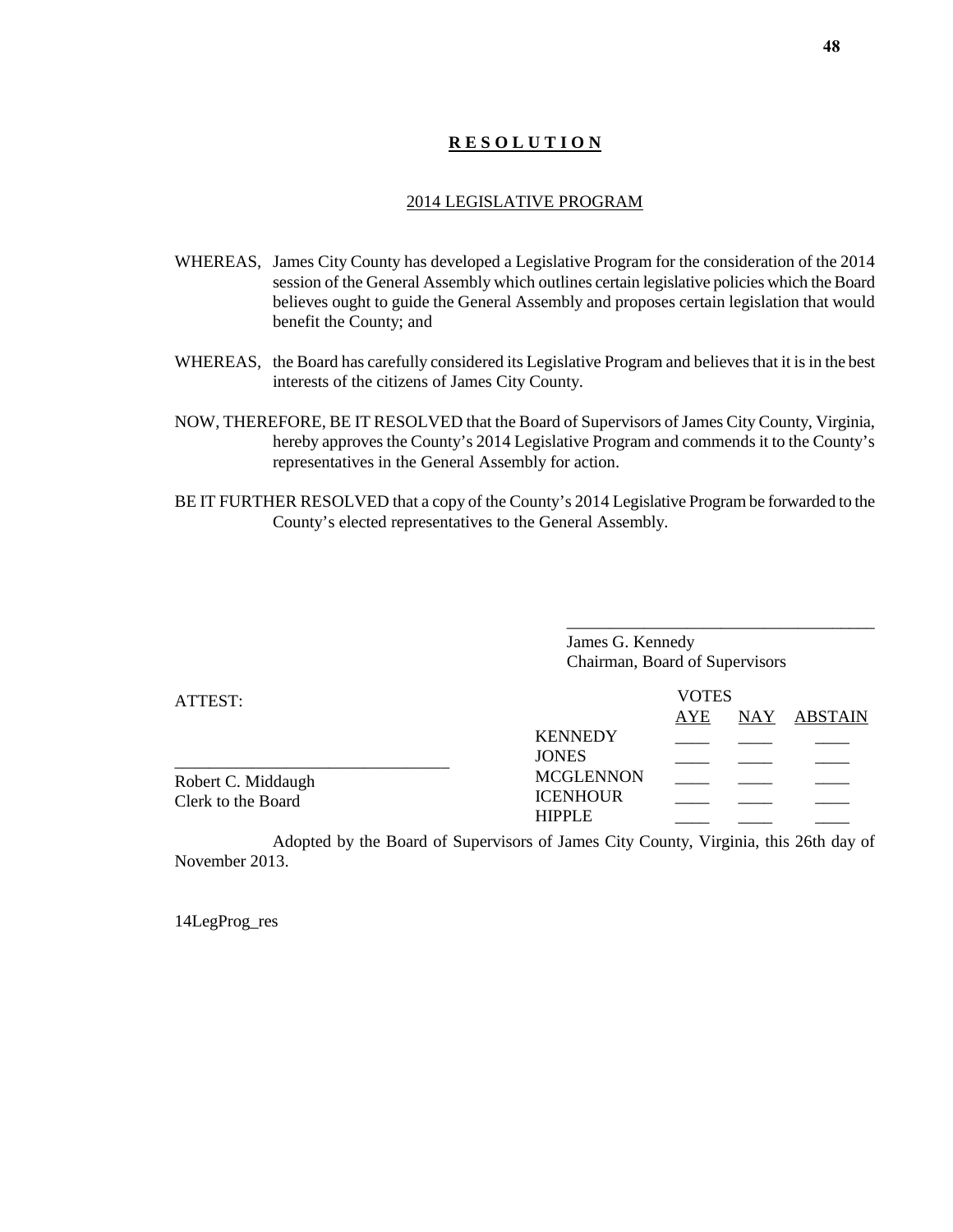

# **JAMES CITY COUNTY 2014 LEGISLATIVE PROGRAM**

# **Part I. Legislation to be Introduced on Behalf of the County**

# 1-1. DELETE REQUIREMENT THAT THE GREATER WILLIAMSBURG CHAMBER AND TOURISM ALLIANCE SERVE AS THE FISCAL AGENT FOR THE WILLIAMSBURG AREA DESTINATION MARKETING COMMITTEE

James City County requests an amendment to Virginia Code § 58.1-3823 C.3 to delete the statutory requirement that The Greater Williamsburg Chamber and Tourism Alliance serve as the fiscal agent for the Williamsburg Area Destination Marketing Committee.

# 1-2. CLARIFY THAT NAMES OF GOVERNMENT EMPLOYEES ARE NOT SUBJECT TO DISCLOSURE UNDER THE FREEDOM OF INFORMATION ACT WHEN POSITION AND SALARY RECORDS ARE REQUESTED

James City County requests an amendment to Virginia Code § 2.2-3705.8 in order to exclude the names of government employees when position and salary records are requested.

# 1-3. OBJECTIVE DEFINITION OF HYBRID CANINE

James City County requests an amendment of Virginia Code § 3.2-6581 to provide an objective method for determining what constitutes a hybrid canine.

# 1-4. LOCAL AUTHORITY TO PROHIBIT THE KEEPING OF HYBRID CANINES

James City County requests an amendment of Virginia Code § 3.2-6582 to authorize localities to prohibit the keeping of hybrid canines.

# 1-5. REPORTING REQUIREMENT FOR VETERINARIANS TREATING HYBRID CANINES

James City County requests amendment of Virginia Code to require that veterinarians report the initial visit of a hybrid canine to the local animal control office.

# 1-6. ALLOW ADVERTISEMENT OF REQUIRED PUBLIC NOTICES ON A LOCALITY'S WEBSITE AND THROUGH OTHER MEANS INSTEAD OF PUBLICATION IN A NEWSPAPER HAVING GENERAL CIRCULATION

James City County requests an amendment of Virginia Code § 15.2-107.1 to provide that wherever newspaper advertisement is required for public notices, a locality may instead publish such notice on its website and shall also provide, at the request of any citizen of the Commonwealth, notice by electronic or telephonic means or through the U.S. postal mail.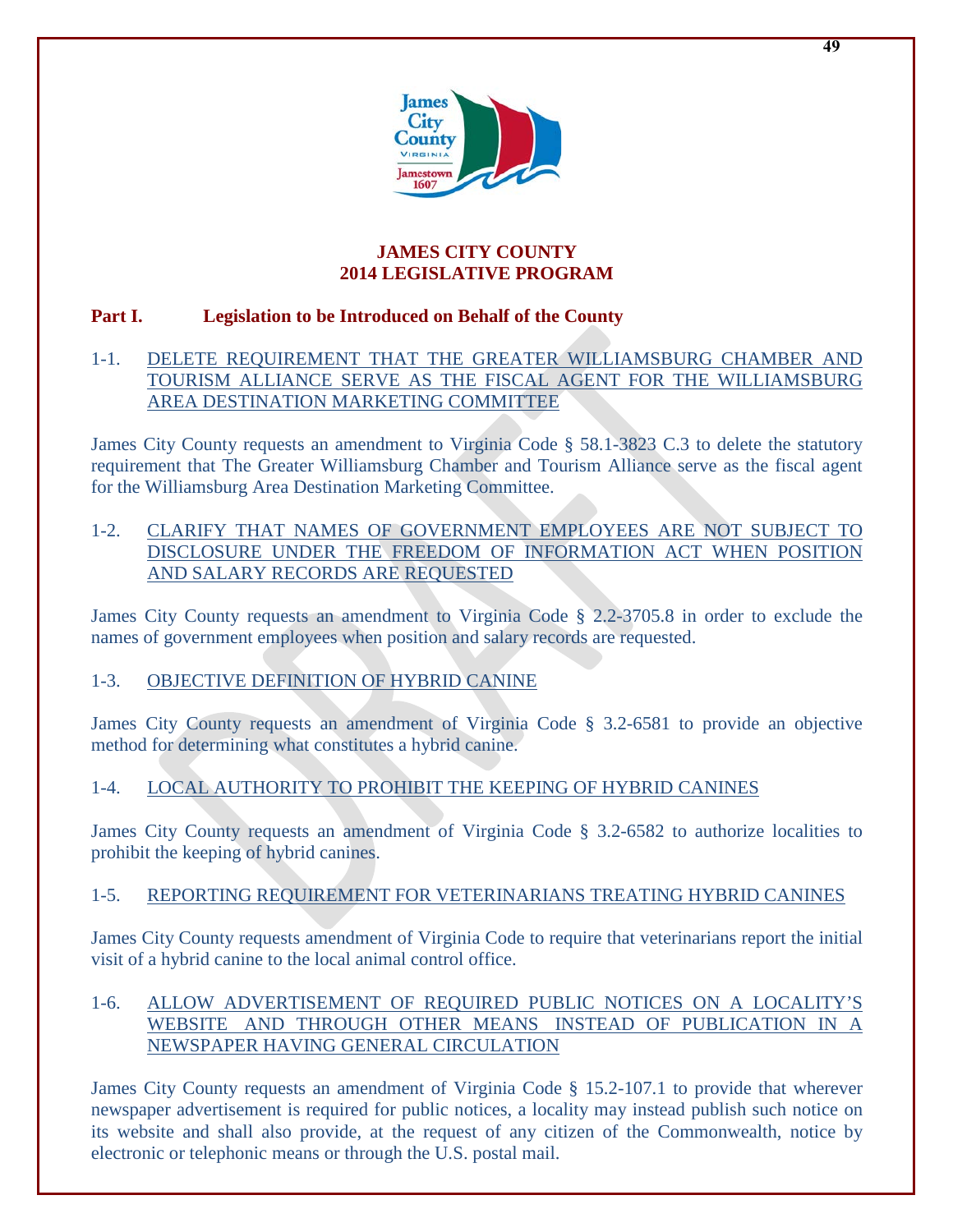# **JAMES CITY COUNTY 2014 LEGISLATIVE PROGRAM**



# **Part II. Position/Legislation Supported by the County**

# 2-1. STATE FUNDING FOR TOURISM

The County urges the General Assembly to increase funding for the Virginia Tourism Corporation ("VTC") to promote tourism in Virginia generally, and the Historic Triangle in particular.

# 2-2. MAINTENANCE OF NEW AND EXISTING SECONDARY ROADS

James City County opposes any legislation that would transfer to counties the responsibilities to construct, maintain or operate new or existing roads without adequate state funding.

# 2-3. APPLICATION OF TRANSIENT OCCUPANCY TAX TO TRAVEL COMPANIES AND INTERNET SALES

James City County supports a clarification of Virginia Code § 58.1-3819 et seq., to make sure that the transient occupancy tax applies to the entire amount charged for rooms by travel companies and on Internet sales regardless of any discounted rates paid by such companies for such rooms. This would provide equal taxing of room sales by Virginia businesses and Internet sales companies.

# 2-4. ENHANCE RAIL SERVICE ON THE PENINSULA AND TO RICHMOND

The County supports improving commuter rail system from Richmond through the Peninsula to connect urban centers for commuters and provide transportation alternatives for tourism.

# 2-5. BEHAVIORAL HEALTH AND COMPREHENSIVE SERVICES ACT ("CSA") FUNDING

James City County urges the General Assembly to: 1) adequately fund the Medicaid waiver program to reduce the waiting list of individuals and families now eligible for services; 2) provide services to children with serious emotional disorders; and 3) to cover reasonable administrative costs for CSA programs. Adequate funding and services will help prevent the mentally ill from being released early from treatment, living on the streets, going to jail, or being inappropriately placed in residential facilities or other government programs.

# 2-6. SUBSTANCE ABUSE AND MENTAL HEALTH TREATMENT

James City County supports maintaining State funding for mental health and substance abuse treatment in jails and juvenile detention facilities given the overwhelming percentage of adults and juveniles in the system diagnosed with mental health and/or substance abuse conditions.

# 2-7. TAX EQUITY BETWEEN CITIES AND COUNTIES

James City County supports equal taxing authority for cities and counties.